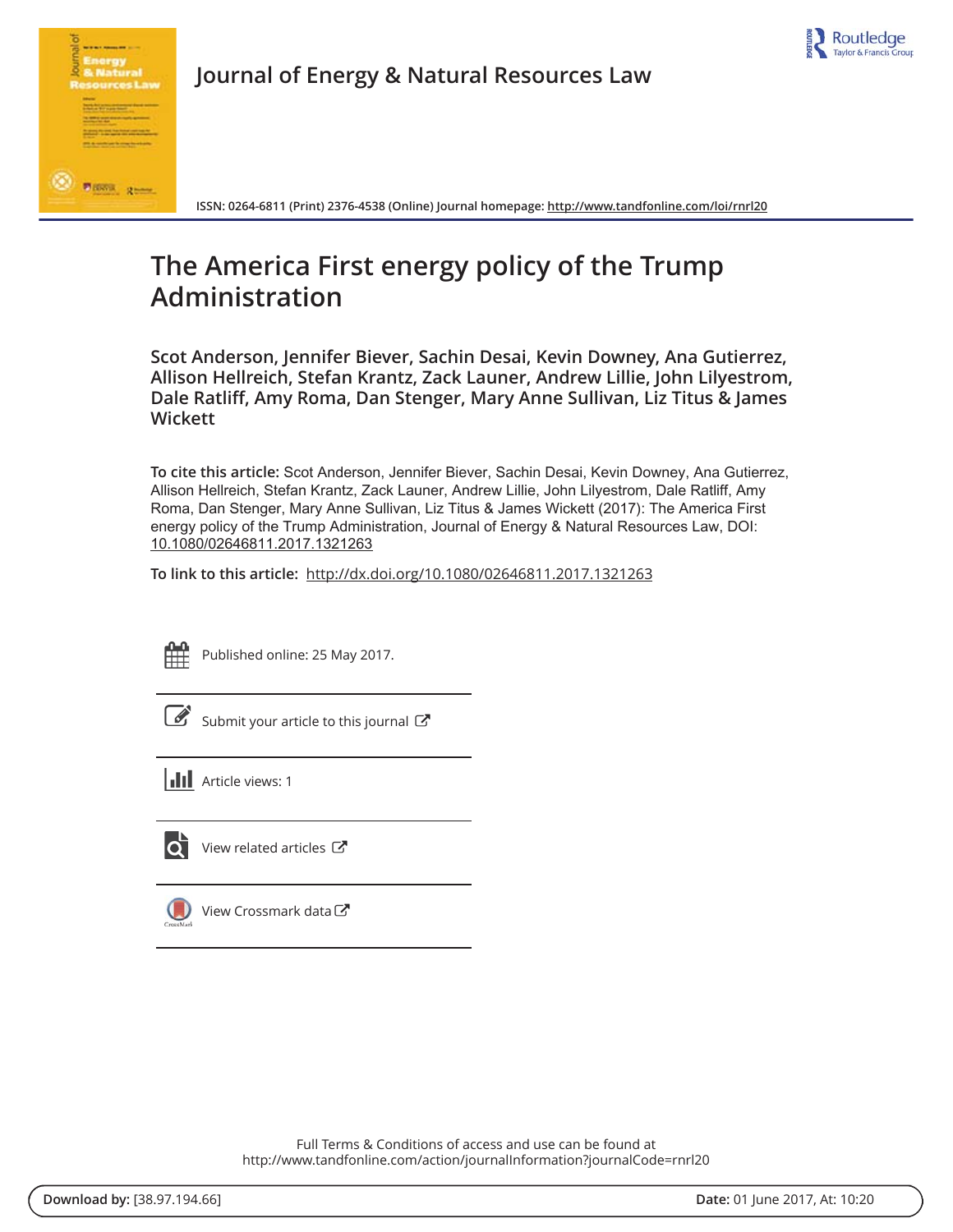

## The America First energy policy of the Trump Administration

Scot Anderson<sup>\*</sup> is a partner in the Denver office of Hogan Lovells; Jennifer Biever is a partner in the Denver office of Hogan Lovells; Sachin Desai is an associate in the Washington, DC office of Hogan Lovells; Kevin Downey is counsel in the Washington, DC office of Hogan Lovells; Ana Gutierrez is a senior associate in the Denver office of Hogan Lovells; Allison Hellreich is a senior associate in the Washington, DC office of Hogan Lovells; Stefan Krantz is a partner in the Washington, DC office of Hogan Lovells; Zack Launer is a senior associate in the Washington, DC office of Hogan Lovells; Andrew Lillie is a partner in the Denver office of Hogan Lovells; John Lilyestrom is a partner in the Washington, DC office of Hogan Lovells; Dale Ratliff is an associate in the Denver office of Hogan Lovells; Amy Roma is a partner in the Washington, DC office of Hogan Lovells; Dan Stenger is a partner in the Washington, DC office of Hogan Lovells; Mary Anne Sullivan is a partner in the Washington, DC office of Hogan Lovells; Liz Titus is counsel in the Denver office of Hogan Lovells; James Wickett is a partner in the Washington, DC office of Hogan Lovells. Email: scot.anderson@hoganlovells.com

(Received 15 February 2017; final version received 13 April 2017)

At the time of writing, the Trump Administration is nascent, in existence for less than ten weeks. During that short time, however, the President has made it abundantly clear that he intends to occupy his new office in the same way he ran his presidential campaign – loudly, caustically and with a single-minded vision bent on turning government and United States policy upside down, ostensibly to benefit American citizens, American workers and American business. Although many commentators have said that this broad-brushed approach to governance overemphasises bold results over thoughtful process and idealism over nuance, thereby ignoring or otherwise casting aside important details, no one should be the least bit surprised that it's happening.

## 1. Trump and energy

## 1.1. Trump's overarching America First energy policy

On 26 May 2016, then-presidential candidate Donald Trump gave a speech to the North Dakota Petroleum Council setting forth his energy policy. North Dakota Congressman Kevin Cramer had prepared two white papers on energy policy for candidate Trump prior to the Bismarck speech,<sup>1</sup> and the speech reflected fairly standard Republican tenets on energy issues, taking account of the Trump campaign's focus on promoting jobs for American workers.2 The speech and the much shorter America First energy

<sup>\*</sup>Corresponding author Email: scot.anderson@hoganlovells.com

Evan Lehmann, 'Meet Trump's New Energy Advisor' (E&E News, 13 May 2016) www.eenews.net/ stories/1060037208 accessed 7 May 2017.

<sup>2</sup> The full text of the speech can be found at Press Release, 'An America First Energy Plan' (Trump for President, 26 May 2016) www.donaldjtrump.com/press-releases/an-america-first-energy-plan. ('Bismarck speech').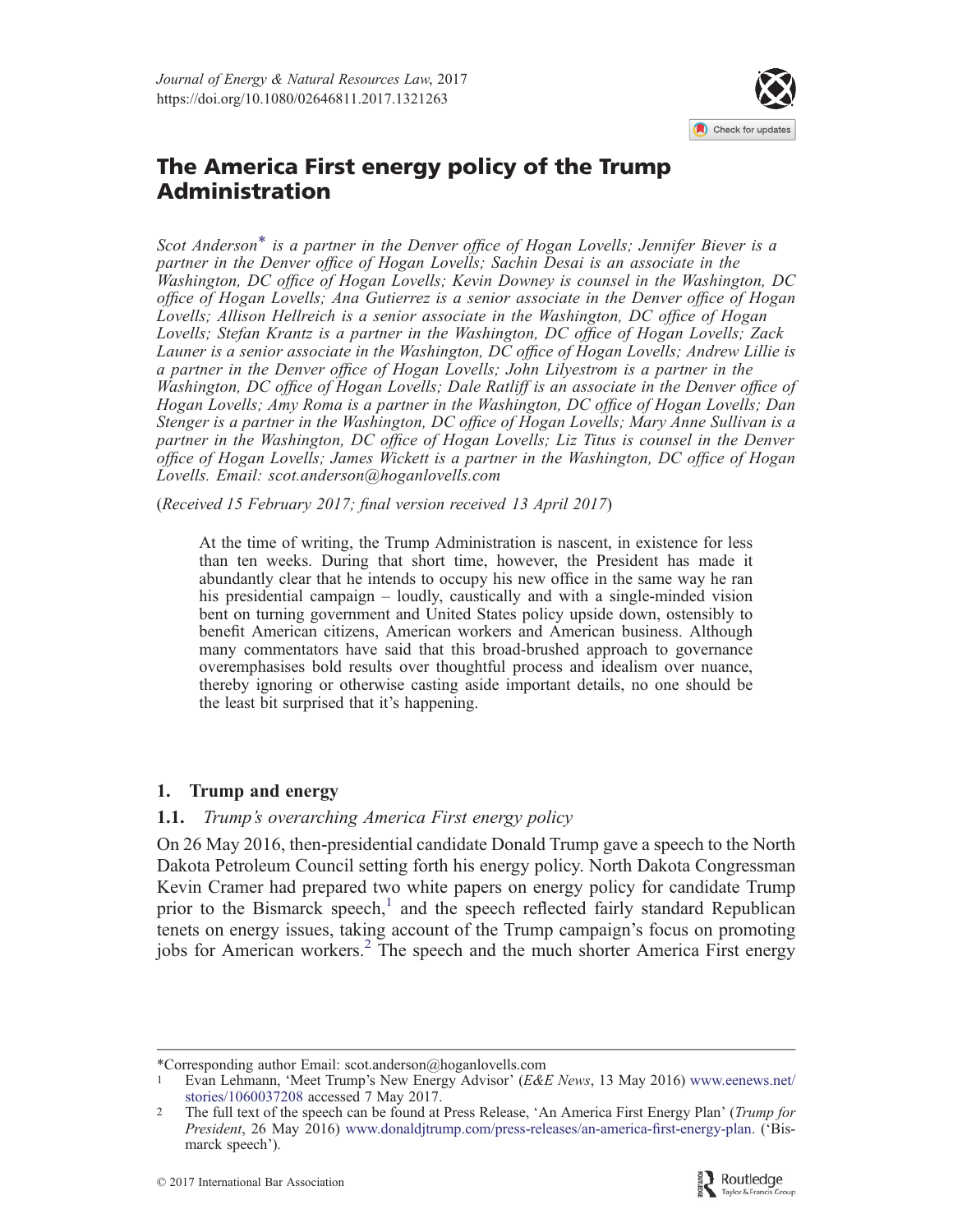policy published on the White House website<sup>3</sup> following Mr Trump's inauguration provide some clear policy statements and specific actions.

In the vision set forth by candidate Trump, his administration will remove 'bureaucratic and political barriers' to energy development.<sup>4</sup> In the Bismarck speech, candidate Trump stated that '[a]ny future regulation will go through a simple test: is this regulation good for the American worker? If it doesn't pass this test, the rule will not be approved.' <sup>5</sup> According to the President, doing this will promote the energy independence of the United States, freeing it from reliance on oil imports from 'the OPEC cartel or any nations hostile to our interests'.<sup>6</sup> And all sources of energy, including renewables and nuclear, will benefit from the relaxed regulatory environment, but governmental policy will not favour one source of energy over another.<sup>7</sup> That said, Trump does intend to take measures to bring back jobs in the coal industry, seemingly regardless of whether present markets will welcome an influx of new coal. $8$  Candidate Trump also promised to clear the way for more infrastructure, including oil pipelines like the Keystone XL and the Dakota Access Pipeline (DAPL). On the foreign policy front, the Trump Administration intends to 'work with our Gulf allies to develop a positive energy relationship as part of our anti-terrorism strategy'.<sup>9</sup>

## 1.2. Trump executive actions and congressional initiatives to promote the US energy industry

Without question, the Trump Administration and the Republican-controlled Congress are reshaping US energy policy. A centrepiece of the new policy is a renewed focus on encouraging domestic energy production and development, including on federal lands, driven in part by a desire to promote US job growth and manufacturing. A key related initiative is a renewed emphasis on regulatory reform, including efforts to streamline the federal permitting and licensing of new energy projects.

The President and Congress have promised to remove what they see as regulatory impediments that stand in the way of US production and export of fossil fuels and other domestic energy resources. Initial efforts are being led by the Trump Administration's use of executive actions and Congress's use of the Congressional Review Act  $(CRA)^{10}$ to eliminate the 'midnight' regulations of the Obama Administration. Because comprehensive legislative actions will likely be delayed until 2018 or thereafter, efforts to improve regulatory efficiency may come from within the Trump Administration executive agencies themselves acting under new leadership and under new mandates issued by the Administration.

<sup>3</sup> See www.whitehouse.gov/america-first-energy.<br>4 Bismarck speech (n 2)

Bismarck speech (n 2).

<sup>5</sup> Ibid.

<sup>6</sup> Ibid.

<sup>7</sup> Ibid.

Ibid. The development of natural gas from US shale has driven down the price of natural gas, and inexpensive natural gas has displaced some coal-fired electricity generation. A policy that promotes more shale development may exacerbate the market pressures on coal.

<sup>9</sup> Ibid.

<sup>10</sup> 5 USC ss 801–08.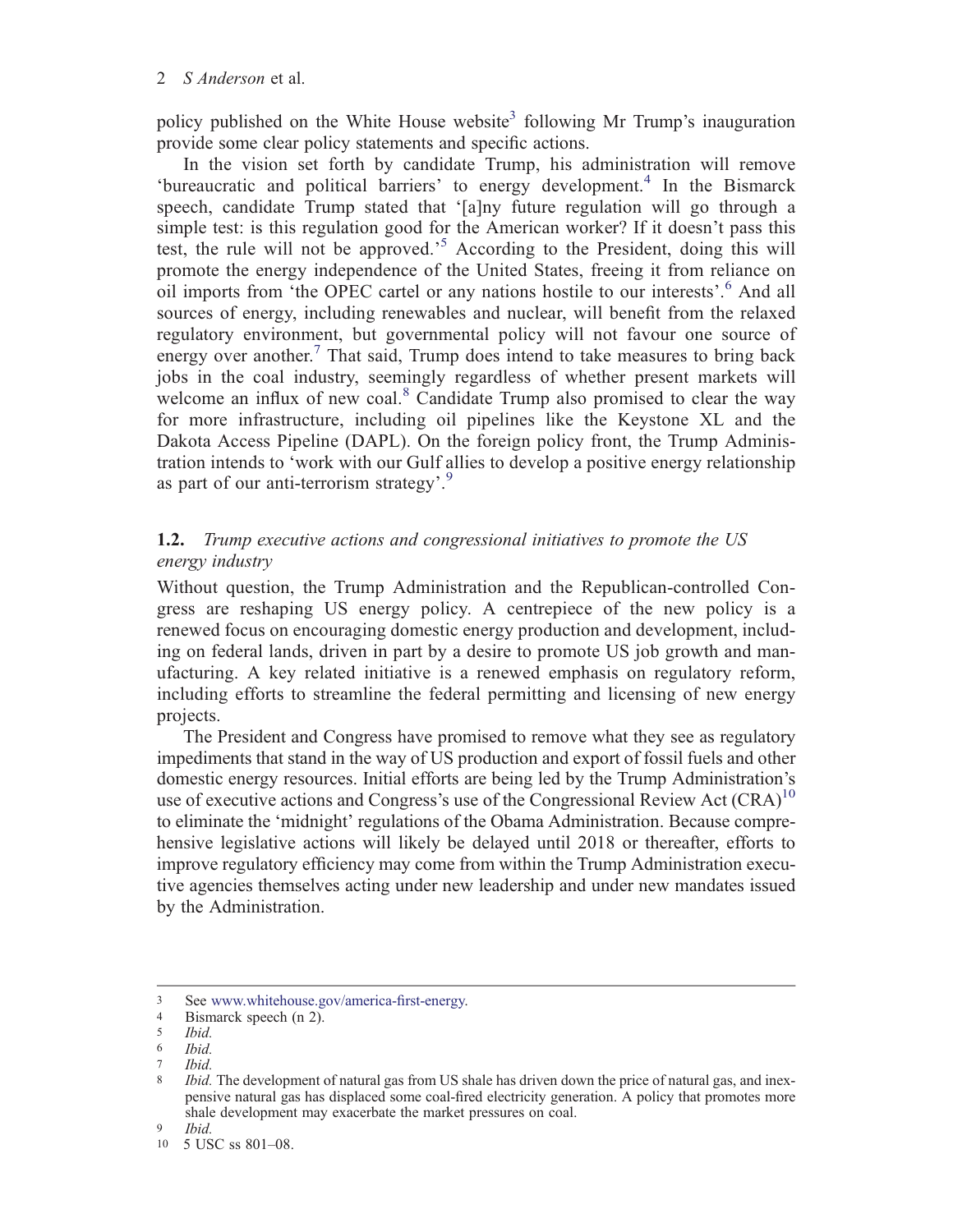### 1.2.1. EXECUTIVE ORDERS/MEMORANDA

As of the writing of this paper, the President has issued multiple executive actions,<sup>11</sup> the thrust of each of which is to reduce the overall number of regulations issued or managed by executive agencies, and, in certain cases, to remove what the President sees as regulatory impediments to energy projects. These executive actions, which are discussed in more detail later in this paper, include:

- . requiring that for every regulation promulgated, two must be eliminated;
- . requiring agencies to establish regulatory reform task forces;
- . freezing the issuance of all regulations for a set period so they can be re-reviewed by the new Administration;
- . directing the Secretary of Commerce to establish a broader regulatory reform plan after considering public input; and
- . directing various agencies to 'suspend, revise or rescind' several rules thought to potentially burden the development of domestic energy resources.

The overall goal of these efforts seems to be to increase energy production and to make the heavily regulated energy sector more competitive, both globally and at home.

The President also has issued targeted, energy-specific executive actions, focused primarily on pipelines. He has promulgated two presidential memoranda aimed at restarting the permitting processes for the Keystone XL and DAPLs,  $^{12}$  both of which were unable to attain (or had had revoked) required permits during the tenure of the Obama Administration. However, these actions came with a proviso: the same day, the President also issued a 'Buy American' presidential memorandum asking the Secretary of Commerce to develop a plan under which all new and retrofitted pipelines shall 'use materials and equipment', in particular iron or steel products, 'produced in the United States'. <sup>13</sup> The Administration clearly views energy policy as a means to promote jobs and domestic manufacturing.

The Trump Administration also issued a more generic executive order, 'Expediting Environmental Reviews and Approvals for High Priority Infrastructure Projects' ('Infrastructure Executive Order').<sup>14</sup> This order creates a process by which the CEQ

<sup>11</sup> Presidential Executive Order on Enforcing the Regulatory Reform Agenda (24 February 2017) www. whitehouse.gov/the-press-office/2017/02/24/presidential-executive-order-enforcing-regulatoryreform-agenda (unpublished copy); Executive Order 13771, Presidential Executive Order on Reducing Regulation and Controlling Regulatory Costs, 82 Fed Reg 9339 (3 February 2017) (issued 30 January 2017); Presidential Memorandum Streamlining Permitting and Reducing Regulatory Burdens for Domestic Manufacturing (24 January 2017) www.whitehouse.gov/the-press-office/2017/01/24/presidentialmemorandum-streamlining-permitting-and-reducing-regulatory; Presidential Memorandum Initiating Regulatory Freeze Pending Review (20 January 2017) www.whitehouse.gov/the-press-office/2017/ 01/20/memorandum-heads-executive-departments-and-agencies.

<sup>12</sup> Presidential Memorandum Regarding Construction of the Keystone XL Pipeline (24 January 2017) www. whitehouse.gov/the-press-office/2017/01/24/presidential-memorandum-regarding-construction-keystonexl-pipeline; Presidential Memorandum Regarding Construction of the Dakota Access Pipeline (24 January 2017) www.whitehouse.gov/the-press-office/2017/01/24/presidential-memorandum-regarding-constr uction-dakota-access-pipeline.

<sup>13</sup> Presidential Memorandum Regarding Construction of American Pipelines (24 January 2017) www. whitehouse.gov/the-press-office/2017/01/24/presidential-memorandum-regarding-constructionamerican-pipelines. Note that a new regulatory programme will likely be necessary to implement this 'Buy American' regime for pipelines.

<sup>14</sup> Expediting Environmental Reviews and Approvals for High Priority Infrastructure Projects, 82 Fed Reg 8657 (30 January 2017) (issued 24 January 2017). The Keystone XL pipeline is exempt from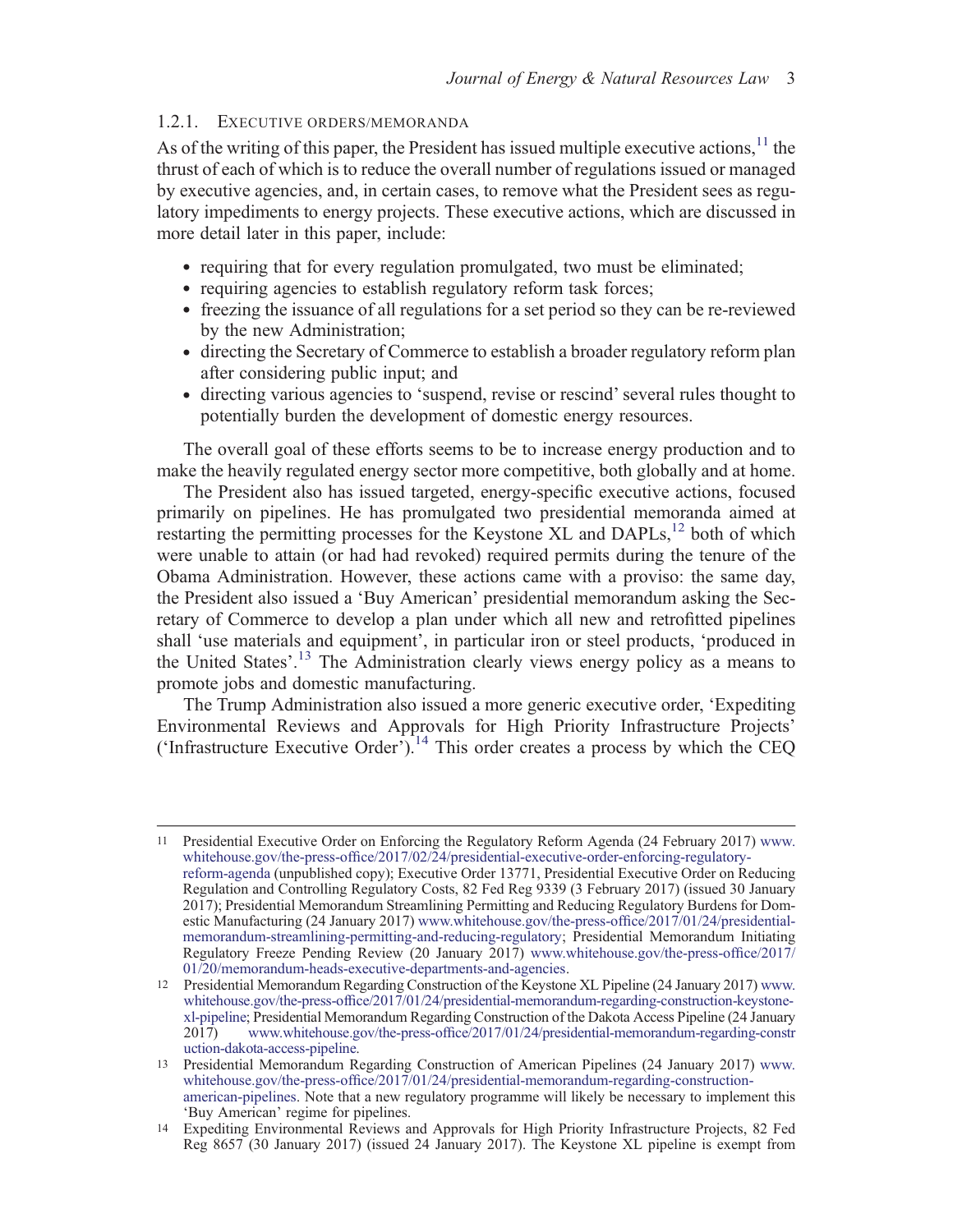## 4 S Anderson et al.

will work with administrative agencies to 'streamline and expedite...environmental reviews and approvals for' 'projects designated as "High Priority Infrastructure Project<sup>[s]</sup>." The decision whether a project is a "High Priority Infrastructure Project" is made by the CEQ Chairman, and he can consider such broad factors as a project's "importance to the general welfare" "or other factors he" deems relevant.' CEQ's guidance on how to expedite … environmental reviews will likely carry weight with federal agencies and the courts, given its responsibility to oversee implementation of the National Environmental Policy  $Act^{15}$  (NEPA).<sup>16</sup> The Administration plainly believes that reform of the environmental review process is key to streamlining federal permitting of infrastructure projects, but much of that process is dictated by statutes that Congress would have to amend.

Another open issue presented by these executive actions is their reach to 'independent' agencies, or those regulatory agencies that exist outside the federal executive departments and the Office of the President. These agencies are typically led by fivemember commissions, the members of which cannot be removed at will by the President, with no more than three commissioners from the same political party. These agencies, including the Federal Energy Regulatory Commission (FERC) and the Nuclear Regulatory Commission (NRC), oversee many of the nation's large infrastructure projects and have some of the longest and most difficult environmental review and permitting timelines.<sup>17</sup> Both the FERC and the NRC have traditionally followed the policies of presidential executive orders, and this seems likely to remain their practice.

## 1.2.2. CONGRESSIONAL REVIEW ACT

The current congressional Republican majority is focused on rolling back regulations that the Obama Administration adopted near the end of Obama's presidency. The primary mechanism for this is the CRA, which grants Congress, with presidential approval, the ability to 'disapprove' a new rulemaking before it takes effect through an expedited procedural process. Congress typically has 60 'days of continuous session' 'after a rule has been submitted to Congress or published in the Federal Register' in which to act.<sup>18</sup>

Before the current administration took office, the CRA was seldom used – just once in its roughly 20-year history. However, in February 2017, that streak was broken, with multiple rules being disapproved by Congress and the President, at least two of which have implications for the energy industry. The first was a rule requiring the disclosure of financial transactions with foreign governments by oil, gas and mining companies,<sup>19</sup>

this requirement because it is under construction and its steel has already been purchased. See Aric Jenkins, 'Keystone XL Pipeline Won't Use American Steel Despite President Trump's Promise' Fortune Magazine (4 March 2017) http://fortune.com/2017/03/04/keystone-xl-pipeline-americansteel-trump accessed 7 May 2017.

<sup>15</sup> National Environmental Policy Act of 1969, as amended, 42 USC ss 4321–47, available at www.nepa.gov.

<sup>16</sup> Hogan Lovells, 'First Steps: A Look at Trump Administration Executive Actions Regarding Energy Projects' (25 January 2017) http://ehoganlovells.com/cv/9ffc908bc80c98b96c844de4a90f0b8be47f669c.

<sup>17</sup> Ibid.

<sup>18</sup> 'Congressional Review Act: Disapproval of Rules in a Subsequent Session of Congress' at 2 (Congressional Research Service, 3 September 2008) https://fas.org/sgp/crs/misc/RL34633.pdf

<sup>19</sup> HJ Res 41, Providing for Congressional Disapproval under Chapter 8 of Title 5, United States Code, of a Rule Submitted by the Securities and Exchange Commission Relating to 'Disclosure of Payments by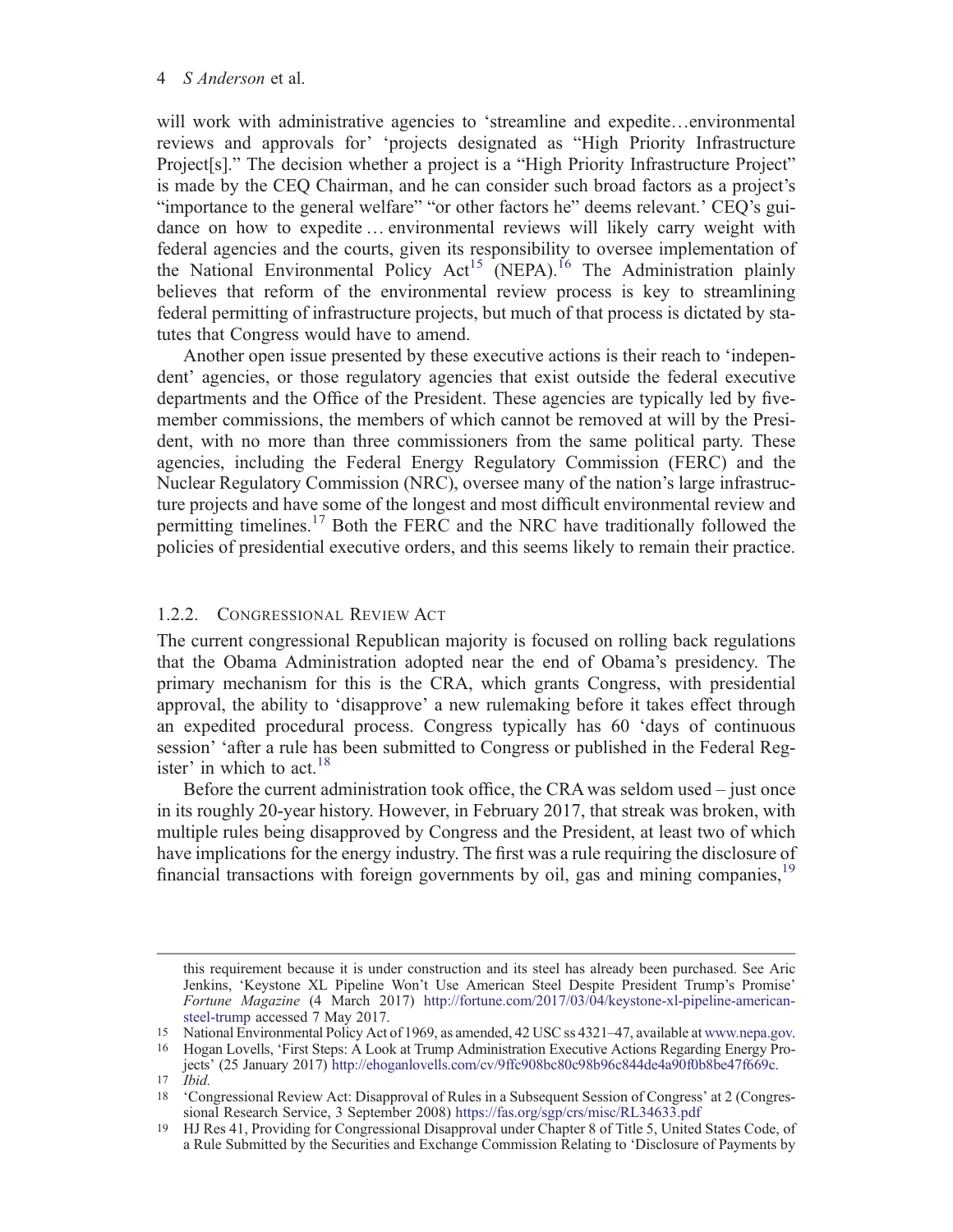known as the 'publish what you pay' rule. The second rule was known as the 'Stream Protection Rule', a rule concerning the disposal of coal mining wastes in manners that may cause the wastes to enter into streams or other waterways.<sup>20</sup> Moreover, it is possible that the CRA will be used to strike down more Obama-era rules going forward, such as regulations of the Department of Energy (DOE) imposing efficiency standards.

Still, the limited timeframe available for review, Congress's busy schedule and opposition from congressional Democrats may result in fewer rules being overturned than initially planned. Because many regulations merely implement existing federal law, the rollback of such regulations is also likely to be more complicated and take longer than some have predicted.

#### 1.2.3. OTHER REGULATORY REFORM EFFORTS

Many legislative initiatives have been proposed by the new administration to promote investment in the energy industry and reduce regulatory burdens. One of the President's signature plans is to 'spur \$1 trillion in infrastructure investment' over the course of a decade.<sup>21</sup> The President has said that the plan will be revenue-neutral and designed to leverage public–private partnerships and private investments through tax incentives. So far, there have been few details released on this new initiative, and some in Congress have voiced concern that the plan may lead to 'crony capitalism'.<sup>22</sup> It also appears likely that this and related initiatives will be pushed off in favour of other legislation until  $2018<sup>23</sup>$  One potential exception, however, is a bill to promote the development of next-generation nuclear power reactors, which has already been proposed in both houses of Congress with bipartisan support. $24$ 

Over the next year, it may be agencies themselves leading the way on regulatory reform. The President has the opportunity to nominate three new commissioners for the FERC, thus giving him the ability to reset the agency's policy goals. The President also will have the ability to nominate two commissioners to the NRC. The President already has acted quickly to designate current Commissioner Kristine L Svinicki as the NRC Chairman. She is well regarded within the NRC and by the industry, and views regulatory reform as a priority.

Resource Extraction Issuers' (14 February 2017) www.congress.gov/bill/115th-congress/house-jointresolution/41/text.

<sup>20</sup> HJ Res 38, Disapproving the Rule Submitted by the Department of the Interior Known as the Stream Protection Rule (16 February 2017) www.congress.gov/bill/115th-congress/house-joint-resolution/38/ text.

<sup>21</sup> 'Trump's Plan for \$1 Trillion in Infrastructure Investments' (Politico, 9 November 2016) www.politico. com/tipsheets/morning-transportation/2016/11/trumps-plan-for-1-trillion-in-infrastructureinvestments-217315.

<sup>&</sup>lt;sup>22</sup> 'How Donald Trump's Infrastructure Plan Fails America' (Center for American Progress, 1 December 2016) www.americanprogress.org/issues/economy/reports/2016/12/01/293948/how-donald-trumps-2016) www.americanprogress.org/issues/economy/reports/2016/12/01/293948/how-donald-trumpsinfrastructure-plan-fails-america

<sup>23</sup> 'Trump, Congress May Punt on Infrastructure Until 2018: Report' (The Hill, 23 February 2017) http:// thehill.com/policy/transportation/320886-report-trump-congress-may-punt-on-infrastructure-until-2018.

<sup>&</sup>lt;sup>24</sup> 'January Advancements for Small Modular and Advanced Nuclear Reactors' (*HL New Nuclear*, 20<br>January 2017) www.hlnewnuclear.com/2017/01/january-advancements-for-small-modular-and-January 2017) www.hlnewnuclear.com/2017/01/january-advancements-for-small-modular-andadvanced-nuclear-reactors.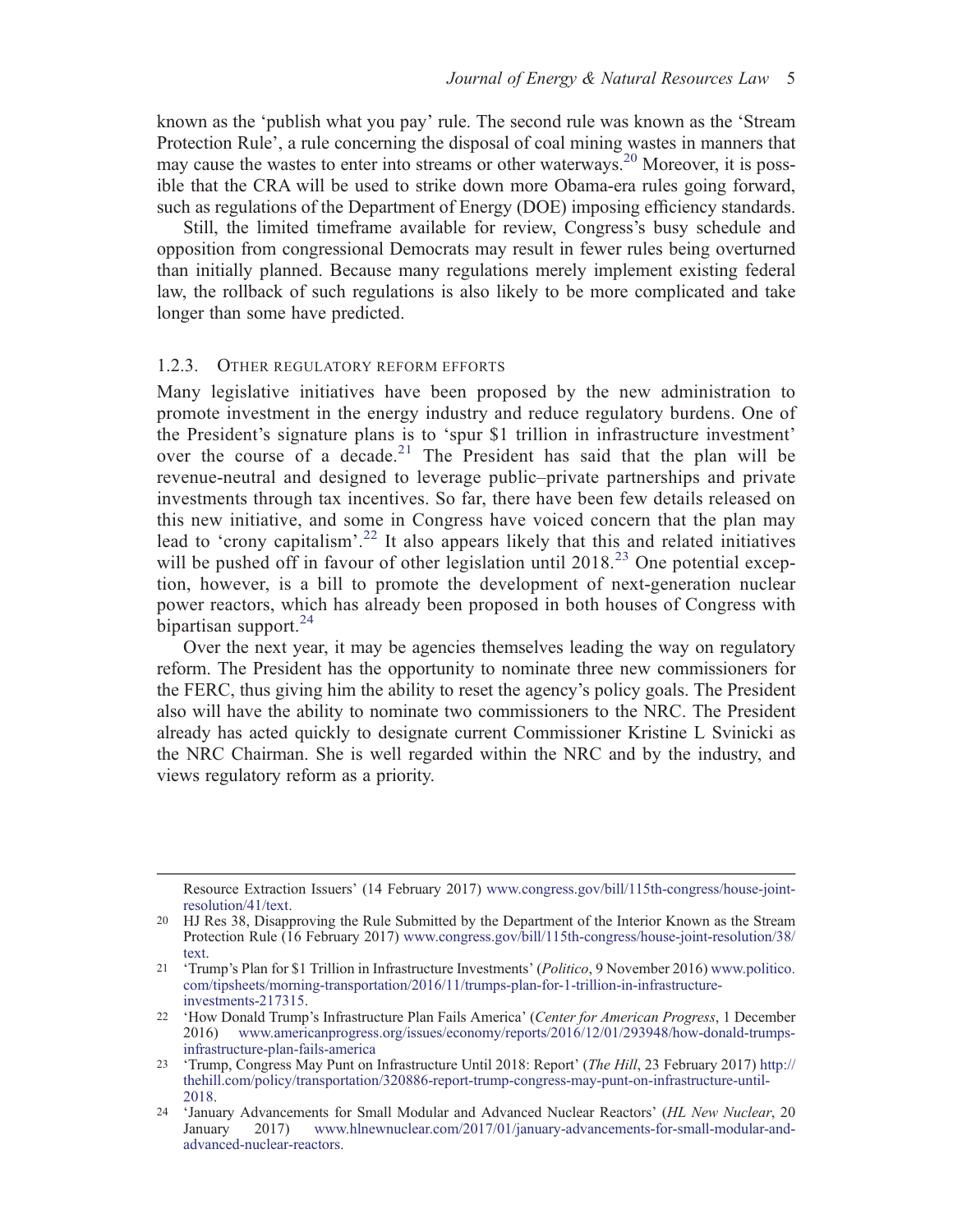#### 6 S Anderson et al.

In addition, on 24 February 2017, President Trump issued an executive order on 'Enforcing the Regulatory Reform Agenda'. <sup>25</sup> Under this executive order, administrative agencies are to appoint a regulatory reform officer and create a regulatory reform task force. The task force is to identify regulations that:

- (i) eliminate jobs, or inhibit job creation;
- (ii) are outdated, unnecessary, or ineffective;
- (iii) impose costs that exceed benefits;
- (iv) create a serious inconsistency or otherwise interfere with regulatory reform initiatives and policies;
- (v) are inconsistent with the requirements of section 515 of the Treasury and General Government Appropriations Act…or the guidance issued pursuant to that provision, in particular those regulations that rely in whole or in part on data, information, or methods that are not publicly available or that are insufficiently transparent to meet the standard for reproducibility; or
- (vi) derive from or implement Executive Orders or other Presidential directives that have been subsequently rescinded or substantially modified.<sup>26</sup>

Such regulations will be scrutinised and perhaps targeted for elimination.<sup>27</sup>

Leadership changes, when coordinated with executive action, could lead to significant changes in how agencies decide how to implement their regulatory missions. The CEQ could set an example. Before the President took office, the agency issued guidance pushing for expanded regulatory reviews, in particular of greenhouse gas emissions from energy projects. However, under the President's Infrastructure Executive Order, the CEQ now is tasked with helping reduce regulatory reviews for high-priority and other infrastructure projects. This seems sure to provoke more court challenges from citizen groups to final regulatory actions, which could undermine the desire for overly accelerated change.

Efforts to streamline the regulatory process may get assistance from the nomination of Judge Neil Gorsuch for a seat on the US Supreme Court. Judge Gorsuch has strongly advocated taking a fresh look the Chevron<sup>28</sup> doctrine, which requires courts to defer strongly to administrative agencies on questions of statutory interpretation and implementation.29 Administrative agencies have often used this deference to expand the scope of their reviews or increase regulatory oversight. Because courts defer to agency interpretations, agencies can expand their remit under the operative statutes with a broad reading of their statutory authority. Judge Gorsuch, if confirmed, would join a court that is increasingly interested in taking on this issue.<sup>30</sup>

<sup>25</sup> Presidential Executive Order on Enforcing the Regulatory Reform Agenda, EO 13777 (24 February 2017).

<sup>26</sup> Ibid.

<sup>27</sup> Ibid.

<sup>28</sup> Chevron USA, Inc v Natural Res Defense Council, Inc, 467 US 837 (1984).

<sup>&</sup>lt;sup>29</sup> 'A Jeffersonian for the Supreme Court' (*The Atlantic*, 1 February 2017) www.theatlantic.com/politics/ archive/2017/02/a-jeffersonian-on-the-supreme-court/515319.

<sup>30</sup> 'Supreme Court Chipping Away at Agency Deference' (Bloomberg BNA, 22 October 2015) www.bna. com/supreme-court-chipping-n57982062598.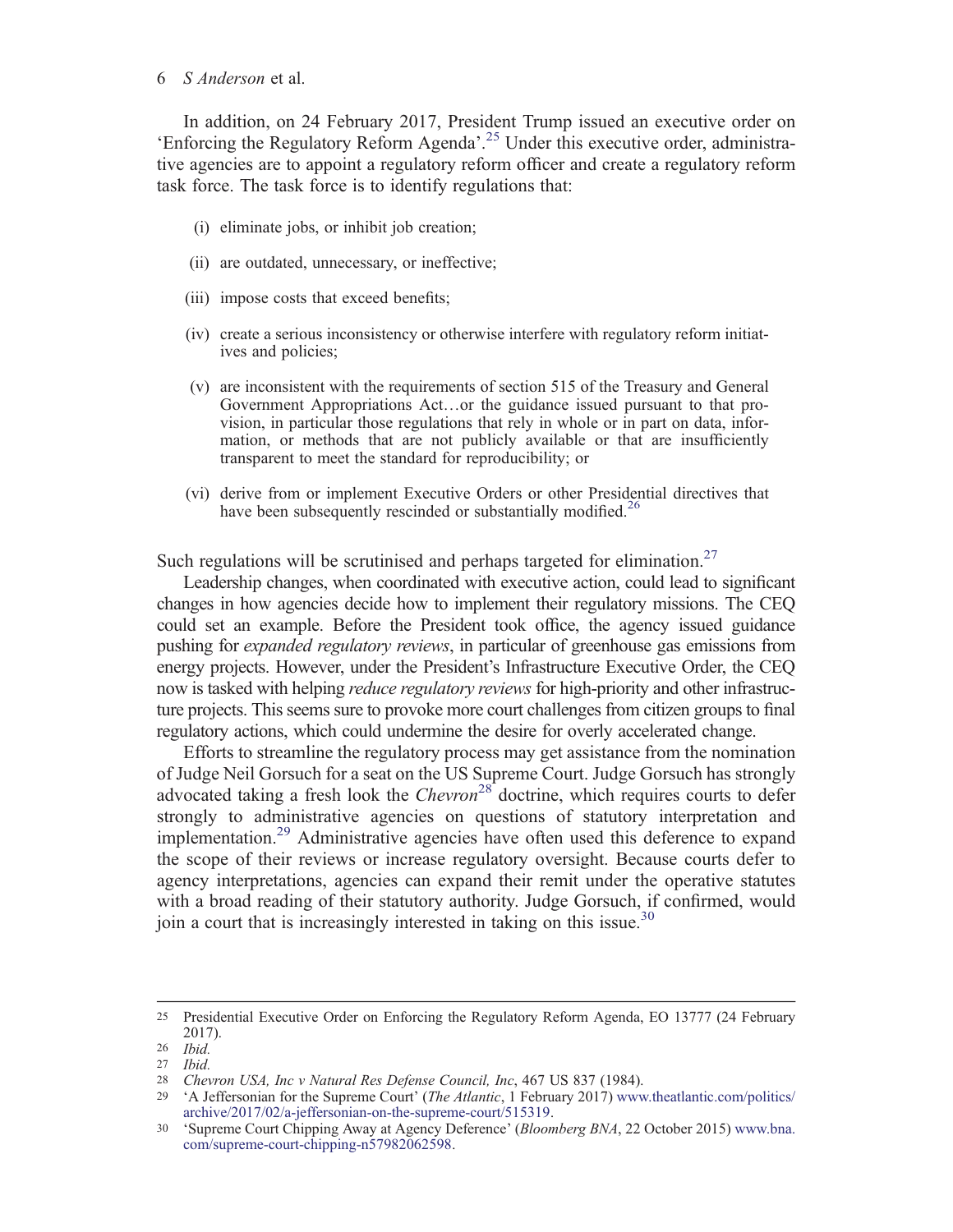## 2. Environmental regulation

## 2.1. Clean Air Act

The US Environmental Protection Agency (EPA) administers the Clean Air Act (CAA). As an agency of the executive branch of the federal government, the EPA reports to the President of the United States, and works closely with the President to pursue and implement a specific policy agenda. On 17 February 2017, the US Senate confirmed Scott Pruitt, former Attorney General of Oklahoma, as the new EPA Administrator. Prior to his appointment, Mr Pruitt vocally disagreed with significant federal regulations recently promulgated by the Obama Administration – particularly in the energy sector. In fact, in his first speech at the EPA headquarters in Washington, DC, Mr Pruitt clarified his pragmatic view on regulations, stating that

[r]egulations ought to make things regular. Regulators exist to give certainty to those that they regulate. Those that we regulate ought to know what's expected of them so that they can plan and allocate resources to comply. That's really the job of a regulator.<sup>3</sup>

These views are likely to pervade the EPA's agenda, including with respect to regulation of and enforcement under the CAA.

## 2.1.1. NEW SOURCE PERFORMANCE STANDARDS SUBPART OOOOA

Section 111 of the CAA authorises the EPA to develop technology-based standards that apply to specific categories of stationary sources, referred to as New Source Performance Standards (NSPS).<sup>32</sup> Specifically, section 111(b) of the CAA requires the EPA to establish emission standards for any category of new and modified stationary sources that the EPA Administrator, in their judgement, finds 'causes, or contributes significantly to, air pollution which may reasonably be anticipated to endanger public health or welfare'. <sup>33</sup> Once an endangerment finding for a source category has been established, the EPA must then establish 'standards of performance' that apply to sources within that category that are constructed, modified or reconstructed *after* the EPA proposes the NSPS for that particular source category. While the EPA has significant discretion to define the source categories, determine the pollutants for which standards should be developed, identify the facilities within each source category to be covered and set the level of the standards, such discretion is not unfettered.

Under President Obama's Climate Action Plan: Strategy to Reduce Methane Emissions, on 18 September 2015, the EPA proposed technical amendments to the NSPS at subpart OOOO '(establishing emission standards and compliance schedules for the control of volatile organic compounds (VOCS)) for the crude oil and natural gas production, transmission and distribution sectors and also proposed new standards at subpart OOOOa (establishing emission standards and compliance schedules for the control of pollutant greenhouse gases (GHGs) for the crude oil and natural gas industry).<sup>34</sup>

<sup>31</sup> Juan Carlos Rodriguez, 'New EPA Chief Pledges to Change Regulatory, Legal Practices' (Law360, 21 February 2017) www.law360.com/articles/893816/new-epa-chief-pledges-to-change-regulatory-legalpractices.

<sup>32</sup> See generally, 40 CFR Part 60.

<sup>33</sup> 42 USC s 7411.

<sup>34</sup> See 80 Fed Reg 56,593 (18 September 2015).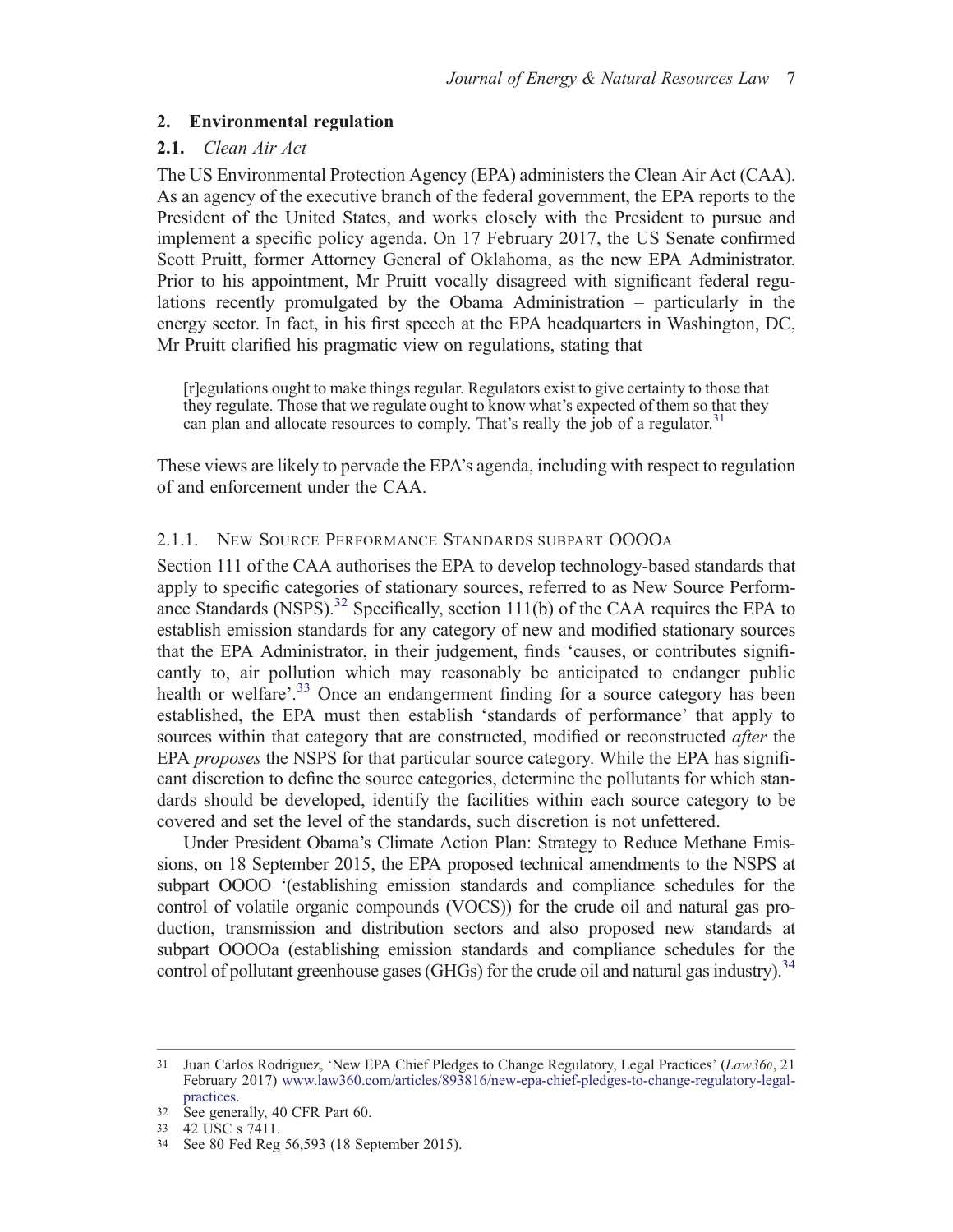#### 8 S Anderson et al.

With respect to NSPS OOOOa (the most significant of the proposed regulations), the EPA's primary goal was to impose upon the oil and gas industry new requirements to reduce emissions of GHGs and to require that additional equipment and activities comply with new source standards. Specifically, NSPS OOOOa established emissions limitations for methane, which the Obama Administration observed as the 'principal [GHG] emitted by equipment and processes in the oil and gas sector'.<sup>35</sup> The EPA confidently declared that operators will be able to meet these standards utilising cost-effective and readily available technologies. The EPA further stated that:

[t]he methane reductions from the final New Source Performance Standards (NSPS) will build on the agency's 2012 rules to curb VOC emissions from new, reconstructed and modified sources in the oil and gas industry…Reducing methane emissions is an essential part of an overall strategy to address climate change. Climate change impacts affect all Americans' lives, from stronger storms and longer droughts to increased insurance premiums, food prices and allergy seasons.<sup>36</sup>

Typically, in a rulemaking of this nature (ie, one that is highly technical, subject to a high level of scrutiny and controversy, and involves more than a dozen categories of emissions sources) the EPA would take not less than a year and a half to evaluate and address all stakeholder comments, resolve issues where feasible and publish a final rule. Here, however, only nine months after publication of the proposed rule, the EPA (under the Obama Administration) published its final rule on these NSPS proposals. Specifically, on 3 June 2016, the EPA issued the final rule revising NSPS OOOO and establishing NSPS OOOOa.<sup>37</sup>

Immediately upon publication of the final NSPS OOOOa rule on 15 July 2016, the State of North Dakota filed a Petition for Review in the Court of Appeals for the District of Columbia of the rule. Subsequently, eight more parties challenged the OOOOa regulations: the State of Texas; the American Petroleum Institute (API); the Western Energy Alliance (WEA); the Texas Oil and Gas Association; the State of West Virginia; the Independent Petroleum Association; the Interstate Natural Gas Association; and the GPA Midstream Association (collectively, 'Petitioners'). The cases have been consolidated under the lead case, State of North Dakota, et al v EPA, No 16-1242 (DC Cir 2016). Additionally, beginning on 15 August 2016, a number of states and environmental groups intervened ('Intervenors') in support of the EPA. The Intervenors include, among others: the State of California, the State of New York, the State of New Mexico, the City of Chicago, the Natural Resources Defense Council, the Sierra Club, the Clean Air Council and the Environmental Defense Fund.

The Petitioners alleged multiple claims challenging NSPS OOOOa, including but not limited to whether the rule improperly and unlawfully expands the oil and natural gas source category, and together with NSPS OOOO and related amendments, constitutes an abuse of due process; unlawfully regulates existing oil and natural gas sources; and violates the US Constitution and the foundational cooperative federalism

<sup>35</sup> EPA's Air Rules for the Oil & Gas Industry, 'EPA's Actions to Reduce Methane Emissions from the Oil and Natural Gas Industry: Final Rules and Draft Information Collection Request' (May 2016) 2 www. epa.gov/sites/production/files/2016-09/documents/nsps-overview-fs.pdf.

<sup>36</sup> Ibid at 1–2.

<sup>37</sup> 81 Fed Reg 35824 (3 June 2016).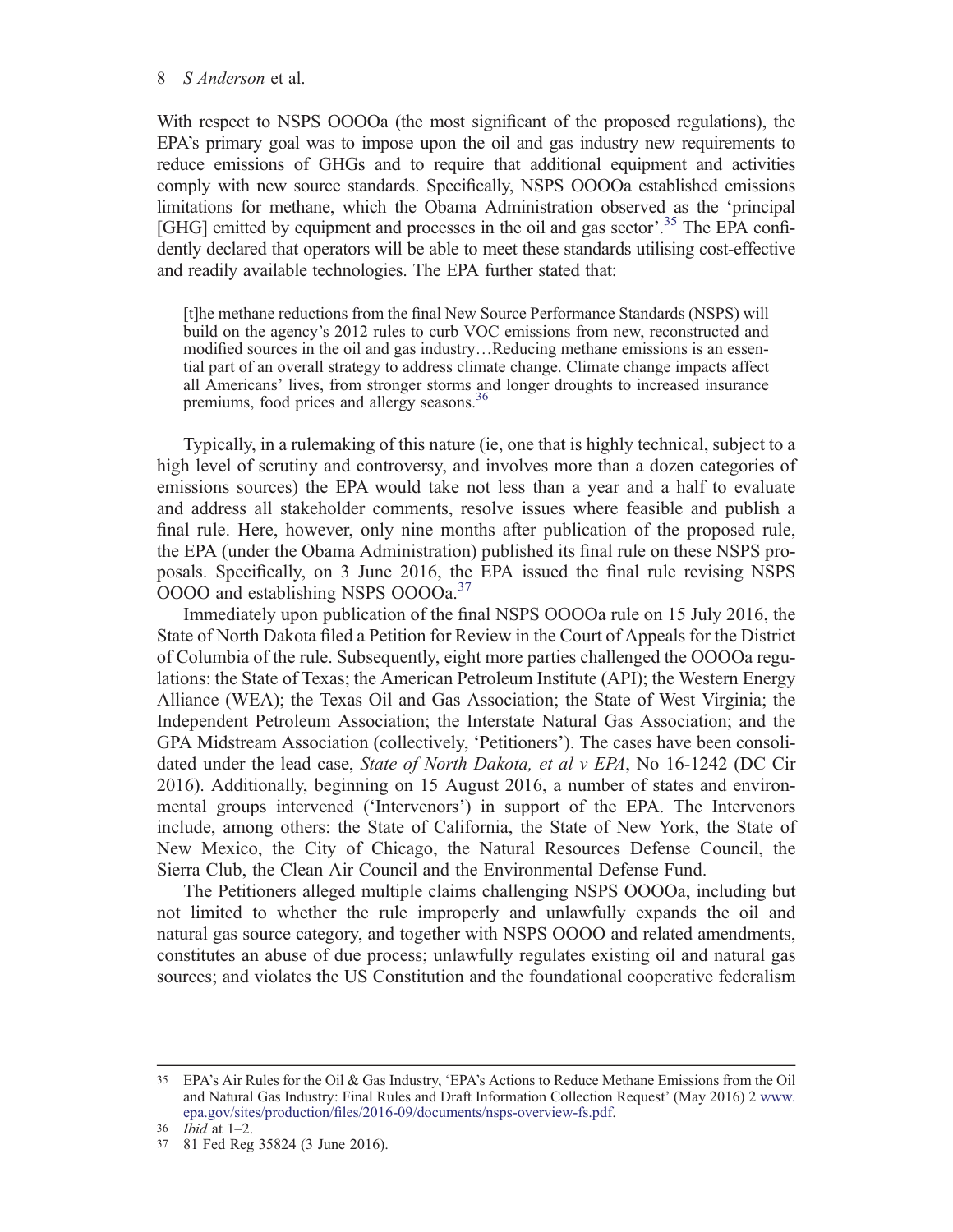structure of the CAA by failing to provide a meaningful mechanism for recognising existing state-delegated programmes, among other claims.

On 4 January 2017, the US Court of Appeals for the DC Circuit ordered that the challenges to NSPS OOOOa be further consolidated with pending challenges to two additional EPA final rules that have been under review for some time: Oil and Natural Gas Sector: New Source Performance Standards and National Emission Standards for Hazardous Air Pollutants Reviews, 77 Fed Reg 49,490 (16 August 2012) (2012 NSPS OOOO Rule); and Oil and Natural Gas Sector: Reconsideration of Certain Provisions of New Source Performance Standards, 79 Fed Reg 79,018 (31 December 2014) (2014 NSPS OOOO Amendment).<sup>38</sup> Proposals for a briefing schedule and format are currently due on 19 May 2017. $39$  The rule remains in effect pending the litigation.

Compounding the judicial challenges to NSPS OOOOa, it is expected that the policy initiatives and messages promoted by the Trump Administration EPA will differ significantly from those driven by the Obama Administration EPA. As stated above, the US Senate confirmed Scott Pruitt as the new EPA Administrator. In his former role as the Attorney General of Oklahoma, Mr Pruitt was strongly opposed to the EPA's promulgation of NSPS OOOOa. And in fact, until recently, Oklahoma, under the direction of Mr Pruitt, was a party to the lawsuit challenging NSPS OOOOa. With Mr Pruitt at its helm, and pushing a federalism agenda, we can expect the EPA to steer clear of, and in fact seek to actively revise or rescind, any action the Administrator believes would exceed the EPA's statutory authority or unduly regulate industry and the business community.<sup>40</sup> In addition to the industry petitioners, the fact that such a large number of states have chosen to challenge NSPS OOOOa provides the EPA with a strong argument that the rule has significant deficiencies that need to be addressed in light of the CAA's cooperative-federalism structure, by which the federal government delegates to and entrusts states to regulate under and enforce federal law. In short, while the future of NSPS OOOOa remains uncertain, it is most certainly a regulation to monitor – particularly for those operating in the oil and gas industry, and it is expected that changes will be proposed in the near future.

### 2.1.2. CLEAN POWER PLAN

Also under the Obama Administration's Climate Action Plan, the EPA promulgated the Clean Power Plan (CPP), published on 3 August  $2015<sup>41</sup>$  From the Obama Administration's perspective, the goal of the CPP was to reduce carbon pollution from power plants by imposing the first-ever national standards that address carbon pollution from existing power plants. Again, the Obama Administration EPA touted the rule as necessary to fight climate change, 'one of the greatest

40 Under this direction, policy-makers have already investigated whether the CRA (discussed in section 1, above) could be used as a tool to dismantle NSPS OOOOa. The CRA, however, is not applicable to NSPS OOOOa because it applies only to rules promulgated after 13 June 2016. Thus, the Trump Administration cannot rely on the CRA to repeal the new regulations.

<sup>38</sup> See Per Curiam Order, State of North Dakota, et al v EPA, No 16-1242 (DC Cir 4 January 2017).

<sup>39</sup> See Clerk's Order, State of North Dakota, et al v EPA, No 16-1242 (DC Cir 27 January 2017).

<sup>41</sup> 80 Fed Reg 64,662 (23 October 2015).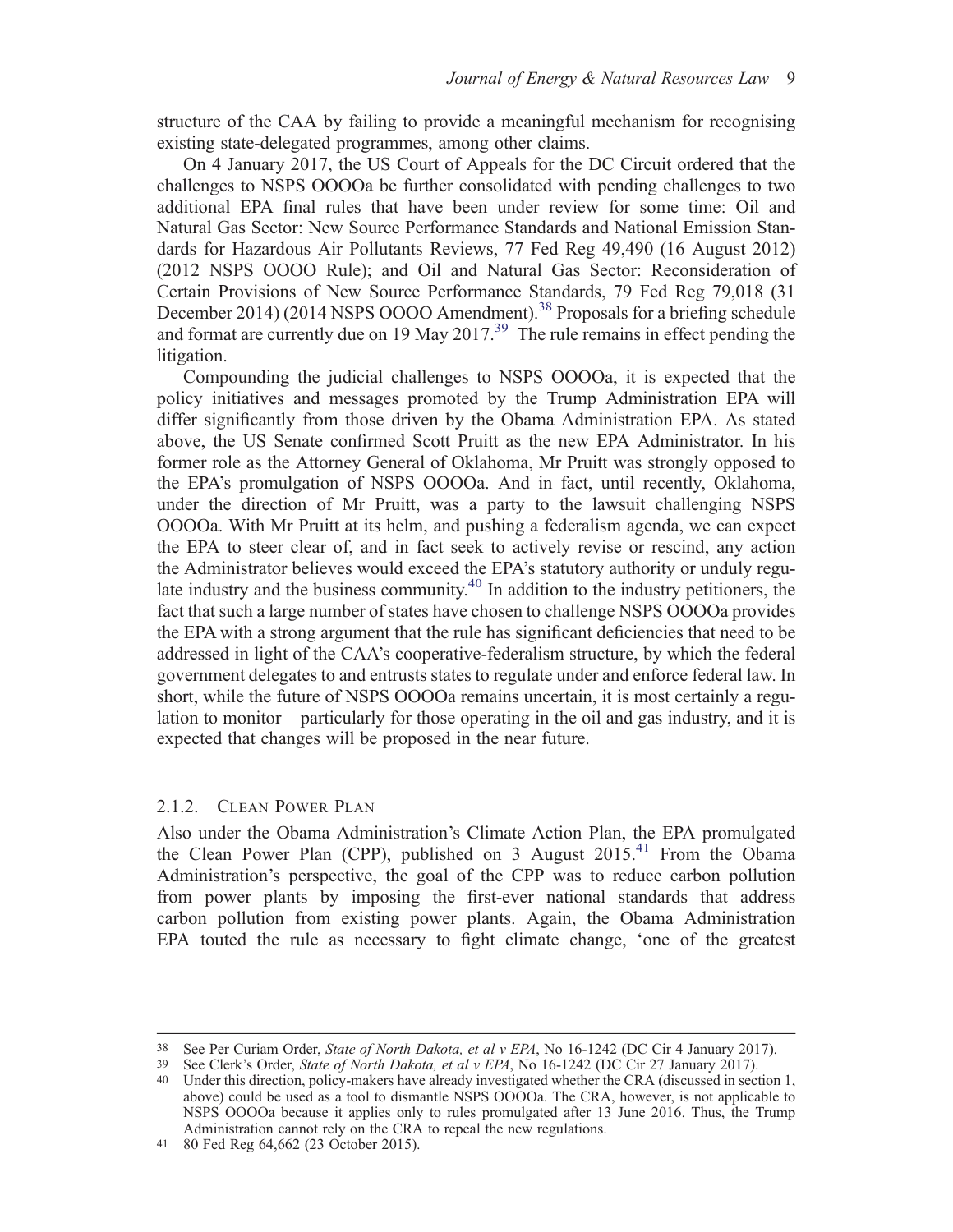

Figure 1. States participating in Clean Power Plan litigation. Source: prepared by CRS from litigation filings in West Virginia v EPA.

environmental and public health challenges we face'.<sup>42</sup> The EPA stated that the CPP 'also shows the world that the United States is committed to leading global efforts to address climate change'.<sup>43</sup>

The CPP has been referred to as 'one of the more singularly controversial environmental regulations ever promulgated by the EPA'.<sup>44</sup> Paralleling the DC Circuit litigation involving NSPS OOOOa, the numerous challenges to the CPP have also been consolidated in the US Court of Appeals for the DC Circuit in West Virginia v EPA et al, DC Circuit No 15-1363. In fact, as shown in Figure  $1,^{45}$  27 states filed petitions challenging the CPP, including Oklahoma, North Dakota, Mississippi, West Virginia and Texas as the key lead states. Other petitioners challenging the CPP include labour unions, rural electric cooperatives and an association representing them, industry and trade groups, non-profit public policy organisations, and fossil-fuel-related

<sup>42</sup> EPA, 'Overview of the Clean Power Plan: Cutting Carbon Pollution from Power Plants' (August 2016) 2 www.epa.gov/sites/production/files/2015-08/documents/fs-cpp-overview.pdf.

<sup>43</sup> Ibid at 1.

<sup>44</sup> Congressional Review Service Report, 'Clean Power Plan: Legal Background and Pending Litigation in West Virginia v. EPA' (10 January 2017) https://fas.org/sgp/crs/misc/R44480.pdf.

<sup>45</sup> Congressional Review Service Report, 'Clean Power Plan: Legal Background and Pending Litigation in West Virginia v. EPA' at 2 (10 January 2017) https://fas.org/sgp/crs/misc/R44480.pdf.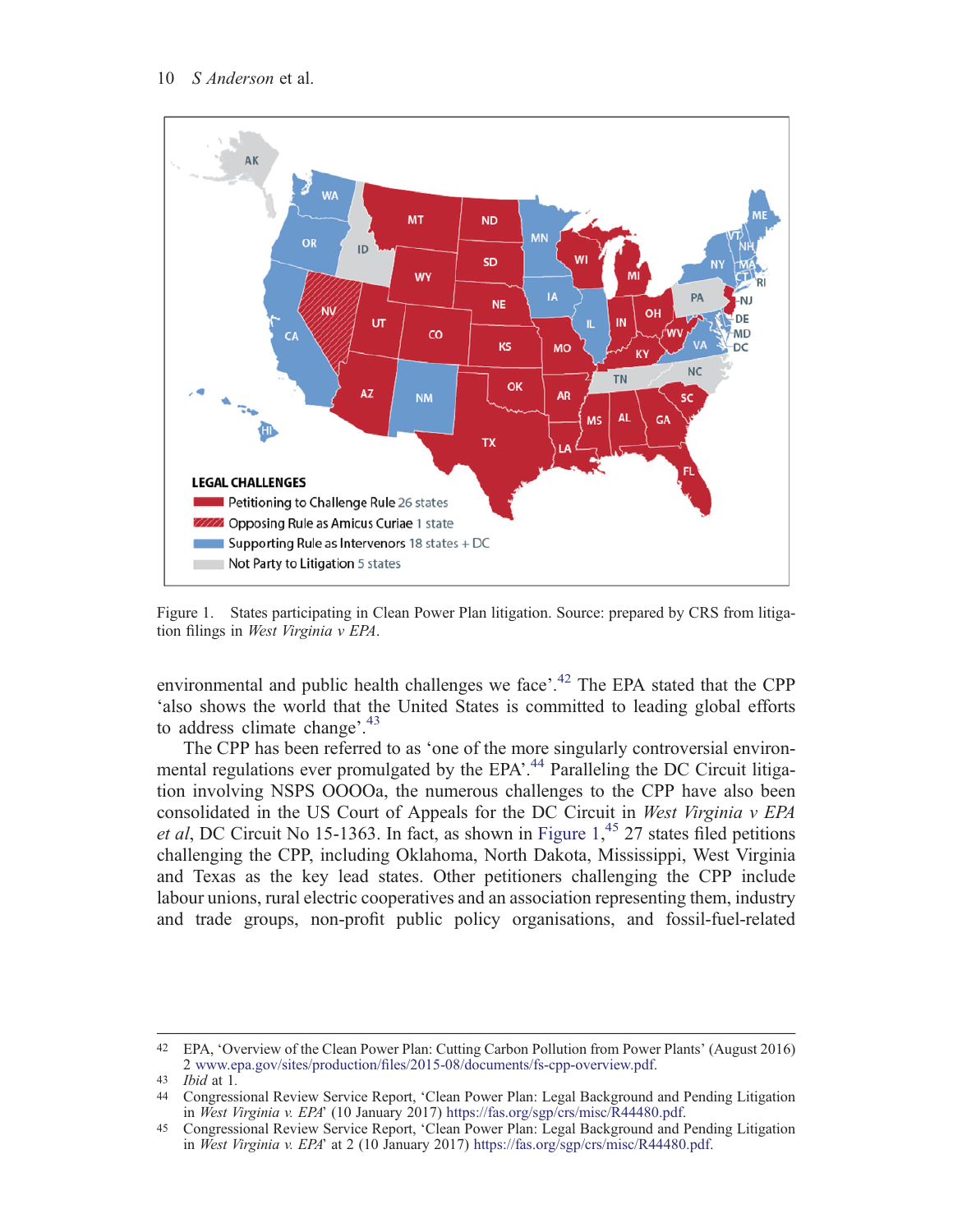companies and local electric utilities. In total, more than 100 parties filed petitions challenging the CPP.

In this litigation, and again, parallel to the challenges to NSPS OOOOa, petitioners have attacked the EPA's underlying authority to promulgate the CPP. The key arguments on the merits include but are not limited to whether the EPA has exceeded its authority under section 111 of the CAA; involve constitutional arguments relating to federalism and separation of powers; and include record-based challenges to the achievability and reasonableness of the rule.

The CPP litigation has a unique and interesting procedural history. In late 2015, petitioners filed a motion requesting that the court stay the CPP for the duration of the litigation. In January 2016, the DC Circuit denied the petitioners' motion, stating that '[p]etitioners have not satisfied the stringent requirements for a stay pending court review'.<sup>46</sup> Following this order, and in a rare procedural step, petitioners applied to the US Supreme Court for a stay of the CPP. On 9 February 2016, in an unexpected 5–4 decision (and contrary to the DC Circuit's order), the Supreme Court granted the petitioners' applications to stay the CPP, without any explanation.<sup>47</sup> Thus, the CPP is currently stayed (eg, has no legal effect and cannot be enforced by the EPA) during the pendency of the litigation.

Oral arguments were held in the DC Circuit litigation on 27 September 2016. Following the DC Circuit Court's judgment, either party may seek review by the Supreme Court (and is in fact expected to do so). Notably, the Supreme Court's decision to stay the CPP was one of Justice Scalia's last votes prior to his passing on 13 February 2016. Without a doubt, the vacancy left by Scalia's departure will affect the course and outcome of the CPP litigation.

In addition to the continuing CPP litigation, President Trump has made his position clear on the CPP – dimming the outlook for its continuance: 'We will eliminate the highly invasive "Waters of the U.S." rule, and scrap the \$5 trillion dollar Obama-Clinton Climate Action Plan and the Clean Power Plan.' <sup>48</sup> As discussed above, Mr Scott Pruitt has been named the new EPA Administrator, which carries with it a status of Cabinet rank. As with NSPS OOOOa, Mr Pruitt has been at the forefront of lawsuits challenging the CPP.

On 28 March 2017, the President issued his 'Executive Order on Promoting Energy Independence and Economic Growth'. <sup>49</sup> The executive order rescinds several Obama Administration presidential actions related to climate change. It also requires the EPA to review all rules related to the CPP, including: (i) the final rule entitled 'Carbon Pollution Emission Guidelines for Existing Stationary Sources: Electric Utility Generating Units', 80 Fed Reg 64661 (23 October 2015) (Clean Power Plan); (ii) the final rule entitled 'Standards of Performance for Greenhouse Gas Emissions from New, Modified, and Reconstructed Stationary Sources: Electric Utility Generating Units', 80 Fed Reg 64509 (23 October 2015); and (iii) the proposed rule entitled 'Federal Plan

<sup>46</sup> Order at 2, West Virginia v EPA, No 15-1363 (DC Cir 21 January 2016).<br>47 Order in Pending Case West Virginia v EPA No 15A773 (S Ct 9 Februa

Order in Pending Case, West Virginia v EPA, No 15A773 (S Ct 9 February 2016).

<sup>48</sup> Missouri Public Utility Alliance, 'Survival of Clean Power Plan under a Trump Administration Looms as a Question' (19 January 2017) http://mpua.org/news/327018/Survival-of-Clean-Power-Plan-undera-Trump-administration-looms-as-a-question.htm accessed 7 May 2017.

<sup>49</sup> Executive Order 13783, Executive Order on Promoting Energy Independence and Economic Growth (28 March 2017).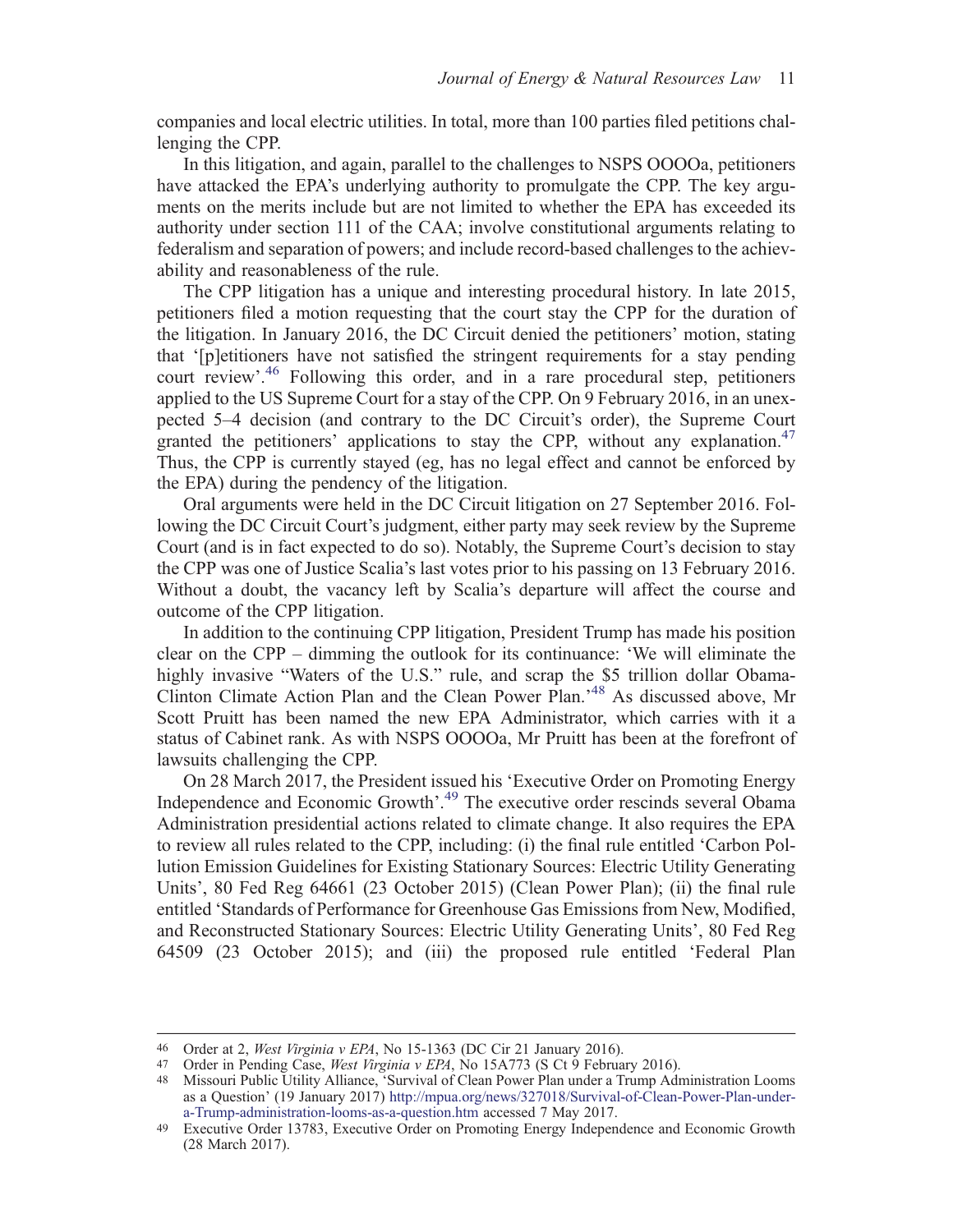Requirements for Greenhouse Gas Emissions From Electric Utility Generating Units Constructed on or Before 8 January 2014; Model Trading Rules; Amendments to Framework Regulations; Proposed Rule', 80 Fed Reg 64966 (23 October 2015).<sup>50</sup>

While this executive order requires a hard look at the CPP and related regulations, it also requires that such actions be 'appropriate and consistent with law'. The new administration appears intent on unravelling the CPP, and has several options following the executive order.<sup>51</sup> First, the EPA could initiate a formal rulemaking process to eliminate the CPP. Unlike a proposed rule, a final rule such as the CPP must go through the same notice-and-comment rulemaking process to undo it as it went through to promulgate it in the first place. This would take time and significant legal resources. Second, the administration could let the litigation play out in the DC Circuit Court. If the DC Circuit Court judgment is not favourable, parties would appeal to the Supreme Court, new Justice Gorsuch. And, third, to the extent the CPP remains, the EPA could use its enforcement discretion and refuse to enforce the requirements of the CPP, a path that Mr Pruitt would likely welcome. Simultaneously, President Trump could instruct the Department of Justice to also refuse to defend or enforce the CPP. And even if the agency did not defend or enforce the CPP, the CPP would still remain in full force and effect, exposing the EPA to lawsuits from environmentalists alleging that the EPA has failed to act on climate and other issues, and also exposing companies to citizen suits under section 304(a) of the CAA.

As discussed in further detail below, whatever happens to both NSPS OOOOa and the CPP, environmental groups and states are expected to fight any attempt by the new administration (or other parties) to limit or eliminate the EPA and its rules such that any efforts to undo existing regulations will face significant hurdles both in Congress and in the courts.

## 2.1.3. THE ROLE OF STATES

The EPA does not have sole authority over protection of the environment and public health. Indeed, many of the federal statutes (for example, Clean Air Act, Clean Water Act, Safe Drinking Water Act and the Resource Conservation and Recovery Act) contain provisions authorising states to petition for delegation of primary enforcement and regulatory authority as part of a cooperative federalism regime between the state and the EPA, explained above.<sup>52</sup> In addition, most states have laws that are analogues of the major federal environmental statutes, which authorise the states to adopt regulations and requirements that apply to sources within the state.<sup>53</sup>

With respect to adoption of regulations, and as a general rule, under the federal delegation programmes (which vary based upon the specific statute at issue), states are required only to be at least as restrictive as federal standards; however, the

<sup>50</sup> Ibid at sec 4.

<sup>51</sup> Thomas A Lorenzen and Sherrie A Armstrong, 'Change in Administrations, Change in Course? What the Next President Could Do to Vacate or Reform Obama's Clean Power Plan (Part 2 of 2)' (2016) 48 (2) Trends www.americanbar.org/publications/trends/2016-2017/november-december-2016/change\_ in administrations.html accessed 7 May 2017.

<sup>52</sup> See, eg, 42 USC s 7411(c)(1) ('Each State may develop and submit to the Administrator a procedure for implementing and enforcing standards of performance for new sources located in such State. If the Administrator finds the State procedure is adequate, he shall delegate to such State any authority he has under this chapter to implement and enforce such standards.').

<sup>53</sup> See, eg, Colo Rev Stat Ann ss 25-8-101 et al (Colorado Water Quality Control Act).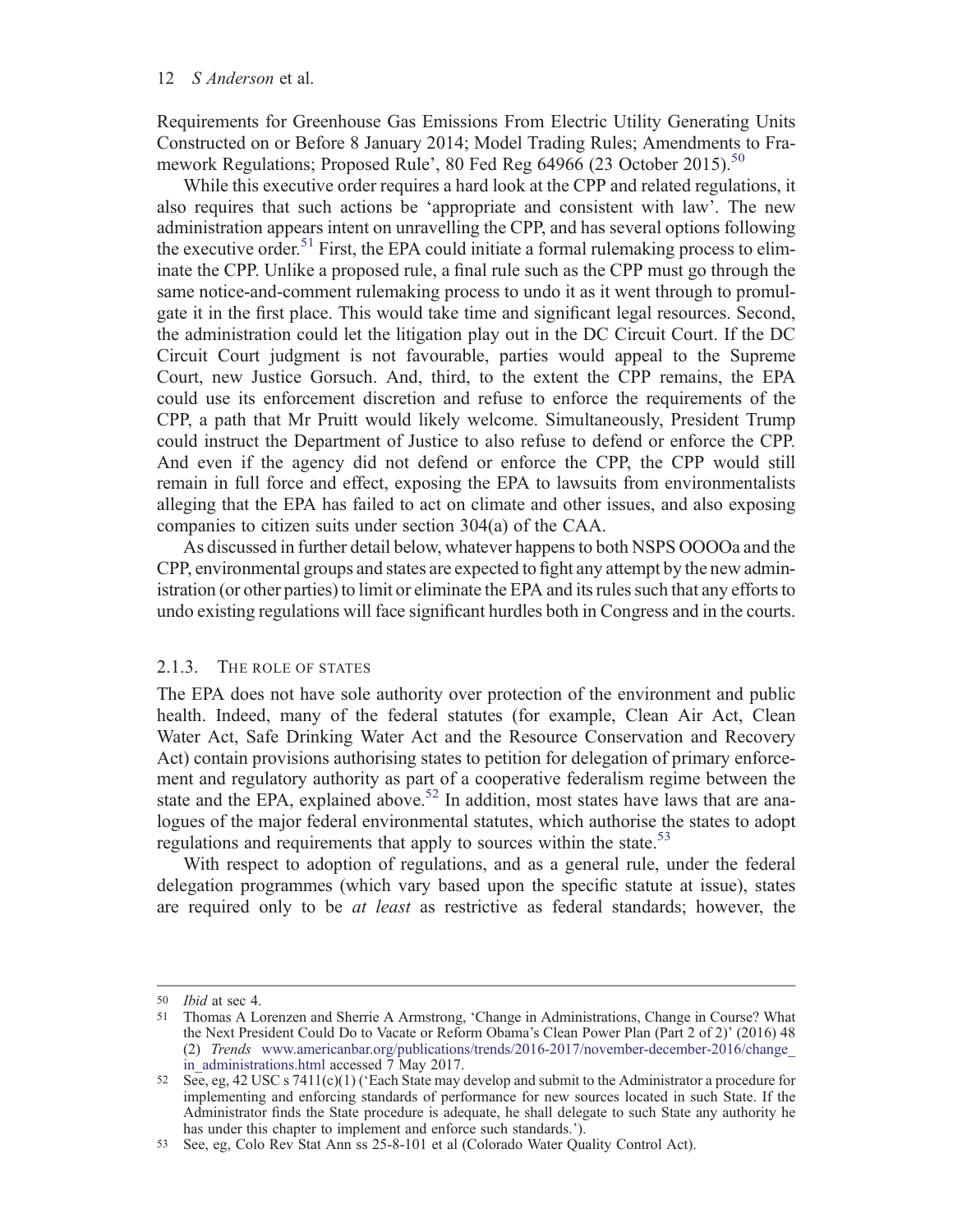federal statutes generally do not limit the state's ability to adopt more restrictive standards.<sup>54</sup> Thus, absent of state prohibitions on the adoption of standards more stringent than federal requirements, states have significant authority to adopt both regulations that may be enforced under the federal regimes, as well as state-only requirements.

Given this broad authority, we expect several states to react with their own regulations to fill the gap that the Trump Administration may leave in its wake as it proceeds to unwind or revise federal regulations adopted during the Obama Administration. Such states may include: Colorado, California, Pennsylvania and New Mexico (among others). We think this is particularly true in the context of the CAA and with respect to oil and gas development. In fact, several more progressive states have indicated their intent to increase and improve their state regulatory regimes related to oil and gas emissions, despite the expectation that the Trump Administration will severely pull back or limit the scope of rules related to emissions from oil and gas sources. For example, in February 2017, the Pennsylvania Department of Environmental Protection (PA DEP) published, for a 45-day public comment period, proposed permitting requirements for new and modified sources at unconventional natural gas well sites and remote pigging stations.<sup>55</sup> The proposed permit requirements contain strict methane-reduction requirements that track those contained in NSPS OOOOa, including a leak-detection-and-repair (LDAR) programme requirement. Additionally, PA DEP recently asserted its continued commitment to drafting methane regulations for existing sources within the state, but did not announce a proposed timeline for the promulgation of those regulations. Similarly, Colorado has previously adopted methane regulations related to the oil and natural gas industry, including existing sources,  $56$  and has recently announced a stakeholder process that could further enhance regulations related to oil and gas emissions sources in Colorado. In both of these cases, these regulations would adopt the very requirements that the Trump Administration seeks to overturn (eg, NSPS OOOO/OOOOa described herein) as state requirements, and apply them to sources (eg, existing sources) that the EPA may have neither the authority nor the resources to regulate at this time.

In addition to increased regulatory development, we expect that certain states may increase their enforcement efforts in response to public, environmental and other concerns that a Trump EPA will not appropriately or comprehensively enforce against the regulated industries. Because states have enforcement authority under both their federally delegated programmes and their state-only requirements, companies may find themselves in a regulatory environment that is as challenging, if not more challenging, than what existed before the Trump Administration took office.

#### 2.2. 'Waters of the United States'

On 29 June 2015, the EPA and the US Army Corps of Engineers (Corps) published a final rule further defining the scope of 'waters of the United States' under the Clean

<sup>54</sup> See Union Elec Co v EPA, 427 US 246, 265 (1976) (holding that under the CAA, states may submit state implementation plans 'more stringent than federal law requires and...the Administrator must approve such plans if they meet the minimum requirements' of the CAA).

<sup>55</sup> See General Plan Approval and/or General Operating Permit BAQ-GPA/GP-5a: Unconventional Natural Gas Well Site Operations and Remote Pigging Stations www.elibrary.dep.state.pa.us/dsweb/ Get/Document-116054/2700-PM-BAQ0268\_GP-5A.pdf.

<sup>56</sup> See 5 Colo Code Regs s 1001-9:XVII.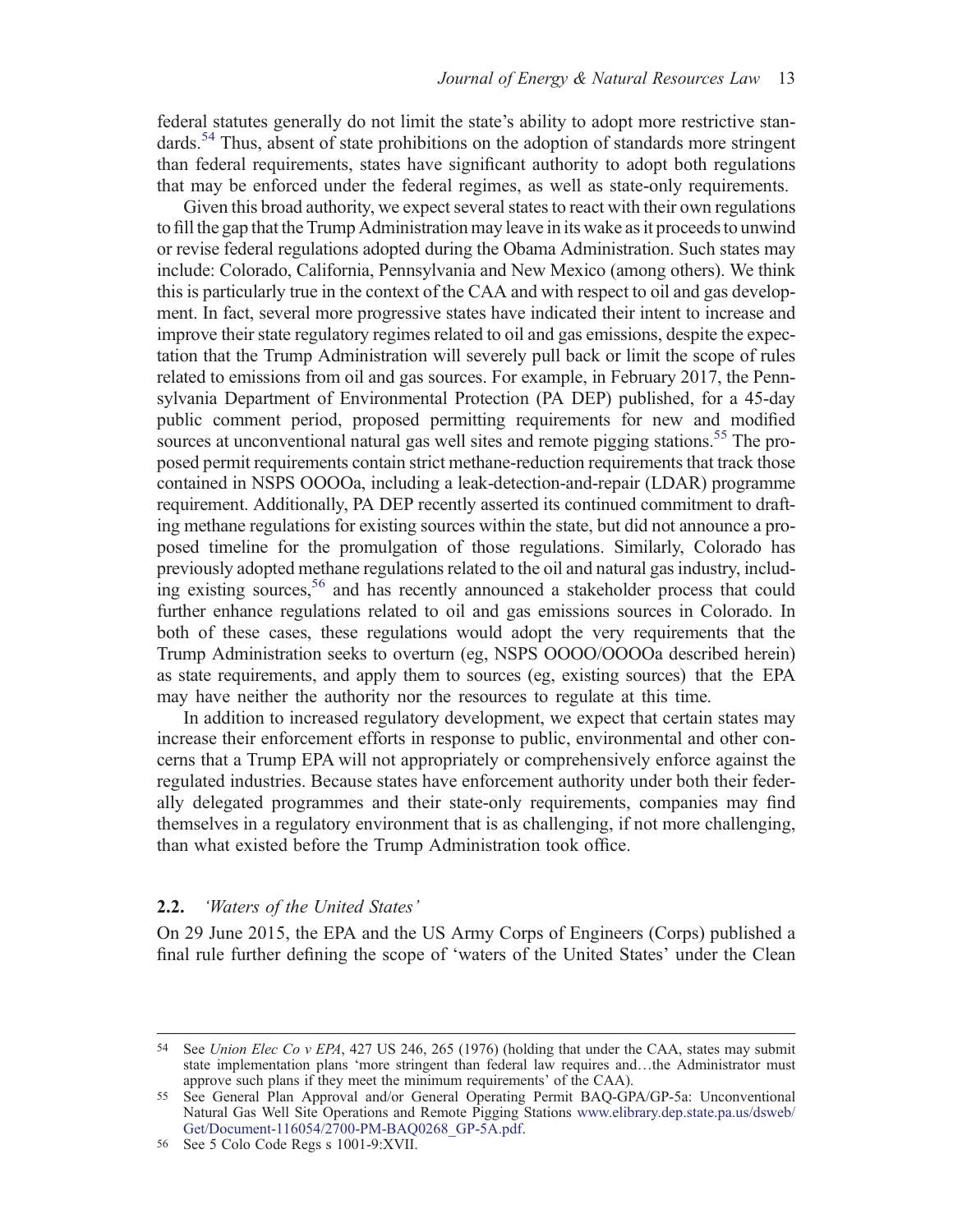#### 14 S *Anderson* et al.

Water Act  $(CWA)$ .<sup>57</sup> Under the CWA, the Corps and the EPA can only assert jurisdiction over navigable waters, defined under the statute only as 'waters of the United States'.<sup>58</sup> In other words, only those waters the EPA or the Corps deem as waters of the United States are subject to regulation under CWA programmes such as section 402 (National Pollutant Discharge Elimination System - NPDES) or section 404 (Permits for Dredged or Fill Material). As noted by the Supreme Court, in 2006, the average applicant for an individual section 404 permit spent '788 days and \$271,596 in completing the process, and the average applicant for a nationwide permit spen[t] 313 days and \$28,915 – not counting costs of mitigation or design changes'. <sup>59</sup> Thus, the regulated community has always paid significant attention to the regulatory and judicial interpretation of the term 'waters of the United States' as that definition has significant consequences for the regulated community.

The Clean Water Rule (also known as the 'Waters of the United States Rule') followed three US Supreme Court cases addressing the jurisdictional scope of the CWA.<sup>60</sup> In the most recent of these decisions, Rapanos, Justice Scalia, in a plurality opinion, held that the term 'waters of the United States' refers only to 'relatively permanent, standing or continuously flowing bodies of water' that can be used in interstate commerce (but not necessarily navigable in the traditional sense), and '*only* those wetlands with a continuous surface connection to bodies that are "waters of the United States" in their own right...are "adjacent to" such waters and covered by the [CWA]'.<sup>61</sup> Justice Kennedy, on the other hand, held that wetlands with a significant hydrological, chemical, physical or biological nexus to waters of the United States were themselves waters of the United States.62 Importantly, Justice Kennedy also held that the 'significant nexus' test could be met by looking at the wetlands at issue, 'either alone or in combination with similarly situated lands in the region...'.<sup>63</sup> Accordingly, Justice Kennedy and Justice Scalia offered two very different, and equally controlling, interpretations of the jurisdictional reach of the CWA, and Rapanos ultimately infused increased uncertainty into already murky waters.

Through the Clean Water Rule, the Corps and the EPA's stated purpose was to increase regulatory certainty 'through clearer definitions and increased use of brightline boundaries'.<sup>64</sup> The Corps and EPA, however, wholly adopted the significant nexus standard as defined by Justice Kennedy in Rapanos.<sup>65</sup> The Corps and the

<sup>57</sup> See 80 Fed Reg 37,054 (29 June 2015) ('Clean Water Rule').

<sup>58</sup> See, eg, 33 USC s 1362(12) ('The term 'discharge of a pollutant'…means [ ] any addition of any pollutant to navigable waters from any point source…'); ibid s 1362(7) ('The term "navigable waters" means the waters of the United States, including the territorial seas.').

<sup>59</sup> Rapanos v United States, 547 US 715, 721 (2006).

<sup>60</sup> See United States v Riverside Bayview Homes, Inc, 474 US 121 (1985); Solid Waste Agency of Northern Cook Cty v Army Corps of Engineers, 531 US 159 (2001) (SWANCC); Rapanos v United States, 547 US 715 (2006).

<sup>61</sup> 547 US at 739, 742.

<sup>62</sup> See ibid at 780; see also SWANCC (n 60), 531 US at 167 ('It was the significant nexus between the wetlands and "navigable waters" that informed our reading of the CWA…').

<sup>63</sup> Ibid.

<sup>64</sup> 80 Fed Reg at 37055.

See *ibid* at 37060 ('The key to the agencies' interpretation of the CWA is the significant nexus standard…Waters are "waters of the United States" if they, either alone or in combination with similarly situated waters in the region, significantly affect the chemical, physical, or biological integrity of traditional navigable waters, interstate waters, or the territorial seas.').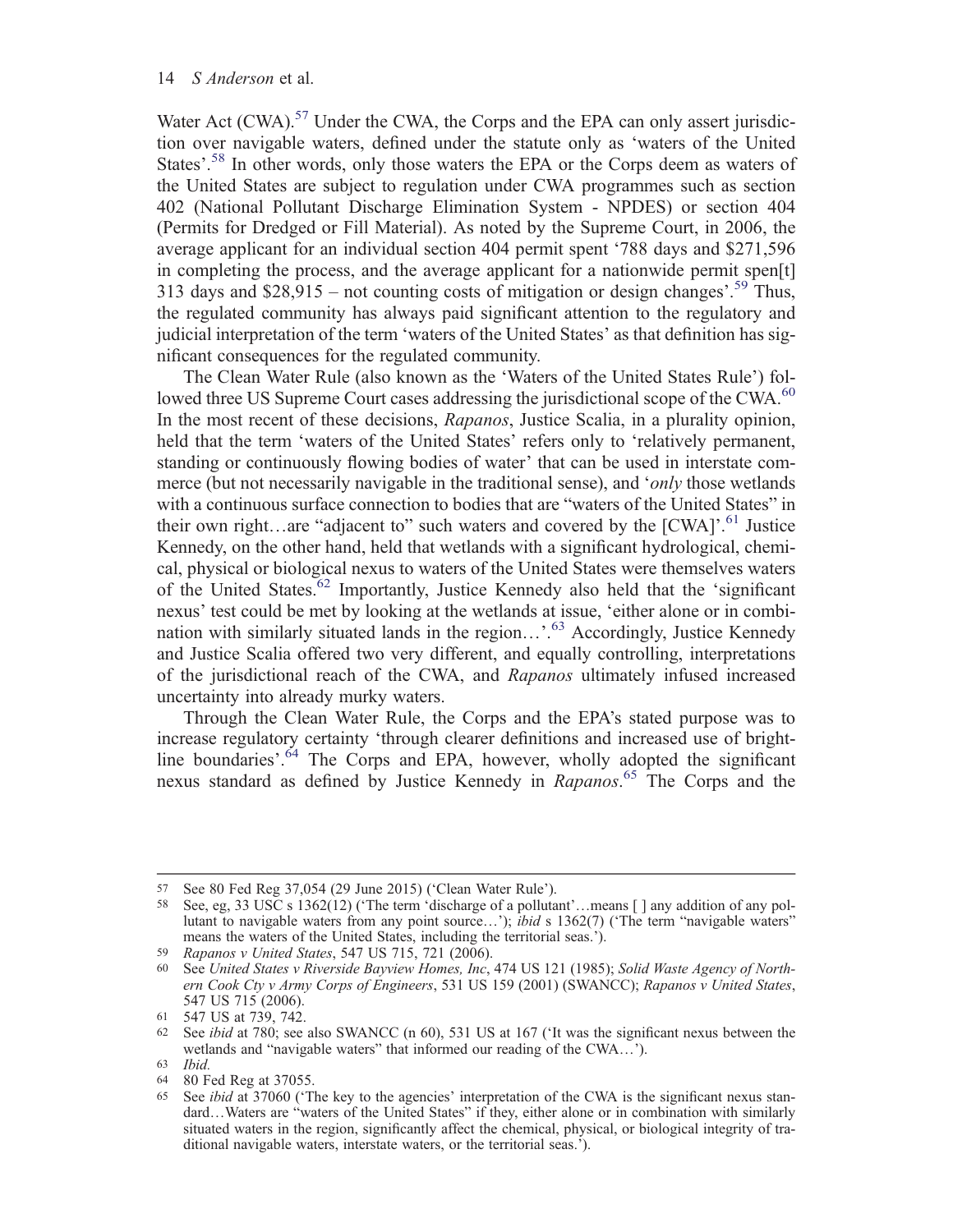EPA also promulgated more specific regulatory definitions for the ambiguous terms necessary to apply the standard. Thus, in the Clean Water Rule, the EPA and the Corps adopted a definition of 'waters of the United States' that many saw as pushing the outermost limits of the CWA. Accordingly, the Clean Water Rule proved extremely controversial and was heavily opposed by both states and the regulated community.

Ultimately, over 100 parties, consisting of states, industry and trade associations, filed a total of 22 petitions for judicial review of the Clean Water Rule.<sup>66</sup> The petitions for review were ultimately consolidated in the US Court of Appeals for the Sixth Circuit and, on 9 October 2015, the US Court of Appeals for the Sixth Circuit issued a nationwide stay of the Clean Water Rule.<sup>67</sup> After the stay was issued, a contentious and complicated battle over jurisdiction began, with industry and state petitioners asserting that jurisdiction properly lay in the district courts, with the Sixth Circuit eventually holding that jurisdiction was proper in the Sixth Circuit, as the Clean Water Rule was subject to direct circuit court review.<sup>68</sup> On 13 January 2017, the US Supreme Court granted *cer*tiorari to review the jurisdictional question.<sup>69</sup>

The grant of *certiorari* on the jurisdictional issue was generally seen as a gift to the incoming Trump Administration. In the final weeks of the Obama Administration, and on the same day the Supreme Court granted certiorari, EPA, filed its opening brief defending the rule in the merits stage of the litigation in the Sixth Circuit.<sup>70</sup> Thus, the Court's decision to review the jurisdictional question provided the Trump Administration with an automatic stay of the litigation that it clearly had no intent to continue to defend – time the Administration could use to decide its next move in regard to the Clean Water Rule.

That next move came on 28 February 2017, when the Trump Administration signed an executive order directing the EPA to rescind the Clean Water Rule. The executive order, entitled: 'Restoring the Rule of Law, Federalism, and Economic Growth by Reviewing the "Waters of the United States" Rule.', directs EPA to review the Clean Water Rule and to publish a proposed rule either rescinding or revising the rule.<sup>71</sup> Notably, the executive order expressly instructs EPA to 'consider interpreting the term "navigable waters," as defined in 33 USC 1362(7), in a manner consistent with the opinion of Justice Antonin Scalia in Rapanos v United States, 547 US 715 (2006)'. The executive order also directs the Attorney General to take the steps he deems necessary concerning the current litigation over the rule.

The end result of the executive order, and the ultimate fate of the Clean Water Rule, is still not clear. Revision or rescission of the Clean Water Rule will require that EPA engage in formal rulemaking procedures pursuant to the Administrative Procedure Act

<sup>66</sup> See Petition for Writ of Certiorari, National Ass'n of Mfrs v US Dept of Defense, No 16-299, 2016 WL 4698748, at \*i (US 2 September 2016).

<sup>67</sup> In re EPA, 803 F3d 804, 808 (6th Cir 2015).

<sup>68</sup> In re US Dep't of Def, US EPA Final Rule: Clean Water Rule: Definition of Waters of US, 817 F3d 261, 270 (6th Cir 2016) (33 USC s 1369(b)(1)(E)).

<sup>69</sup> Nat'l Ass'n of Mfrs v Dep't of Def, No 16-299, 2017 WL 125667 (US 13 January 2017).

<sup>70</sup> See Brief for Respondents, Murray Energy Corp v EPA, No 15-3751 (6th Cir 13 January 2017).

<sup>71</sup> Executive Order 13778, Presidential Executive Order on Restoring the Rule of Law, Federalism, and Economic Growth by Reviewing the "Waters of the United States" Rule, 82 Fed Reg 12497 (3 March 2017) (issued 28 February 2017).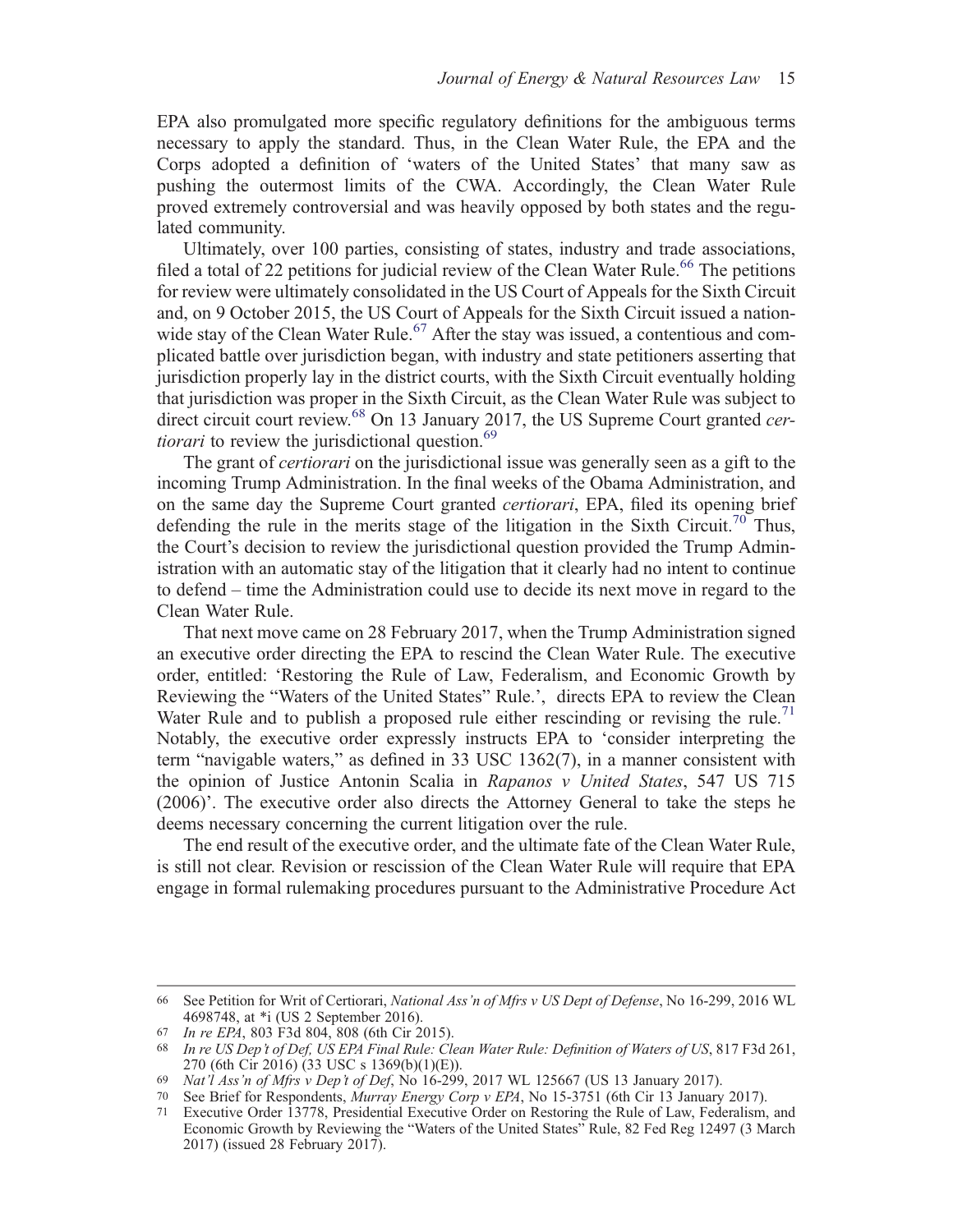(APA), which could take years.<sup>72</sup> And EPA's revised rule will be subject to additional judicial review pursuant to the APA's arbitrary and capricious standard, which will require EPA to adequately explain its basis for the change in course.<sup>73</sup> Thus, it is not outside the realm of possibility that the rulemaking process, and subsequent judicial review, could stretch beyond the Trump Administration's first term, which would potentially subject EPA's revised Clean Water Rule to the same fate met by the current rule.

## 2.3. NEPA and NEPA reforms

The NEPA requires that federal agencies fully examine the environmental effects and possible alternatives of all major federal actions.<sup>74</sup> Specifically, federal agencies must prepare an environmental impact statement (EIS) for all '[f]ederal actions significantly affecting the quality of the human environment<sup>5.75</sup> If an agency is unsure whether an action is likely to have 'significant' environmental effects, the agency may prepare a more concise environmental assessment (EA) to determine whether to prepare an EIS.76 Importantly, the term 'major federal action' implicates a large swathe of federal permitting and approval decisions relevant to both infrastructure projects and energy development on federal lands, two stated priorities of the Trump Administration.<sup>77</sup>

NEPA does not require that an agency actually select the alternative with the least environmental impact, or impose substantive environmental requirements that agency decisions must adhere to. Rather, the Supreme Court has made it clear that NEPA imposes only procedural requirements.<sup>78</sup> Under NEPA, federal agencies must take a 'hard look' at the environmental effects of all proposed actions, but as long as 'the adverse environmental effects of the proposed action are adequately identified and evaluated, the agency is not constrained by NEPA from deciding that other values outweigh the environmental costs'. <sup>79</sup> That is not to say, however, that NEPA lacks teeth. NEPA's procedural requirements are extensive. For example, when preparing an EIS, federal agencies must consider the direct, indirect and cumulative impacts of the proposed action; reasonable means to mitigate those impacts; and the reasonable alternatives to the proposed action and the environmental effects of those alternatives.<sup>80</sup> Complying with these requirements can cost millions of dollars and can stretch project development timelines by years. NEPA's procedural requirements also provide prospective litigants with a hook to challenge and vacate agency decisions, further delaying project development.

<sup>72</sup> See 5 USC s 551(5); Perez v Mortg Bankers Ass'n, 135 S Ct 1199, 1206 (2015).

<sup>73</sup> See FCC v Fox Television Stations, Inc., 556 US 502, 515 (2009); Motor Vehicle Mfrs Ass'n of US, Inc v State Farm Mut Auto Ins Co, 463 US 29, 41–43 (1983).

<sup>74</sup> Robertson v Methow Valley Citizens Council, 490 US 332, 348 (1989); 42 USC s 4332; 40 CFR s 1502.1.

<sup>75</sup> 42 USC s 4332(c).

<sup>76</sup> 40 CFR s 1508.9.

<sup>77</sup> See 40 CFR s 1508.18(b).

<sup>78</sup> Kleppe v Sierra Club, 427 US 390, 410 n21 (1976); Robertson (n 74) 490 US at 350.

<sup>79</sup> Robertson (n 74) 490 US at 350.

<sup>80</sup> See 40 CFR ss 1502.14, 1502.16.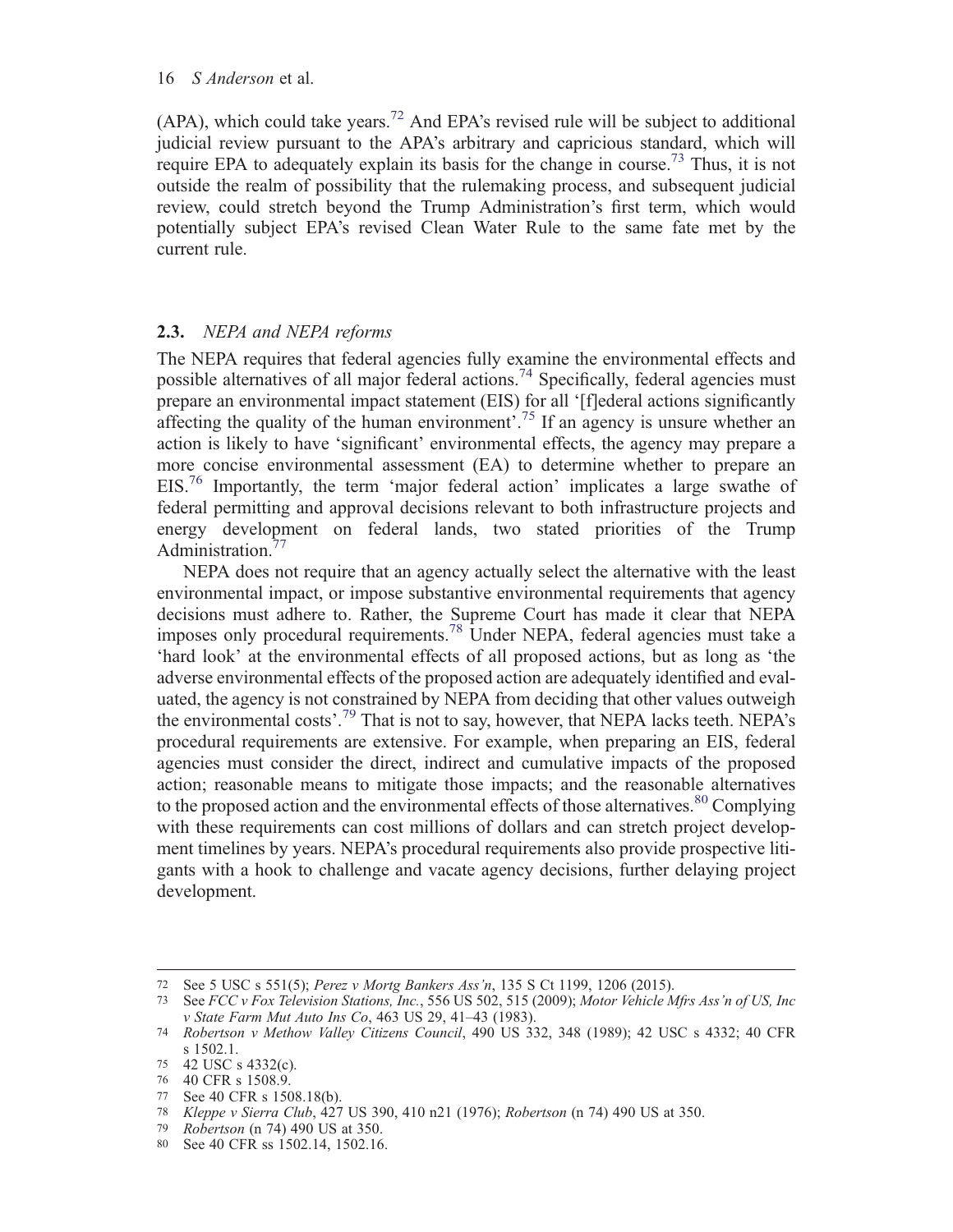President Trump ran on a platform focused on removing what he and his advisers view as unnecessary administrative hurdles to infrastructure and energy development. Thus, because of the central role that NEPA plays in these areas, we expect to see the Trump Administration pursue some form of NEPA reform during his tenure in the White House (either legislative or regulatory). Already, on 24 January 2017, the White House issued an executive order entitled: 'Expediting Environmental Reviews and Approvals for High Priority Infrastructure Projects'.<sup>81</sup> Under the executive order, the governor of a state or the head of a federal agency may request that the CEQ (as explained above, the agency tasked with promulgating NEPA's implementing regulations) determine that a particular infrastructure project qualifies as a 'high-priority' project. In determining whether a project qualifies as 'high priority', the CEQ is directed to consider 'the project's importance to the general welfare, value to the Nation, environmental benefits, and such other factors [the CEQ] deems relevant'. If the CEQ deems a project 'high priority', the CEQ must then 'coordinate with the head of the relevant agency to establish, in a manner consistent with law, expedited procedures and deadlines for completion of environmental reviews and approvals for such projects'.

At this early stage, it is unclear what the effect of Trump's recent executive order will be, and what the contemplated 'expedited review' may entail. Ultimately, the executive order seems more focused on ensuring that agency resources are diverted to reviewing high-priority projects than on fostering substantive NEPA reform. Furthermore, the language, 'in a manner consistent with law', is telling and highlights the primary issue the Trump Administration will face in fostering substantial NEPA reform. Any significant changes to the CEQ's implementing regulations, or to agency-specific NEPA procedures, must still ensure that the final review complies with the requirements of the statute and the vast body of case law interpreting it. Thus, any meaningful NEPA reform will likely require legislative action. That said, there are a few areas where the CEQ and other federal agencies broadened the scope of NEPA under the Obama Administration and those areas may be subject to easy repeal or revision by the Trump Administration to the extent not required by law (as expressed and identified through judicial decisions).

For example, what is likely at the top of the climate-change-sceptical President's NEPA list is the CEQ's guidance on the consideration of climate change under NEPA. On 5 August 2016, the CEQ under the Obama Administration published final, non-regulatory guidance on the consideration of climate change under NEPA. See CEQ, 'Final Guidance for Federal Departments and Agencies on Consideration of Greenhouse Gas Emissions and the Effects of Climate Change in National Environmental Policy Act Reviews' (5 August 2016) ('Final Guidance'). The guidance was over six years in the making.<sup>82</sup> Because the guidance is non-regulatory and did not undergo notice and comment rulemaking, the CEQ under the Trump Administration could simply revoke

<sup>81</sup> Executive Order 13766, Presidential Executive Order on Expediting Environmental Reviews and Approvals for High Priority Infrastructure Projects, 82 Fed Reg 8657 (30 January 2017) (issued 24 January 2017).

<sup>82</sup> See CEQ, 'Draft NEPA Guidance on Consideration of the Effects of Climate Change and Greenhouse Gas Emissions' (18 February 2010); CEQ, 'Revised Draft Guidance for Federal Departments and Agencies on Consideration of Greenhouse Gas Emissions and the Effects of Climate Change in NEPA Reviews' (24 December 2014).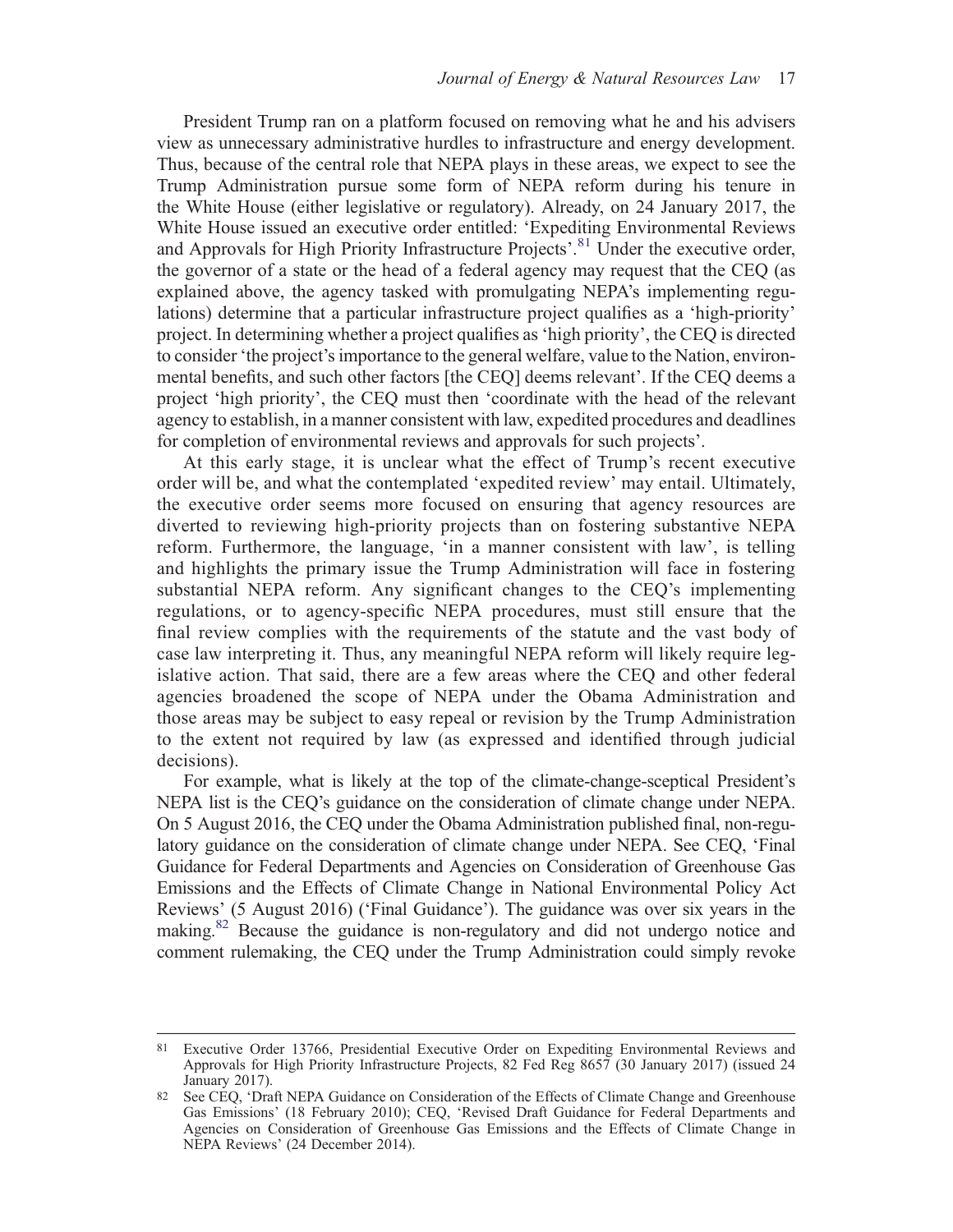#### 18 S Anderson et al.

the guidance without having to follow APA rulemaking procedures.<sup>83</sup> Federal courts, however, have made it clear that climate change 'falls squarely within NEPA's focus' and must be evaluated under NEPA.<sup>84</sup> And while the Final Guidance would not be considered 'an authoritative interpretation of NEPA's requirements entitled to deference', courts will look to agency guidance when interpreting statutory requirements.<sup>85</sup> Thus, simply withdrawing the guidance could result in piecemeal litigation over how climate change is evaluated as individual GHG-emitting projects are challenged, further delaying project approval and development. As discussed above, it is still expected that the infrastructure development championed by President Trump, and all energy-related decisions on public lands, will be subject to NEPA, including an evaluation of climate change. Accordingly, rather than rescinding the Final Guidance entirely, the Trump Administration may issue revised guidance seeking to limit the scope of how, when and to what extent climate change should be considered under NEPA.

Other potential vehicles for enacting NEPA reform, and an area we will be watching closely, are the agency-specific manuals, handbooks and memoranda that guide the NEPA process. From a practical standpoint, these internal documents are what guide the Agency and the project proponent through the NEPA process, and they often establish important procedural presumptions such as whether an EA or EIS is required, presumptive timelines, and when the Agency should conduct supplemental NEPA analyses.<sup>86</sup> Internal policy manuals and handbooks, much like the CEQ climatechange guidance discussed above, could be revised without the Agency having to follow formal APA rulemaking procedures, and without being subject to judicial challenge. Thus, these internal policy documents could provide the Trump Administration with an avenue through which to create efficiencies and improvements in the NEPA process and the timing thereof. As discussed above, however, even if federal agencies under the Trump Administration were to revise their internal NEPA policies and procedures, the NEPA processes the Agency ultimately employs must still conform to the requirements of the statute. Thus, federal agencies under the Trump Administration will still be required to prepare an EIS when necessary and take a 'hard look' at the environmental effects of their actions.

## 3. Public lands

## **3.1.** Sale/privatisation of public lands

The US federal government owns and manages about one-third of the land in the US.<sup>87</sup> Much of this public land is located in the western half of the US. Federal lands are also rich in minerals and, therefore, host robust mineral-development efforts. In the fiscal year 2014, for example, the federal lands produced 651 million barrels of oil, 3,551 BCF of natural gas and 402 million tonnes of coal.<sup>88</sup> The Republican Party has been

<sup>83</sup> See Perez v Mortg Bankers Ass'n, 135 S Ct 1199, 1206 (2015).

<sup>84</sup> See Ctr for Biological Diversity v Nat'l Highway Traffic Safety Admin, 538 F3d 1172, 1217 (9th Cir 2008).

<sup>85</sup> See WildEarth Guardians v Jewell, 738 F3d 298, 309 n5 (DC Cir 2013).

<sup>86</sup> See, eg, BLM H-1790-1 (January 2008) (BLM NEPA Handbook).

<sup>87</sup> See Public Land Law Review Commission, One-Third of the Nation's Land (1970).

<sup>88</sup> US Energy Information Agency, 'Sales of Fossil Fuels Produced from Federal and Indian Lands' (July 2015) at 2 (Table 1).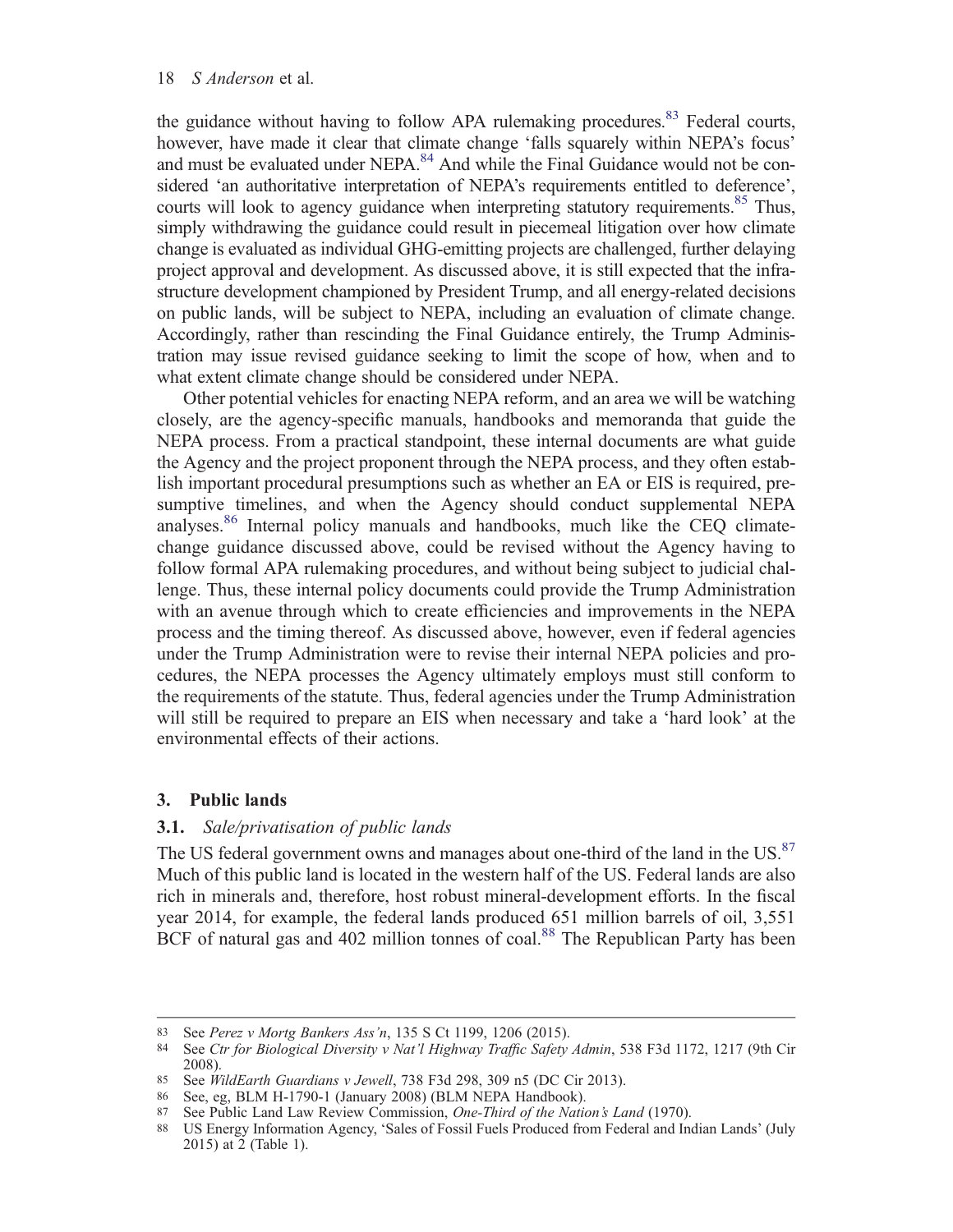historically resistant to the management of lands by the federal government, preferring that such lands be either transferred to the states or sold to private parties. As stated in the Republican Party platform:

The federal government owns or controls over 640 million acres of land in the United States, most of which is in the West…Federal ownership or management of land also places an economic burden on counties and local communities in terms of lost revenue to pay for things such as schools, police, and emergency services. It is absurd to think that all that acreage must remain under the absentee ownership or management of official Washington. Congress shall immediately pass universal legislation providing for a timely and orderly mechanism requiring the federal government to convey certain federally controlled public lands to states. We call upon all national and state leaders and representatives to exert their utmost power and influence to urge the transfer of those lands, identified in the review process, to all willing states for the benefit of the states and the nation as a whole. The residents of state and local communities know best how to protect the land where they work and live. They practice bootson-the-ground conservation in their states.<sup>89</sup>

President Trump does not appear to accept his party's impulse toward returning the federal public lands (or some major portion of them) to the states. In an interview with Field and Stream magazine, President Trump was asked about transferring federal lands to the states. He replied:

I don't like the idea because I want to keep the lands great, and you don't know what the state is going to do. I mean, are they going to sell if they get into a little bit of trouble? And I don't think it's something that should be sold. We have to be great stewards of this land. This is magnificent land. And we have to be great stewards of this land.<sup>90</sup>

Trump's opposition to the federal divestment of the public lands was reinforced by his appointment of Ryan Zinke (R-Mont) to be the Secretary of the Interior. Secretary Zinke opposes the sale of federal lands.  $91$  He has said publicly, 'I will not tolerate selling our public lands' and, as a US Congressman, voted against a bill to transfer national forest lands to the states.<sup>92</sup> In his confirmation testimony before the US Senate, Secretary Zinke was again asked about the sale of federal lands: 'I am absolutely against transfer and sale of public lands. I can't be more clear.<sup>93</sup> While Secretary Zinke's position is clear, some Republicans are pushing to have Utah Congressman Michael E Noel appointed to Head the Bureau of Land Management (BLM), the agency responsible within the Department of the Interior for the largest area of federal lands.<sup>94</sup> Noel advocates the transfer of federal lands, and is an advocate for a proposal that would transfer 31 million acres of federal lands to his home state of Utah.<sup>95</sup>

<sup>89</sup> Republican Party Platform 2016 at 21. https://prod-cdn-static.gop.com/media/documents/DRAFT\_12\_ FINAL[1]-ben\_1468872234.pdf accessed 7 May 2017.

<sup>90</sup> 'Q&A: Donald Trump on Guns, Hunting and Conservation' Field and Stream (22 January 2016).

<sup>91</sup> See Public Land News (16 December 2016) at 1.

<sup>92</sup> Ibid.

<sup>93</sup> 'Nominee for Interior Vows to Preserve, and Develop, Public Lands' New York Times (17 January 2017).

<sup>94</sup> 42 Public Lands News (17 February 2017) 5.

<sup>95</sup> Ibid.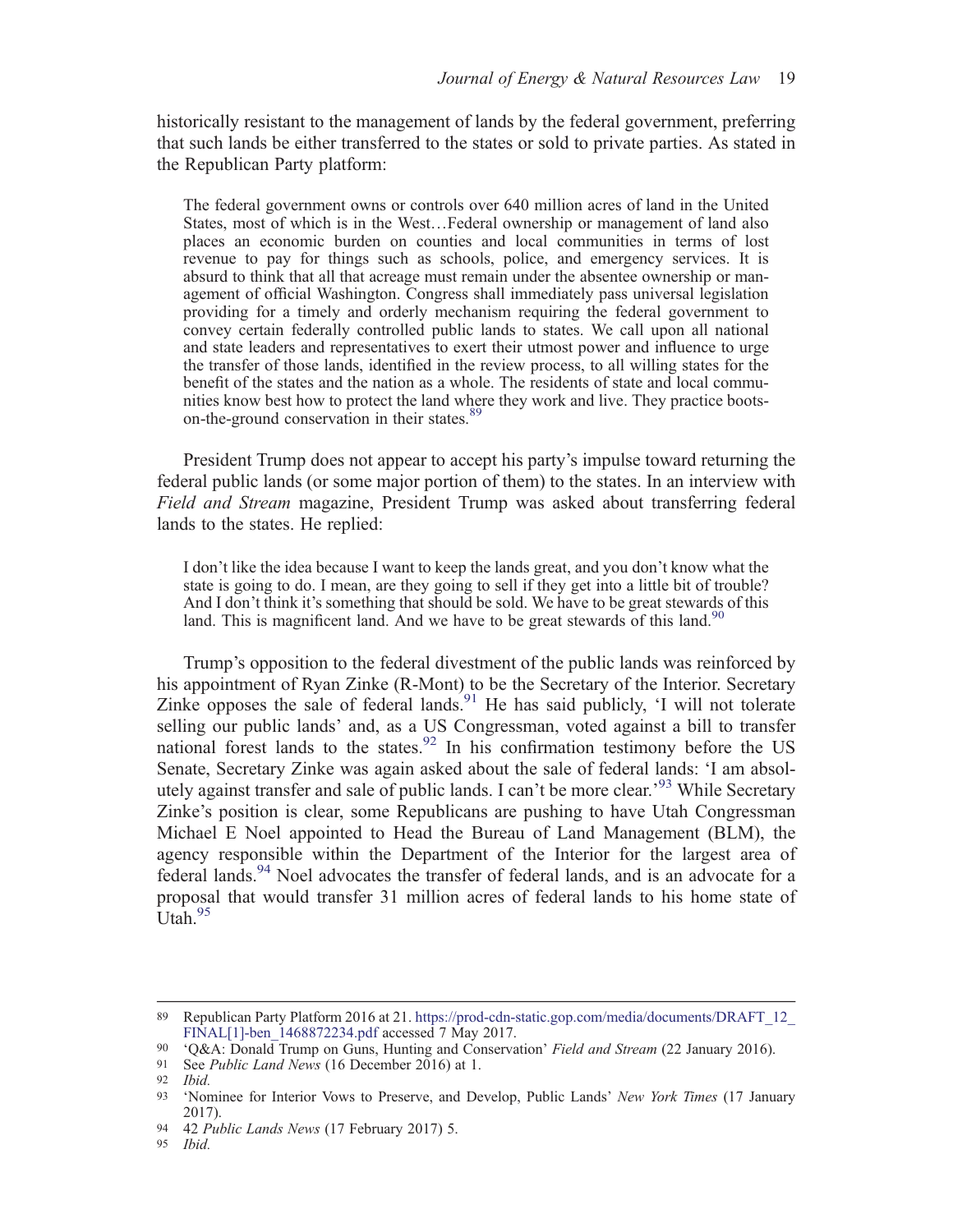#### 20 *S Anderson* et al.

It appears that there will be ongoing tension on this issue. That tension may arise between the Trump Administration and the Republican Congress, or within the Trump Administration itself. While President Trump has expressed his desire to preserve federal ownership of the public lands, it is not clear that he would veto a bill passed by the Republican Congress authorising a transfer of federal lands to a state or states.

#### 3.2. Mineral development on federal lands

While President Trump and Secretary Zinke may diverge from Republican Party orthodoxy on the continued federal ownership of public lands, both the President and the Secretary accept the goal of promoting mineral development of the federal lands. The short statement of the Trump Administration's energy policy, posted on the White House website, makes this clear: 'We must take advantage of the estimated \$50 trillion in untapped shale, oil, and natural gas reserves, especially those on federal lands that the American people own.' <sup>96</sup> Secretary Zinke has also been a constant supporter of mineral development on federal public lands.<sup>97</sup> His testimony before Congress as the President's nominee for the role of Secretary of the Interior was entirely consistent with this view.<sup>98</sup>

#### 3.3. Indian lands

During his campaign for the presidency, Donald Trump formed a 'Native American Coalition', chaired by Congressman Mark Wayne Mullin of Oklahoma. The press release announcing the formation of the Coalition focused on removing regulatory barriers to the economic development of Indian tribes.<sup>99</sup> After the election, some members of the Coalition floated the idea of privatising Indian lands as a way of avoiding federal regulation of Indian mineral development.<sup>100</sup> According to Chairman Mullin, 'We should take tribal land away from public treatment…As long as we can do it without unintended consequences, I think we will have broad support around Indian Country.<sup>'101</sup> The Coalition is not advocating the wholesale divestiture of tribal lands to non-Indian ownership, but rather taking land out of federal hands and putting it into private ownership. The Coalition recognises the need to protect tribal sovereignty. Ross Swimmer, a member of the Coalition, suggests, for example, that the approach to privatisation could include some limit on the sale of lands to non-tribal interests.<sup>102</sup>

Mullin later objected to the characterisation of his statement as advocating privatisation of Indian lands. Mullin said the recent article misquoted him. He doesn't want to privatise Indian lands, he says. He just wants to make it easier for tribes to do business

<sup>96</sup> See www.whitehouse.gov/america-first-energy (emphasis added); accord Republican Party Platform 2016 (n 89) at 20.

<sup>97</sup> See Public Land News (16 December 2016) 2.

<sup>98 &#</sup>x27;Nominee for Interior Vows to Preserve, and Develop, Public Lands' New York Times (17 January 2017).

<sup>99</sup> Trump-Pence Press Release, 'Donald J. Trump Announces Native American Coalition' (30 October 2016).

<sup>100</sup> See Valerie Volcovici, 'Trump Advisors Aim to Privatize Oil-Rich Indian Reservations' (Reuters, 5 December 2016). www.reuters.com/article/us-usa-trump-tribes-insight-idUSKBN13U1B1 accessed 7 May 2017.

<sup>101</sup> Ibid.

<sup>102</sup> Ibid.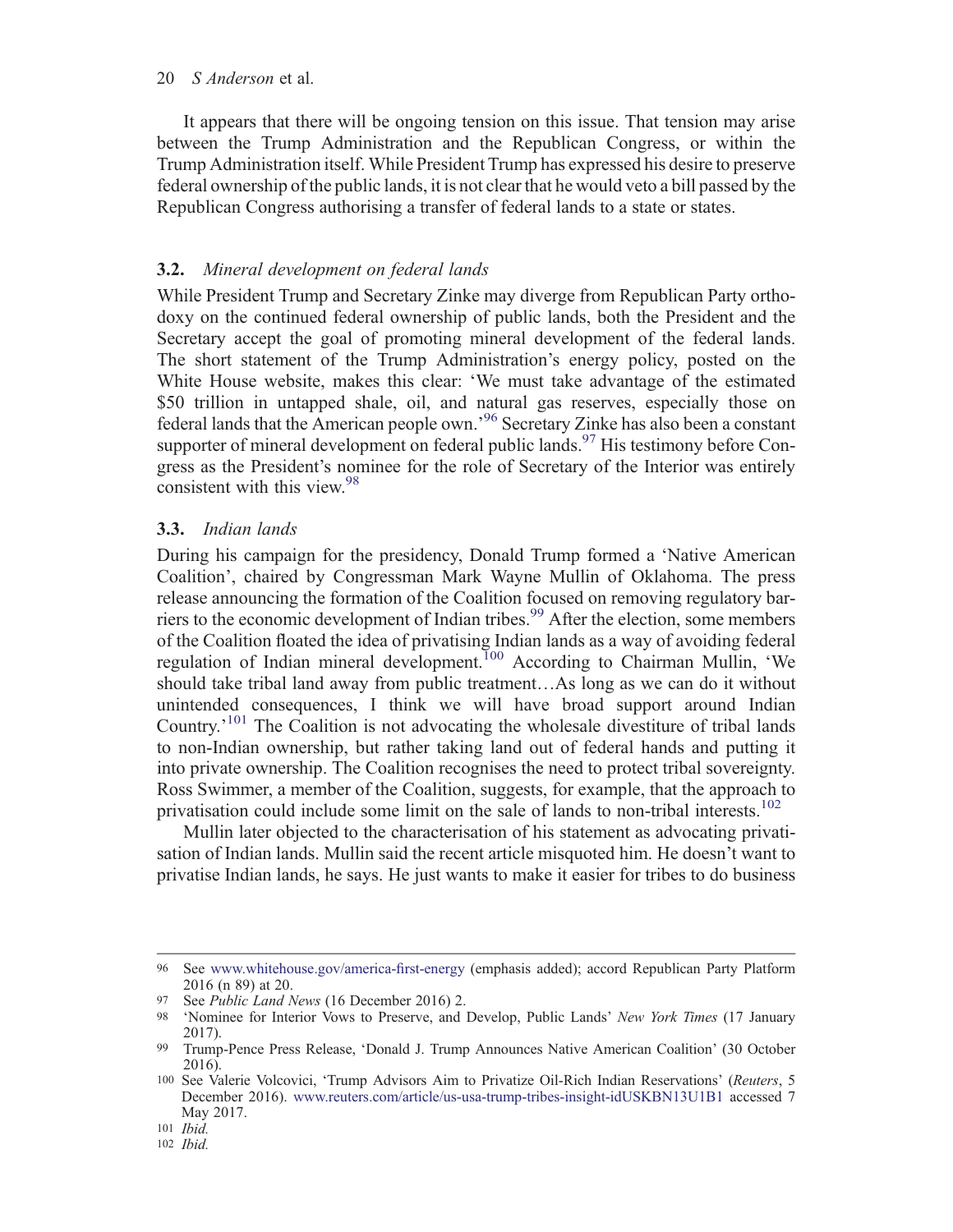without the approval of the federal government – to 'cut through the red tape of bureaucracy'. He added, 'It's tribal land given to sovereign nations, but it's treated like public land. They can't develop their resources. We want them to be treated like private landowners.'<sup>103</sup>

Secretary Zinke, in responses to questions related to Senate hearings on his nomination, distanced himself from the talk of privatisation:

Question 33: Reuters has reported that the incoming administration aims to privatize oil rich and coal-rich Indian reservations. Can you comment on your understanding of such conversations, and what is your opinion on whether we should privatize tribal lands for the purpose of extracting energy resources?

Response: I have not personally reviewed the referenced Reuters' report. I am unaware of any effort by anyone to privatize tribal lands.<sup>104</sup>

In his testimony and in his response to questions from the Senate, Secretary Zinke was quick to note his commitment to tribal sovereignty, and recognising the ongoing efficacy of the trust relationship between the federal government and Indian tribes.<sup>105</sup>

Secretary Zinke is likely to accept the goal of the Trump Administration to decrease the bureaucracy and regulations applicable to development of resources in Indian Country. The Secretary does not, however, seem inclined to adopt a radical revision of the twin concepts of the trust relationship and tribal self-determination. There is always a tension between the trust relationship and self-determination.<sup>106</sup> The Republican Party Platform, while acknowledging the trust relationship, clearly leans toward enhancing tribal self-determination: 'Our approach is to empower American Indians, through tribal self-determination and self-governance policies, to develop their greatest assets, human resources and the rich natural resources on their lands, without undue federal interference.<sup>107</sup> While, as noted elsewhere, the Trump Administration seems willing to diverge from the party's platform, in the area of Indian lands, it seems likely that the approach articulated in the Platform will be consistent with Indian policy in the Trump Administration.

#### 3.4. Solicitor's opinions from the Obama Administration

The Solicitor for the Department of the Interior issued several opinions late in the Obama Administration, including eight after the election of President Trump in November 2016.<sup>108</sup> The formal opinions of the Solicitor, called 'M-Opinions', are binding on

<sup>103</sup> Allison Herrera, 'Reports of Privatizing Oil-Rich Native Lands Are Overblown, But Big Changes Are Still in Store under Trump' (PRI 19 December 2016) www.pri.org/stories/2016-12-19/reportsprivatizing-oil-rich-native-lands-are-overblown-big-changes-are-still accessed 7 May 2017.

<sup>104</sup> US Senate Committee on Energy and Natural Resources, 17 January 2017 Hearing: Nomination of the Hon Ryan Zinke, to be the Secretary of the Interior, Questions for the Record from Chairman Lisa Murkowski.

<sup>105</sup> Ibid.

<sup>106</sup> Scot Anderson, 'Regulating Commerce: Federal Oversight of the Development of Oil, Gas, and Coal Resources on Indian Lands' (Special Institute: Energy & Mineral Development in Indian Country, Rocky Mt Min L Fdn, November 2014).

<sup>107</sup> Republican Party Platform 2016 (n 89) at 29.

<sup>108</sup> See US Dep't of the Interior, 'Solicitor's Opinions' https://www.doi.gov/solicitor/opinions accessed 7 May 2017.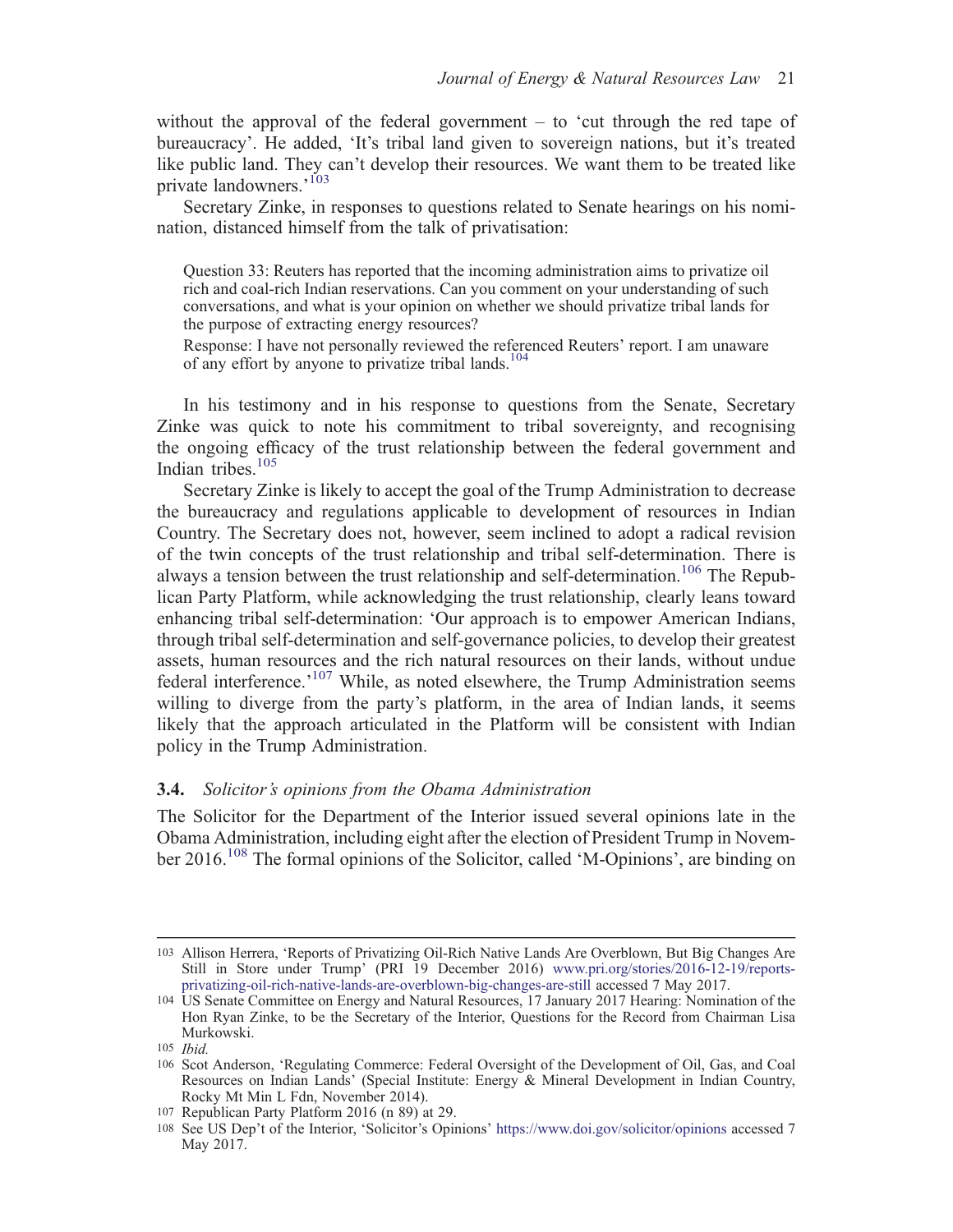#### 22 S Anderson et al.

the agency, including its administrative law judges.<sup>109</sup> While the M-Opinions are technically directed to the agency, the opinions can affect private parties.<sup>110</sup>

The Acting Secretary of the Interior, K Jack Haugrud, suspended four of these opinions because they were 'written in part to support regulations, decisions, or nationwide guidance or policies that are currently under review by the new administration'.<sup>111</sup> The four suspended opinions are:

| $\bullet$ M-37038: | Tribal Treaty and Environmental Statutory Implications of the Dakota Access<br>Pipeline (4 December 2016)                                                                                                                                                                                                                                                                                                                                                                                                                                                                                     |
|--------------------|-----------------------------------------------------------------------------------------------------------------------------------------------------------------------------------------------------------------------------------------------------------------------------------------------------------------------------------------------------------------------------------------------------------------------------------------------------------------------------------------------------------------------------------------------------------------------------------------------|
|                    | In this opinion, the Solicitor found that:                                                                                                                                                                                                                                                                                                                                                                                                                                                                                                                                                    |
|                    | (i) Lake Oahe did not diminish Cheyenne River or Standing Rock Sioux                                                                                                                                                                                                                                                                                                                                                                                                                                                                                                                          |
|                    | Reservations;                                                                                                                                                                                                                                                                                                                                                                                                                                                                                                                                                                                 |
|                    | (ii) Portions of the land with Lake Oahe are within the boundary of both<br>reservations;                                                                                                                                                                                                                                                                                                                                                                                                                                                                                                     |
|                    | (iii) Congress recognised Sioux hunting and fishing rights; and                                                                                                                                                                                                                                                                                                                                                                                                                                                                                                                               |
|                    | (iv) Tribe also has water rights that may be relevant.                                                                                                                                                                                                                                                                                                                                                                                                                                                                                                                                        |
|                    | The opinion states that the US Army Corps of Engineers ('Corps') has<br>sufficient justification to deny permits for the Dakota Access Pipeline. The<br>opinion also finds that, before the Corps issues the permit, the Corps will need<br>more consultation, more NEPA analysis and further assessment of socio-<br>economic impacts.                                                                                                                                                                                                                                                       |
| M-37039:           | The Bureau of Land Management's Authority to Address Impacts of its Land Use                                                                                                                                                                                                                                                                                                                                                                                                                                                                                                                  |
|                    | Authorizations through Mitigation (21 December 2016)                                                                                                                                                                                                                                                                                                                                                                                                                                                                                                                                          |
|                    | In this opinion, the Solicitor found that BLM has authority to require mitigation when<br>authorising the use of public lands. The Department of the Interior has added a section<br>to the Departmental Manual creating a landscape-scale mitigation policy. Based on an<br>analysis of the Federal Land Policy and Management Act (FLPMA) policy of multi-<br>use/sustained yield and prevention of unnecessary or undue degradation, the Solicitor<br>believes that the Secretary of the Interior has authority to require compensatory<br>mitigation for the use of federal public lands. |
| M-37041:           | Incidental Take Prohibited Under the Migratory Bird Treaty Act (10 January 2017)<br>Some courts have limited the prohibition on taking migratory birds to incidental<br>taking. In this opinion, the Solicitor found that the Migratory Bird Treaty Act<br>prohibits incidental takes.                                                                                                                                                                                                                                                                                                        |
| M-37042:           | Authority of US Fish and Wildlife Service to Manage Non-Federal Oil and Gas<br>Activities Underlying National Wildlife Refuges (12 January 2017)                                                                                                                                                                                                                                                                                                                                                                                                                                              |
|                    | The United States Fish and Wildlife Service (USFWS) publishes regulations<br>governing the exercise of non-federal oil and gas rights within National Wildlife<br>Refuge System Lands (ie, non-federal oil and gas under Refuge System Lands). In<br>this opinion, the Solicitor found that USFWS can require a permit for development of                                                                                                                                                                                                                                                     |
|                    | these oil and gas rights.                                                                                                                                                                                                                                                                                                                                                                                                                                                                                                                                                                     |

<sup>109</sup> Michael Malmquist and Elizabeth Schulte, 'Deference to Administrative Agencies: Substantive Review of Agency Decisions' (Special Institute: Challenging and Defending Federal Natural Resource Agency Decisions, Rocky Mt Min L Fdn, September 2016).

<sup>110</sup> See Scot Anderson and Charlie Breer, 'Regulation Without Rulemaking: The Force and Authority of Informal Agency Action' (2001) 47 Rocky Mt Min L Inst Ch 5.

<sup>111</sup> Memorandum to Acting Solicitor from K Jack Haugrud Concerning Temporary Suspension of Certain Solicitor M-Opinions Pending Review (6 February 2017).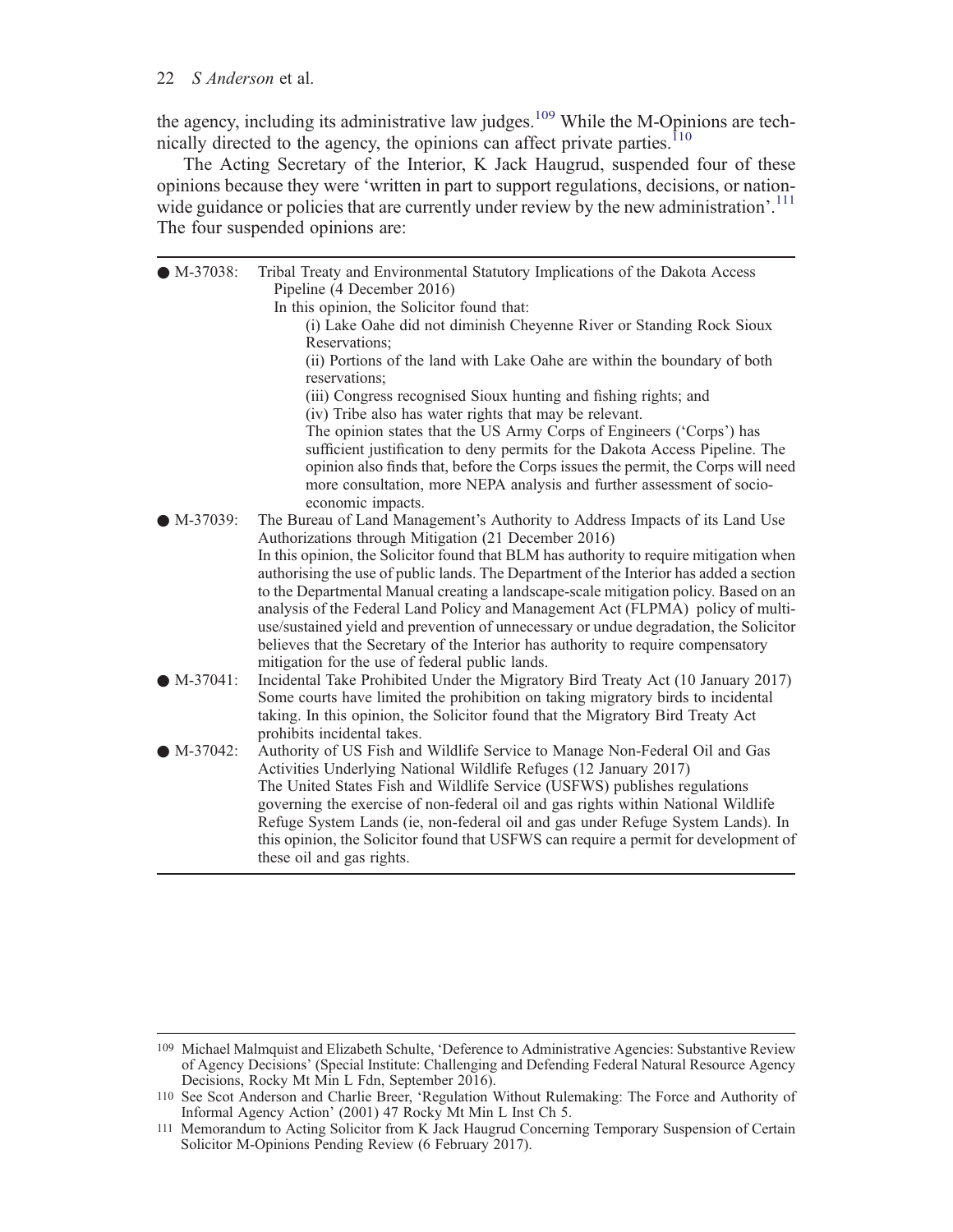#### 4. Enforcement and litigation

#### 4.1. Enforcement trends from Obama to Trump

As discussed above, President Obama's executive agencies generally aggressively and broadly expanded their regulatory missions. They did this not only by issuing a variety of new regulations over the President's eight years in office, but also by enforcing regulations new and old with a vigour and attention to compliance that was, in many ways, foreign to the previous George W Bush Administration. The Obama Administration focused on proactively using agency enforcement, along with regulatory guidance and rulemaking procedures (and, some commenters emphasise, 'sue-and-settle' collusion lawsuits with environmental groups)<sup>112</sup> to force industry compliance. The Administration largely focused on the environment (examples are the Clean Power Plan, the Stream Protection Rule, rules on greenhouse gases as they affect climate change, and the scope of the Clean Water Act), workers and safety, along with anti-trust and other efforts to ensure businesses acted fairly. And President Obama was not shy about promulgating regulations. From 2009 to 2016, for example, EPA promulgated 3,900 new rules.<sup>113</sup> And numerous news outlets in December 2016 emphasised that the Federal Register, the US Government's official compendium of regulations issues by administrative agencies, was over 19,000 pages long last year, the longest ever.<sup>114</sup>

But those data are not nearly as illuminating as the ones that demonstrate the Obama Administration's ambitious agenda for actually enforcing many of those regulations (and ones that have been on the books for years). For example, President Obama targeted energy extraction at upstream and midstream oil and gas operations during an era of incredible domestic energy production led by the unconventional production of natural gas. Among other effects on industry, this resulted in an unprecedented air-pollution settlement with Noble Energy Inc, which paid \$73m for alleged violations related to faulty vapour-control systems on controlled condensate storage tanks that caused illegal emissions of toxic chemicals from some of the company's Colorado facilities.<sup>115</sup> In keeping with the Obama EPA's broad initiative to combat methane emissions and hazardous air pollutants, Noble also had to install infrared cameras and pressure monitors on its facilities.<sup>116</sup> The former administration also focused on Clean Air Act regional-haze, and New Source Review/Prevention of Significant Deterioration enforcement. Aside from its Clean Air Act efforts, the Obama EPA prioritised other industrial discharges as well, especially under the Clean Water Act (including coal ash from power plants, and a bevy of additional focus areas, including but not

<sup>112</sup> 'Sue and Settle: Regulating Behind Closed Doors' (U.S. Chamber of Commerce, 10 April 2017) www. uschamber.com/report/sue-and-settle-regulating-behind-closed-doors.

<sup>113</sup> 'A Review of EPA's Regulatory Activity During the Obama Administration: Energy and Industrial Sectors' (U.S. House of Representatives, 30 June 2016) http://docs.house.gov/meetings/IF/IF03/ 20160706/105153/HHRG-114-IF03-20160706-SD002.pdf.

<sup>114</sup> Clyde Wayne Crews Jr., 'Obama's Legacy:2016 Ends With A Record-Shattering Regulatory Rulebook' (Forbes, 30 December 2016) www.forbes.com/sites/waynecrews/2016/12/30/obamas-legacy-2016 ends-with-a-record-shattering-regulatory-rulebook/#17c859761398. Obviously, however, a mere page count does not necessarily reflect either agencies' actual rulemaking records, or the quality or impact of the regulations promulgated.

<sup>115</sup> Juan Carlos Rodriguez, 'Noble Reaches \$73M Settlement for EPA Clean Air Act Claims' (Law360, 22 April 2015) www.law360.com/articles/646396/noble-reaches-73m-settlement-for-epa-clean-air-actclaims.

<sup>116</sup> Ibid.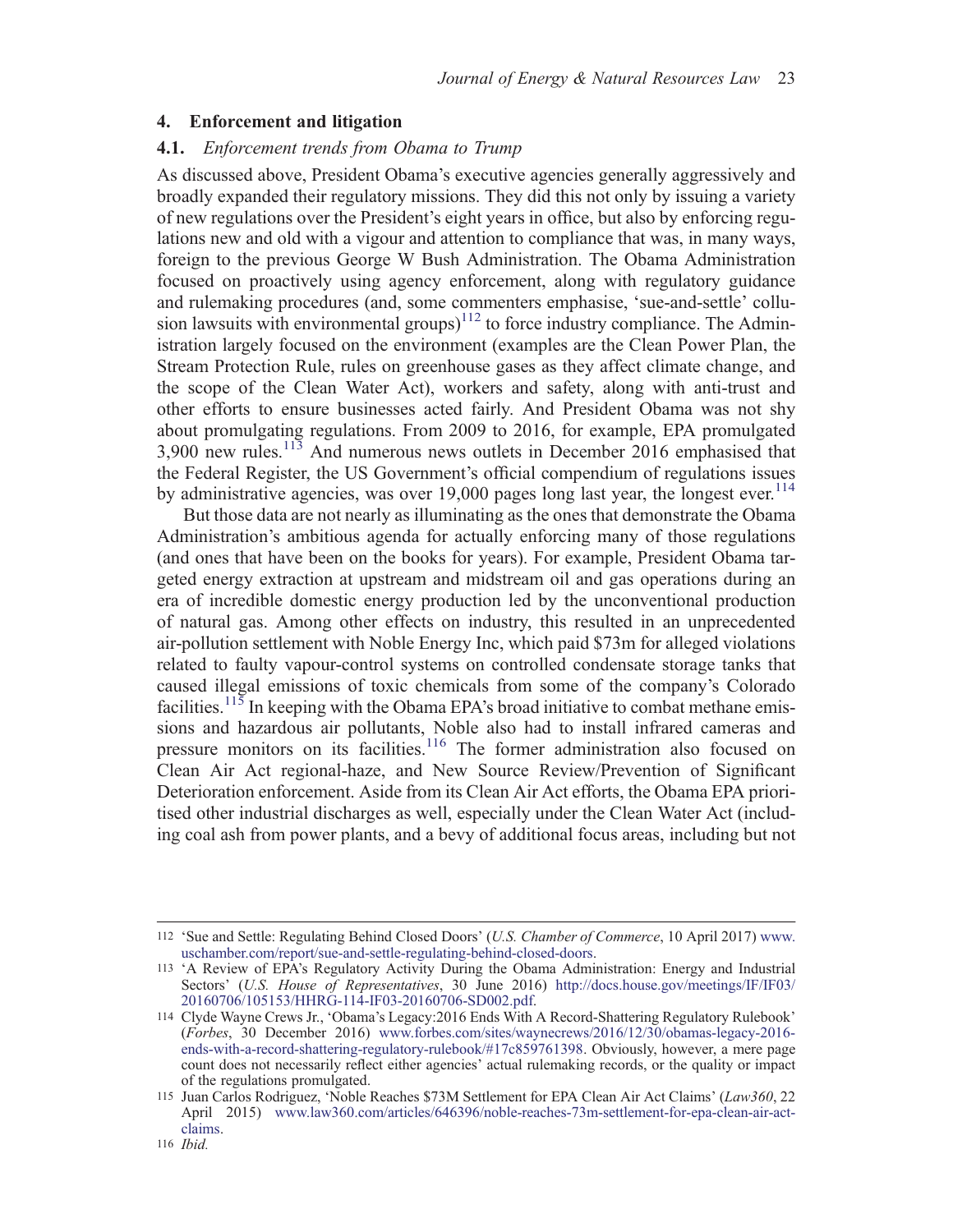limited to environmental justice, marine debris, municipal wastewater infrastructure, hazardous waste, pesticides at day-care facilities, surface impoundments, wetlands and worker protection standards). All of this put industry on edge – waiting for the next shoe to drop.

Under President Trump, the regulatory focus has already changed dramatically. Throughout his electoral campaign, President Trump emphasised his view that the US has become an 'administrative state', <sup>117</sup> a federal government bloated by regulations that are 'unnecessary' and do nothing more than burden industry. So far, less than two months into his presidency, the Trump Administration has lived up to the promises of its leaders. Steve Bannon, Senior Advisor to the President (and widely believed to have powerful influence over Mr Trump), in rare public comments, proclaimed in February at conservative loyalists' Conservative Political Action Conference that the new administration and Trump's Cabinet picks would rip up the Obama regulatory agenda, and are focused on 'deconstruction of the administrative state', and will weaken regulatory agencies and other bureaucratic entities by emphasising what's good for business and the economy. 'The way the progressive left runs, is if they can't get it passed, they're just going to put in some sort of regulation in an agency'. Bannon continued: 'That's all going to be deconstructed and I think that's why this regulatory thing is so important.'<sup>118</sup> Such statements are remarkably radical, even for a conservative presidential administration.

It's easy to deduce from Mr Trump's focus on deregulation that statutory and regulatory enforcement efforts also will change under President Trump – resulting in fewer actions brought against industry, and more freedom from regulations for industry to operate. Judging from the President's first moves on enforcement, this likely will prove true. The most startling news so far is that the President is considering closing EPA's enforcement office, the Office of Enforcement and Compliance Assurance (OECA), the EPA arm whose 3,000 employees handle civil and criminal enforcement of the country's federal environmental laws while promoting environmental justice and other programmes designed to keep the public safe.<sup>119</sup>

And President Trump's picks to head the EPA and the Department of Justice (DOJ), which brings environmental cases that the EPA investigates and prepares, bolster the conclusion that enforcement will change dramatically. EPA Administrator Scott Pruitt and Attorney General Jeff Sessions are known for their pro-industry, anti-regulatory policy positions. Pruitt, as Attorney General of Oklahoma, was well known for his laissez-faire approach to regulatory enforcement, having shuttered that state's environmental enforcement unit in his office in 2011, and he's been a vocal critic of the agency he's been tasked to run – focusing on alleged 'overreach' by EPA in its enforcement efforts. He described himself on his Oklahoma AG website as 'a leading advocate against the EPA's activist agenda' who 'established Oklahoma's first federalism unit to combat unwarranted regulation and overreach by the federal

<sup>117</sup> 'Trump Wants to End the 'Administrative State'' (CNN, 26 February 2017) http://www.cnn.com/ videos/tv/2017/02/26/ip-c-block.cnn accessed 7 May 2017.

<sup>118</sup> David Z Morris, 'Steve Bannon Say's Trump's Cabinet Picks Are Intended to 'Deconstruct' Regulation and Agencies' (Fortune, 25 February 2017) http://fortune.com/2017/02/25/bannon-trump-cabinet-cpac.

<sup>119</sup> Kate Sheppard and Nick Visser, 'Trump Administration Considering Shutting EPA's Enforcement Office: Report' (Huffington Post, 9 February 2017) www.huffingtonpost.com/entry/epa-enforcementoffice\_us\_589b9593e4b0c1284f2a7ab3.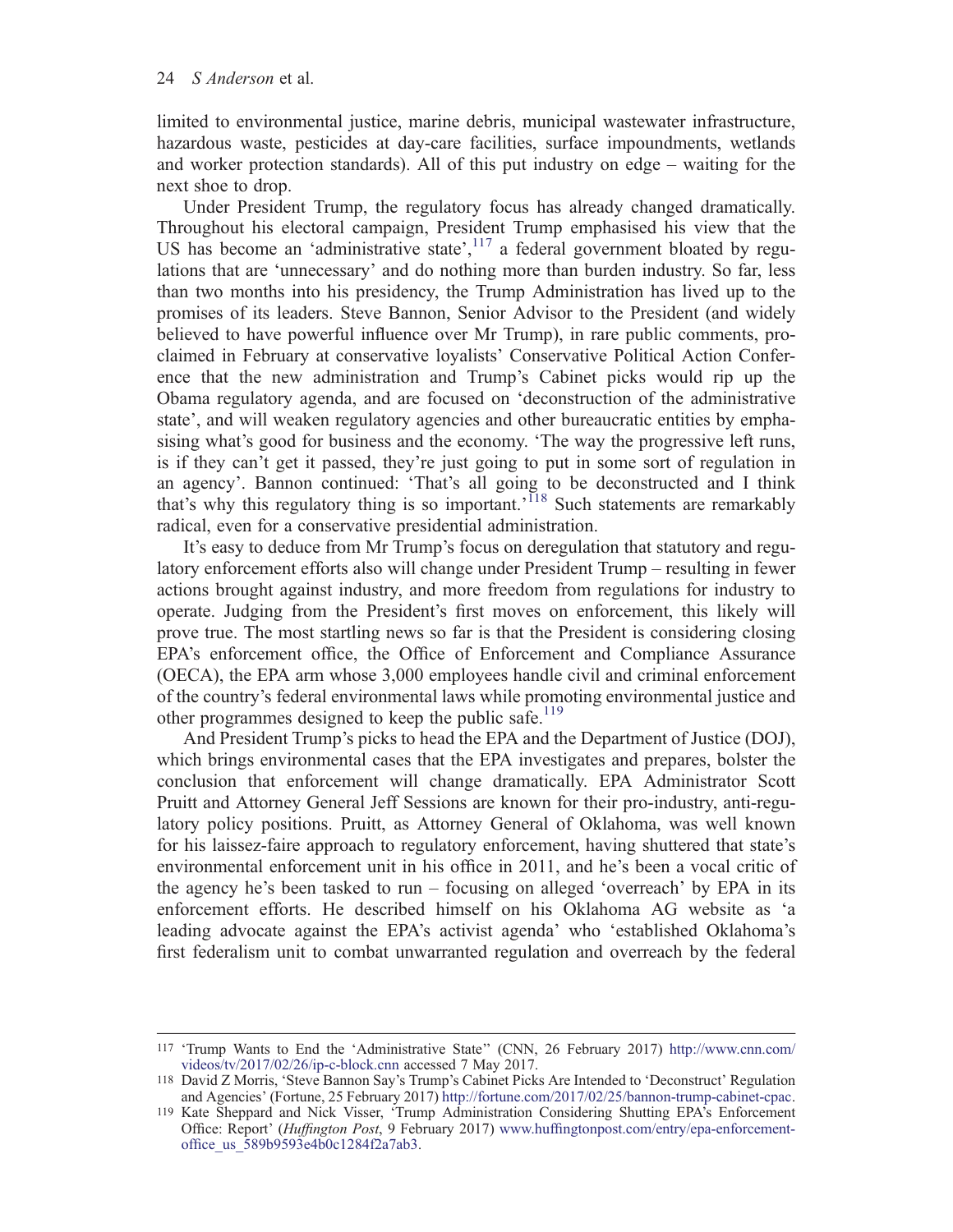government'. <sup>120</sup> He's also a climate-change sceptic, and a well-known friend of the energy industry. However, in what many consider an encouraging nod to reason, Administrator Pruitt told the Wall Street Journal on 18 February 2016, that:

[t]he greatest threat we've had to economic growth has been that those in industry don't know what is expected of them. Rules come that are outside of statutes. Rules get changed midway. It creates vast uncertainty and paralysis, and re-establishing a vigorous commitment to rule of law is going to help a  $\mathrm{lot.}^{121}$ 

Many are hopeful that Mr Pruitt follows what some see as a basic commitment to the law, to clean air and clean water, and to allowing states to regulate in lieu of EPA intrusion. Importantly, however, as discussed above, if Mr Pruitt aligns with President Trump in rolling back significant regulation, and also promotes federalism, we may well see certain progressive states, like California or New York, taking more aggressive regulatory action against industry operators to 'gap fill' where Mr Pruitt and President Trump fail to regulate. Sessions, for his part, is known as a small-government conservative hawk who's also a climate sceptic. But the most important of Trump's picks with regard to enforcement would be the head of the OECA. That position hasn't been filled, of course, because the OECA itself may be on the chopping block.

But none of this means that federal enforcement of environmental laws will simply end. In fact, Administrator Pruitt told the Wall Street Journal that:

[t]here is no reason why EPA's role should ebb or flow based on a particular administration, or a particular administrator.…Agencies exist to administer the law. Congress passes statutes, and those statutes are very clear on the job EPA has to do. We're going to do that job.122

There are other considerations as well. As four former EPA and DOJ officials, including Hogan Lovells' own former DOJ environmental enforcement lawyer, Justin Savage, explained immediately after the election, $123$  the intricacies and mechanics of the regulatory enforcement world do not rise and fall on a president's agenda alone. For example, EPA's budget – even during the Obama Administration – has declined significantly in the past few years, so Trump's agenda to decrease it further comes as no surprise. This is likely to affect some enforcement initiatives, which could be scrapped or pared back in favour of other priorities.

But if the Trump Administration were to eviscerate enforcement initiatives and resources that could help solve big problems – for example, a clean-water crisis, a mass-pollution event or a large-scale scandal – the American public, along with its

<sup>120</sup> Scott Detrow, 'Scott Pruitt Confirmed to Lead Environmental Protection Agency' (NPR, 17 February 2017) www.npr.org/2017/02/17/515802629/scott-pruitt-confirmed-to-lead-environmental-protectionagency.

<sup>121</sup> Kimberley A Strassel, 'Scott Pruitt's Back-to-Basics Agenda for the EPA' (Global Warming Policy Forum, 18 February 2017) www.thegwpf.com/scott-pruitts-back-to-basics-agenda-for-the-epa.

<sup>122</sup> 'EPA Chief Scott Pruitt: 'Agencies Exist to Administer the Law'' (Tulsa World, 20 February 2017) www.tulsaworld.com/business/energy/epa-chief-scott-pruitt-agencies-exist-to-administer-the-law/ article\_00867060-d5c0-56b0-8575-8e9487244e23.html.

<sup>123</sup> See Amanda Reilly, 'Enforcement Strategy Likely to Change under Trump' (E&E News, 16 November 2016) www.eenews.net/stories/1060045875.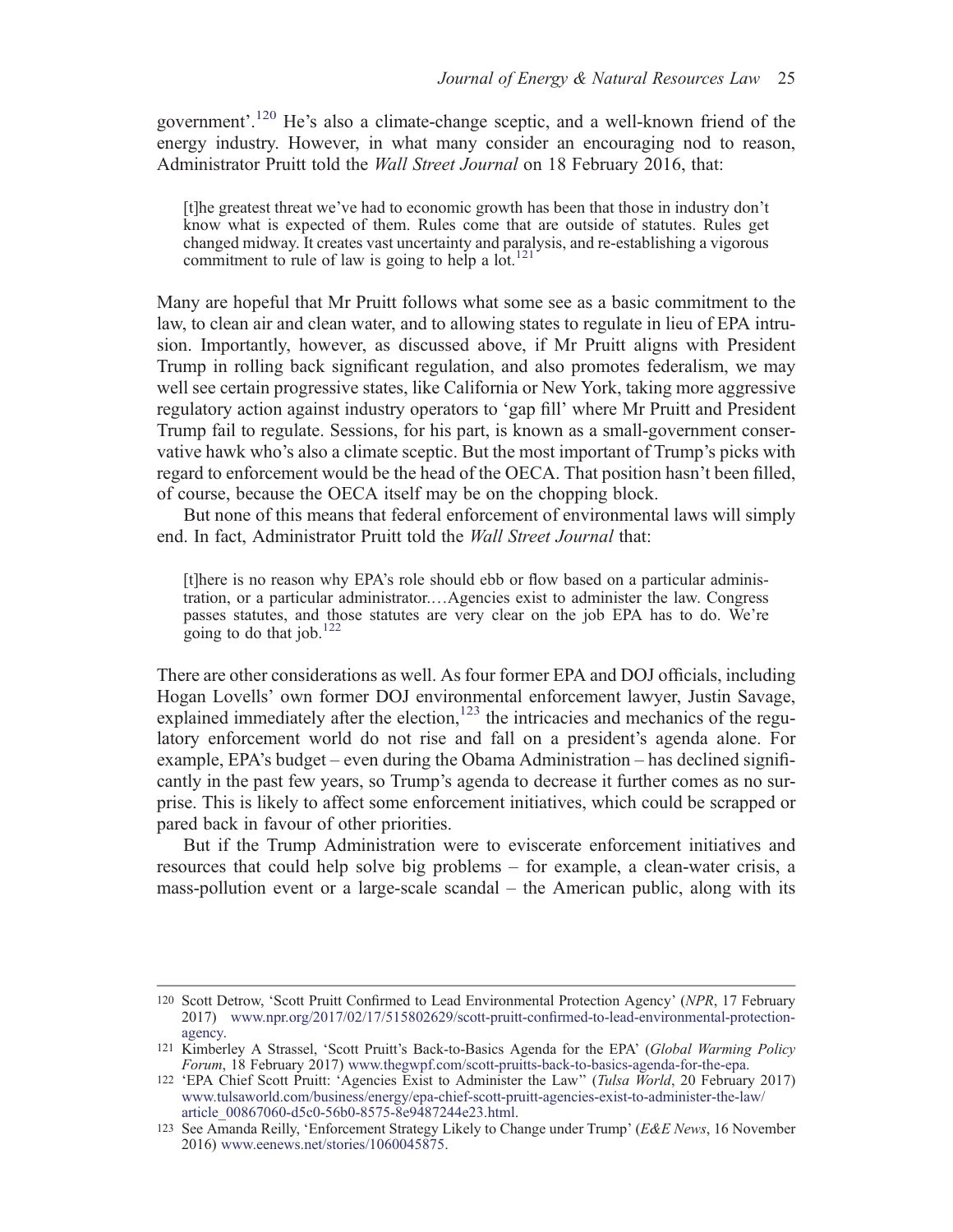representatives on both sides of the aisle, would rise up in protest. The Obama Administration entered into a \$20bn settlement with British Petroleum (BP) in an enforcement effort targeting BP for the explosion of the deadly and environmentally devastating Deepwater Horizon rig in the Gulf of Mexico in 2010. And it secured a nearly \$15bn settlement with Volkswagen for the manufacturer's alleged installation of socalled defeat devices to evade diesel emission limits. These are the types of largescale issues that the Trump Administration simply could not ignore. 'Do I think Donald Trump will simply fire all the hundreds of enforcement attorneys? No,' Savage said: 'Would a Trump Administration still have enforced over the Macondo spill, the VW issues or the West Virginia water spill? Absolutely. Those cases that are serious and require enforcement will continue to get them.<sup>124</sup> Moreover, former officials doubt President Trump will stop his agencies from working on the numerous pending cases on DOJ staffer's desks, especially because many of the staffers are career employees whose allegiances run to the agencies and the law – not to one administration or another.

There are a few other considerations related to enforcement. (1) The Trump Administration, in its bid to allow states more freedom to manage their own affairs, likely will spend less time and energy monitoring states whose agencies are tasked through EPA delegation with enforcement of federal environmental programmes (eg, Clean Air Act State Implementation Plans and Clean Water Act NPDES permits). But that could be a positive thing as well, as states take on the mantle of various environmental issues that are important to citizens but not to the new administration. (2) The Trump Administration seems to have little regard for science, data or the accuracy of information. This could play a significant role in whether enforcement efforts commence, even when all objective facts demonstrate they should, and could dramatically influence policies, regulations and the role of administrative agencies that are supposed to harbour the federal government's technical expertise. (3) Numerous polls demonstrate that the current White House is massively out of step with the priorities of mainstream America when it comes to environmental issues. Although the President has claimed he is for clean air and clean water, $125$  actions speak louder than words, and his focus on dismantling the Clean Power Plan and undermining climate-change science and policy, all to promote his 'America First' economic policies, is already creating opportunities for states and citizen groups to take advantage of the new administration's retreat from regulation and enforcement. For example, as discussed above, on 28 February 2017, the Trump Administration signed an executive order directing the EPA to review and rescind the Clean Water Rule promulgated by EPA in  $2015$ .<sup>126</sup> This move will likely empower some states to regulate waters based on the current jurisdictional framework while EPA takes a back seat during review of the rule.

<sup>124</sup> Ibid.

<sup>125</sup> Joe Scarborough et al., 'Trump: We Need Clear Air, Clean Water" (MSNBC, 30 November 2015) www. msnbc.com/msnbc-news/watch/trump–we-need-clean-air–clean-water-576202307582.

<sup>126</sup> See 80 Fed Reg 37,054 (29 June 2015) ('Clean Water Rule'); Presidential Executive Order on Restoring the Rule of Law, Federalism, and Economic Growth by Reviewing the 'Waters of the United States' Rule www.whitehouse.gov/the-press-office/2017/02/28/presidential-executive-order-restoring-rulelaw-federalism-and-economic.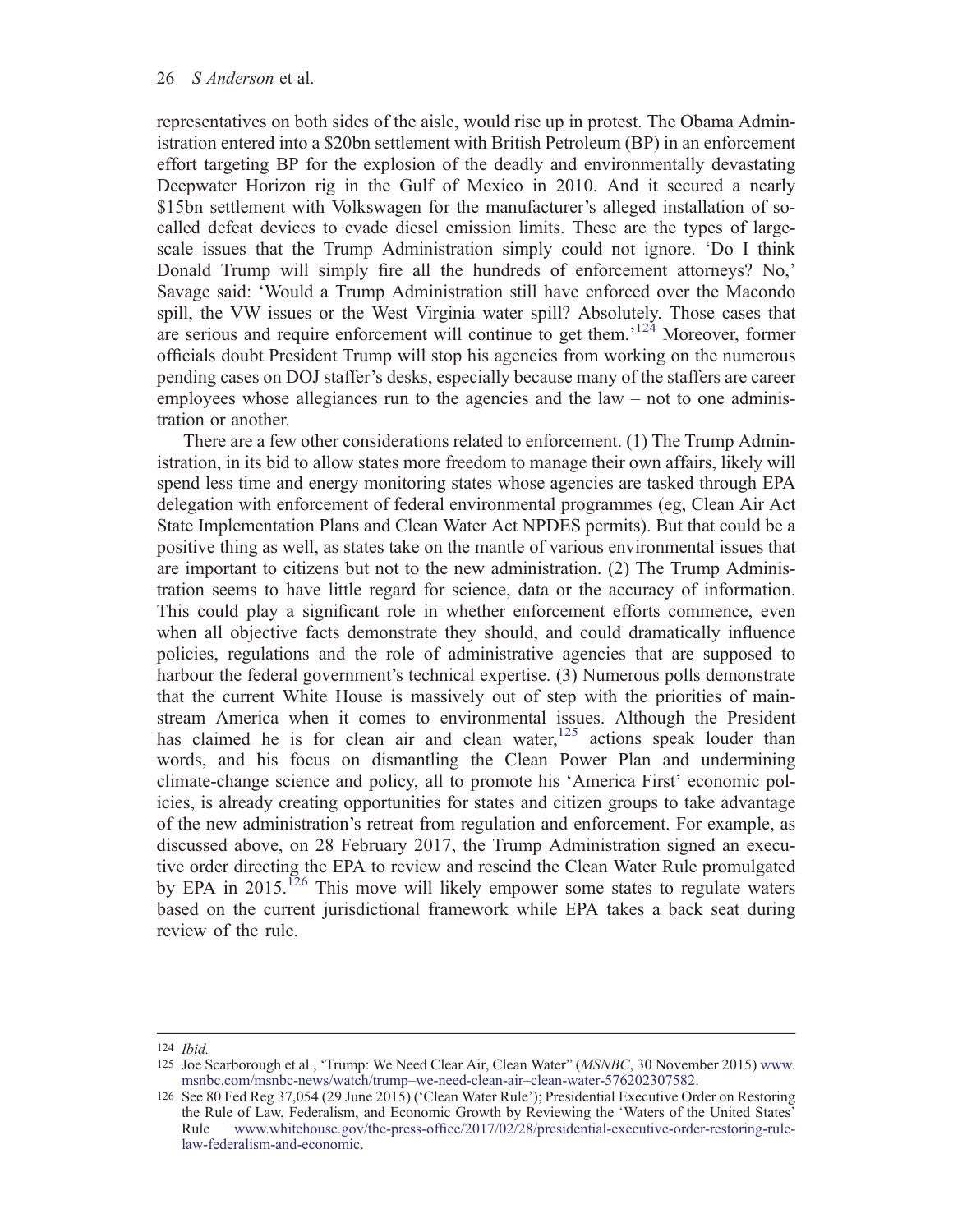#### 4.2. Challenges in the courts

#### 4.2.1. NGO FUNDING

Non-governmental organisations (NGOs) and states are expected to fill the enforcement void created by federal agencies' retreat from Obama-era policies, and to attack the Trump Administration's emphasis on business over environment. And the Supreme Court likely will weigh in on a number of issues important to energy and environmental interests.

Environmental NGOs are expected to file a greater number of lawsuits than they have in a decade. Many of those actions will take the form of citizen suits, in which, through various federal statutes, citizens 'stand in the shoes' of agencies that are perceived by NGOs as failing to properly enforce those laws. When the Trump Administration pushes forward on infrastructure projects, as it says it will, NGOs likely will file citizen suits in an effort to block those projects for failure to abide by the National Environmental Policy Act and other laws. And NGOs are sure to take up the air, water, land-use and climate-change issues the Obama Administration pushed on to the conventional and renewable-energy and other industries.

NGOs have made their stances obvious and unmistakable: over a bold red background, the Sierra Club website proclaims: 'Join the Fight. Protect Our Planet from Trump. Donate Now'.<sup>127</sup> Indeed, since the first minutes after President Trump was elected, it has never been easier for environmental NGOs to raise money. Fundraising proceeds at a furious pace to 'Fight Donald Trump's Environmental Assault', as the Natural Resources Defense Council urges.<sup>128</sup> Whether they bring citizen suits, intervene in already commenced enforcement efforts by the government to hold industry accountable, or team up with or against states, environmental NGOs will play a powerful role in energy and environmental law while the Trump Administration is in power.

States also will rise to the challenges presented by Trump's deregulatory agenda. The Trump Administration is already causing some states to redouble their own efforts to regulate industry to protect the environment.<sup>129</sup> States like California already lead much of the world on progressive climate change policy.<sup>130</sup> And certain states can also be anticipated to partner with NGOs on filing enforcement cases and trying to pick up some of the dockets that may decline at EPA and DOJ. Other states, such as Colorado, which will continue to regulate the oil and gas industry in unprecedented ways – from baseline groundwater monitoring to methane detection and repair $131$  – will fill regulatory roles the federal government either has never fully occupied, or will cease to occupy in the same way under President Trump.

<sup>127</sup> www.sierraclub.org/.

<sup>128</sup> www.nrdc.org.

<sup>129</sup> See, eg, Bobby Magill, 'States May Drive U.S. Climate Policy under Trump' (Cilmate Central, 10 November 2016) www.climatecentral.org/news/us-climate-policy-under-trump-20866.

<sup>130</sup> See, eg, http://climatechange.ca.gov/.

<sup>131</sup> See, eg, Colorado Oil & Gas Ass'n, 'Colorado's Oil and Gas Regulatory Timeline: 2010–2016' (2016) www.coga.org/wp-content/uploads/2016/04/Whitepaper-Regulatory-Timeline-.pdf.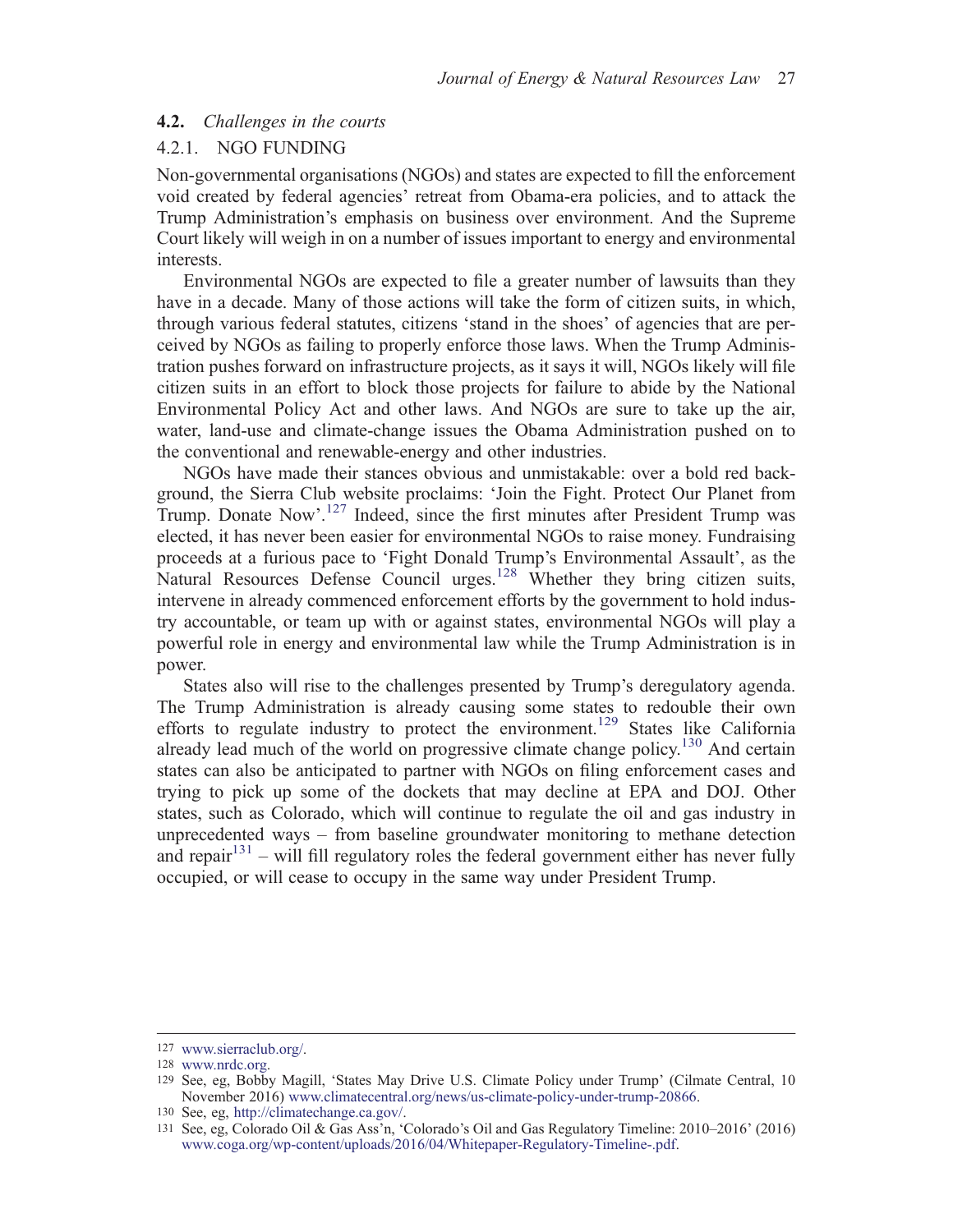#### 5. Impacts of Trump Administration on specific energy sectors

#### 5.1. Upstream oil and gas

As discussed above, encouragement of energy development on federal lands and the abandonment of Obama's aggressive enforcement regime can only be seen as positive developments for oil and gas producers.<sup>132</sup> These developments, in combination with stabilising commodity prices, have resulted in a positive sentiment and optimism in the industry.<sup>133</sup> The nomination and confirmation of Rex Tillerson, former CEO of Exxon-Mobil, as Secretary of State further demonstrates the President's admiration of the industry.

However, oil and gas development on private lands is largely subject to state law and regulation by state agencies – not federal law. Moreover, there is a growing grassroots political movement to provide local governments – cities, towns and other municipalities – with increased authority over drilling and production.<sup>134</sup> And, similar to the increased activities of NGOs in citizen suits, it seems likely that these organisations will lobby their state and local governments for increased regulation of the industry.

Perhaps nowhere else has the issue of state-versus-local regulation of oil and gas development been more controversial than in Colorado. In 2012 and 2013, through voter referendum, two Colorado cities, Longmont and Fort Collins, banned hydraulic fracturing.135 Another municipal government, Boulder County, enacted ordinances in 2012 that putting a moratorium on oil and gas drilling.136 The Fort Collins and Longmont laws were challenged in court by industry and, in May of 2016, the Colorado Supreme Court ruled that the local laws violated state primacy and were struck down as unconstitutional.<sup>137</sup> In response, citizen groups attempted to place on the statewide ballot amendments to the Colorado constitution that would have expressly allowed local governments to regulate oil and gas development, putting these governments on par with the state.<sup>138</sup> This was an alarming proposition for industry because the amendment would have allowed local governments to ban oil and gas activities within their jurisdictions and, at the very least, would have resulted in a patchwork of regulations across the state.<sup>139</sup> The proponents of these

<sup>132</sup> See above, sections 1–4.

<sup>133</sup> See, eg, Joshua Mann, 'Stabilizing Oil, Gas Prices Drive Megadeal in Houston, Statewide' Houston Business Journal (23 November 2016) www.bizjournals.com/houston/news/2016/11/23/stabilizingoil-gas-prices-drive-megadeals-in.html.

<sup>134</sup> See David Sirota, 'Republican Attorney General Moves to Block Local Fracking Regulations after Flood of Fossil Fuel Campaign Cash' International Business Times (15 February 2017) www. ibtimes.com/political-capital/republican-attorney-general-moves-block-local-fracking-regulationsafter-flood.

<sup>135</sup> See, eg, Joshua Mann, 'Stabilizing Oil, Gas Prices Drive Megadeal in Houston, Statewide' Houston Business Journal (23 November 2016) www.bizjournals.com/houston/news/2016/11/23/stabilizingoil-gas-prices-drive-megadeals-in.html.

<sup>136</sup> See City of Longmont v Colorado Oil & Gas Ass'n, 369 P3d 573, 577 (Colo 2016); City of Fort Collins v Colorado Oil, 369 P3d 586, 589 (Colo 2016).

<sup>137</sup> City of Longmont, 369 P3d at 585; City of Fort Collins, 369 P3d 594.

<sup>138</sup> See Aldo Svaldi, 'Colorado Business Coalition Reactivates to Fight "Economically Damaging" Oil and Gas Initiatives' Denver Post (22 July 2016) www.denverpost.com/2016/07/22/colorado-business-fightfor-oil-and-gas/; see also Matter of Title, Ballot Title & Submission Clause for 2015-2016 #63, 370 P3d 628 (Color 2016).

<sup>139</sup> See Svaldi (n 138).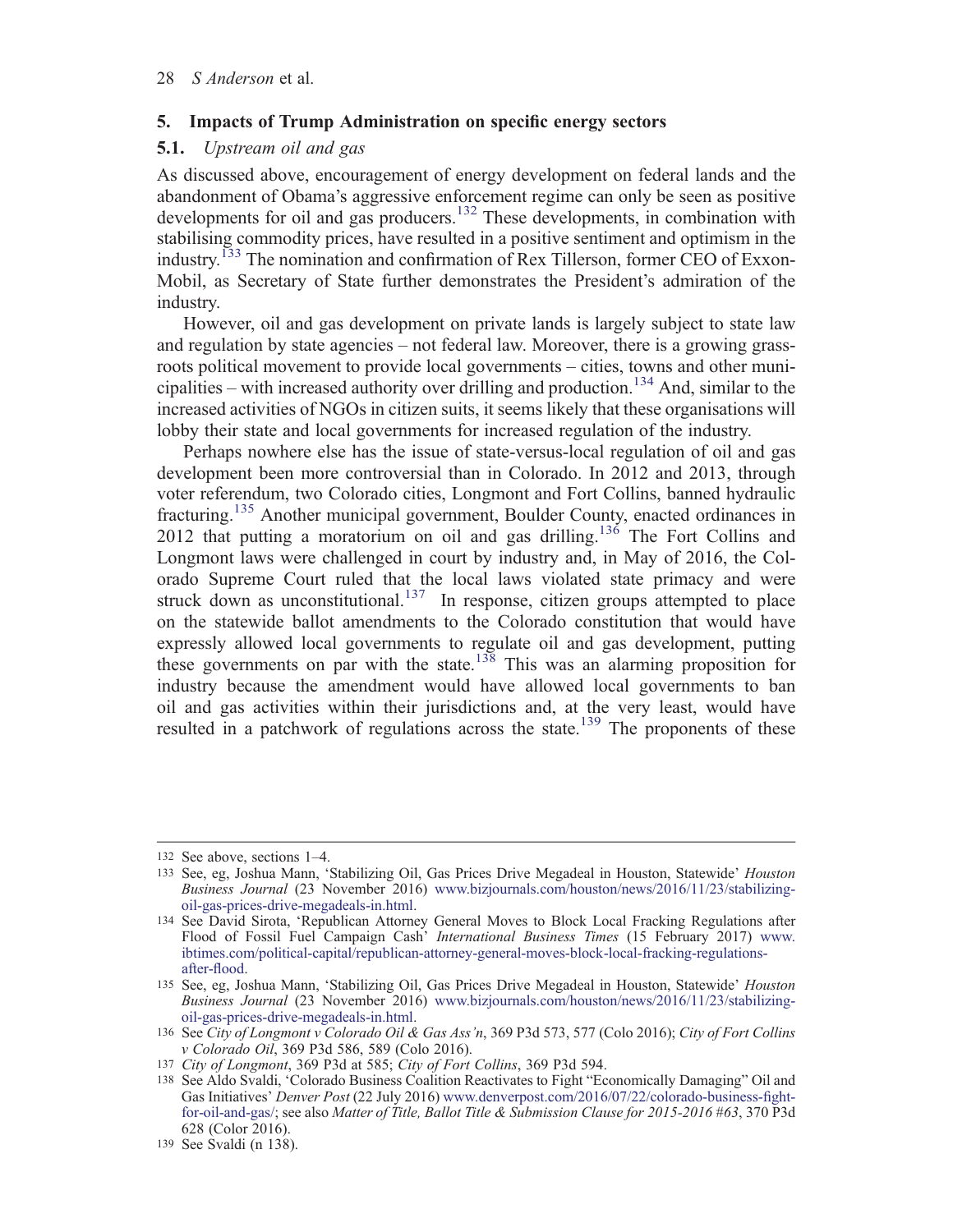measures narrowly missed getting enough signatures to place the amendment on the ballot. $140$ 

Despite the Colorado Supreme Court striking down the Fort Collins and Longmont fracking bans, ten days after the election of Trump, Boulder County approved an extension of its drilling moratorium.<sup>141</sup> In response, the Colorado Secretary of State sued the County arguing that the outcomes in the Fort Collins and Longmont cases preclude extension of local drilling bans.142 Another municipality, Broomfield, considered a moratorium but the measure was withdrawn by the county commissioners in exchange for the withdrawal of drilling permit applications by an oil and gas producer. $143$ 

Given Trump's energy policy and dedication to roll back regulation aimed at climate change, it seems likely that anti-oil and gas activists will focus their attention on the state and local government in states like Colorado to attempt to influence energy policy.

#### 5.2. Natural gas and oil/liquids pipelines regulation and infrastructure

#### 5.2.1. KEYSTONE XL PIPELINE

On 24 January 2017, President Trump issued a presidential memorandum inviting TransCanada Keystone Pipeline, LP ('TransCanada Keystone') 'to promptly resubmit its application to the Department of State for a Presidential permit for the construction and operation of the Keystone XL Pipeline'.<sup>144</sup> The memorandum directs the Secretary of State to reach a final permitting determination, 'including a final decision as to any conditions on issuance of the permit that are necessary and appropriate to serve the national interest', within 60 days of a re-submitted application.<sup>145</sup> The memorandum further directs the Secretary of the Army, in the event that a presidential permit is granted, to instruct the Assistant Secretary of the Army for Civil Works and the US Army Corps of Engineers ('Corps') to review and approve as warranted, in an expedited manner, requests for authorisation to utilise Nationwide Permit 12 under section 404 $(e)$  of the Clean Water Act,<sup>146</sup> with respect to crossings of 'waters of the United States' by the Keystone XL Pipeline,<sup>147</sup> and further directs the Secretary of the Interior and the Directors of the Bureau of Land Management and the US Fish and Wildlife Service to approve requests for approvals related to the pipeline.<sup>148</sup>

148 Ibid, s 3(c).

<sup>140</sup> Mark K Matthews, 'Colorado Anti-Fracking Measures Fail to Make Ballot; Possible Forgery Alleged' Denver Post (29 August 2016) www.denverpost.com/2016/08/29/colorado-anti-fracking-measuresfail-to-make-ballot.

<sup>141</sup> Jesse Paul, 'Boulder County's Oil, Gas Ban Has Gone on Long Enough, Colorado AG Says in Lawsuit' Denver Post (15 February 2017) www.denverpost.com/2017/02/14/boulder-county-oil-and-gasmoratorium-colorado-ag-sues.

<sup>142</sup> Ibid.

<sup>143</sup> Jennifer Rios, 'Broomfield Indefinitely Postpones Vote on Oil, Gas Moratorium' Denver Post (1 March 2017) www.denverpost.com/2017/03/01/broomfield-oil-gas-moratorium-vote-postponed.

<sup>144</sup> Presidential Memorandum Regarding Construction of the Keystone XL Pipeline (24 January 2017) s 2 (the 'Keystone Memorandum').

<sup>145</sup> *Ibid*, s  $3(a)(i)$ .

<sup>146</sup> 33 USC s 1344(e).

<sup>147</sup> Keystone Memorandum (n 144), s 3(b).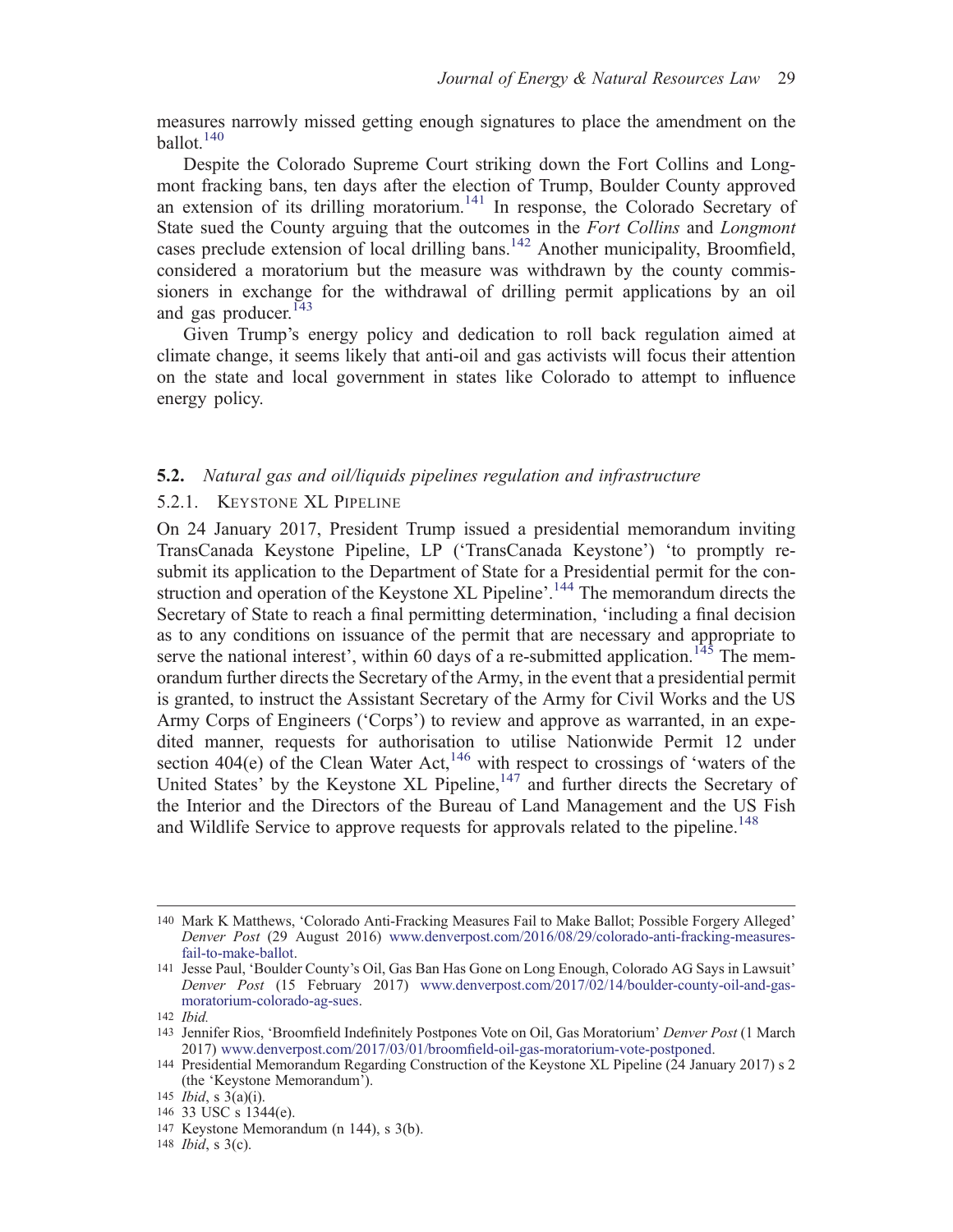The Keystone Memorandum is the latest development in a long and politically fraught process. The Keystone XL Pipeline is proposed to transport Western Canadian Sedimentary Basin crude oil from an oil supply hub near Hardesty, Alberta to delivery points in Oklahoma and Texas. TransCanada Keystone initially applied for a presidential permit for the border-crossing facilities in September 2008.149 Over time, the project became a 'flashpoint' for environmentalists, who alleged that the pipeline would result in higher GHG emissions.<sup>150</sup> In December 2011, Congress passed legislation requiring the President to decide within 60 days whether to approve the application; in response, President Obama denied the application on 18 January 2012, stating that the Department of State required additional time to obtain and analyse necessary information.<sup>151</sup> TransCanada Keystone submitted a second application for a presidential permit in May 2012,<sup>152</sup> but after further review, the Department of State in November 2015 determined to deny the permit, citing the need 'for the United States to prioritize actions that are not perceived as enabling further GHG emissions globally'.<sup>153</sup> In response, TransCanada Keystone filed a complaint in the federal district court alleging that the decision constituted unlawful executive action and seeking declaratory and injunctive relief.<sup>154</sup> In addition, TransCanada Keystone's parent sought arbitration under Chapter 11 of the North American Free Trade Agreement (NAFTA) before the International Centre for the Settlement of Investment Disputes, alleging that the US' actions with respect to the Keystone XL project violated NAFTA<sup>155</sup>

Following issuance of the memorandum, TransCanada Keystone submitted its application for a presidential permit to the State Department on 26 January  $2017$ ,  $156$ thus starting the clock for action by the Department of State to issue a final decision on or before 27 March 2017.<sup>157</sup> The Keystone Memorandum does not guarantee that

<sup>149</sup> Application of TransCanada Keystone Pipeline, LP for a Presidential Permit Authorizing the Construction, Connection, Operation, and Maintenance of Pipeline Facilities for the Importation of Crude Oil to Be Located at the United States-Canada Border (19 September 2008). TransCanada Keystone has constructed segments of the pipeline that do not involve border-crossing facilities and thus do not require federal approval.

<sup>150</sup> See Matthew Daly, 'Chu Suggests US Support for Canada Oil Pipeline' (Associated Press, 1 September 2011) www.yahoo.com/news/chu-suggests-us-support-canada-oil-pipeline-195400449.html accessed 28 February 2017.

<sup>151</sup> Presidential Memorandum – Implementing Provisions of the Temporary Payroll Tax Cut Continuation Act of 2011 Relating to the Keystone XL Pipeline Permit (18 January 2012).

<sup>152</sup> Application of TransCanada Keystone Pipeline, LP for a Presidential Permit Authorizing the Construction, Connection, Operation, and Maintenance of Pipeline Facilities for the Importation of Crude Oil to Be Located at the United States-Canada Border (4 May 2012).

<sup>153</sup> Record of Decision and National Interest Determination (3 November 2015) at 29.

<sup>154</sup> TransCanada Keystone Pipeline, LP v Kerry, Case No 4:16-cv-00036, Complaint (SD Tex 6 January 2016).

<sup>155</sup> TransCanada Corp & TransCanada PipeLines Ltd v The Government of the United States of America, Notice of Intent to Submit a Claim to Arbitration Under Chapter 11 of the North American Free Trade Agreement (6 January 2016). Recent news reports indicated that President Trump believes that Trans-Canada should drop its claim based on the memorandum. See Damian Paletta and Steven Mufson, 'Trump Says He Told Aide to Threaten Keystone XL Pipeline over Arbitration Case' Washington Post (22 March 2017).

<sup>156</sup> Application of TransCanada Keystone Pipeline, LP for a Presidential Permit Authorizing the Construction, Connection, Operation, and Maintenance of Pipeline Facilities for the Importation of Crude Oil to Be Located at the United States-Canada Border (26 January 2017).

<sup>157</sup> The district court issued an order abating TransCanada Keystone's complaint until 1 May 2017, to afford an opportunity for the Department of State to act upon the renewed permit application.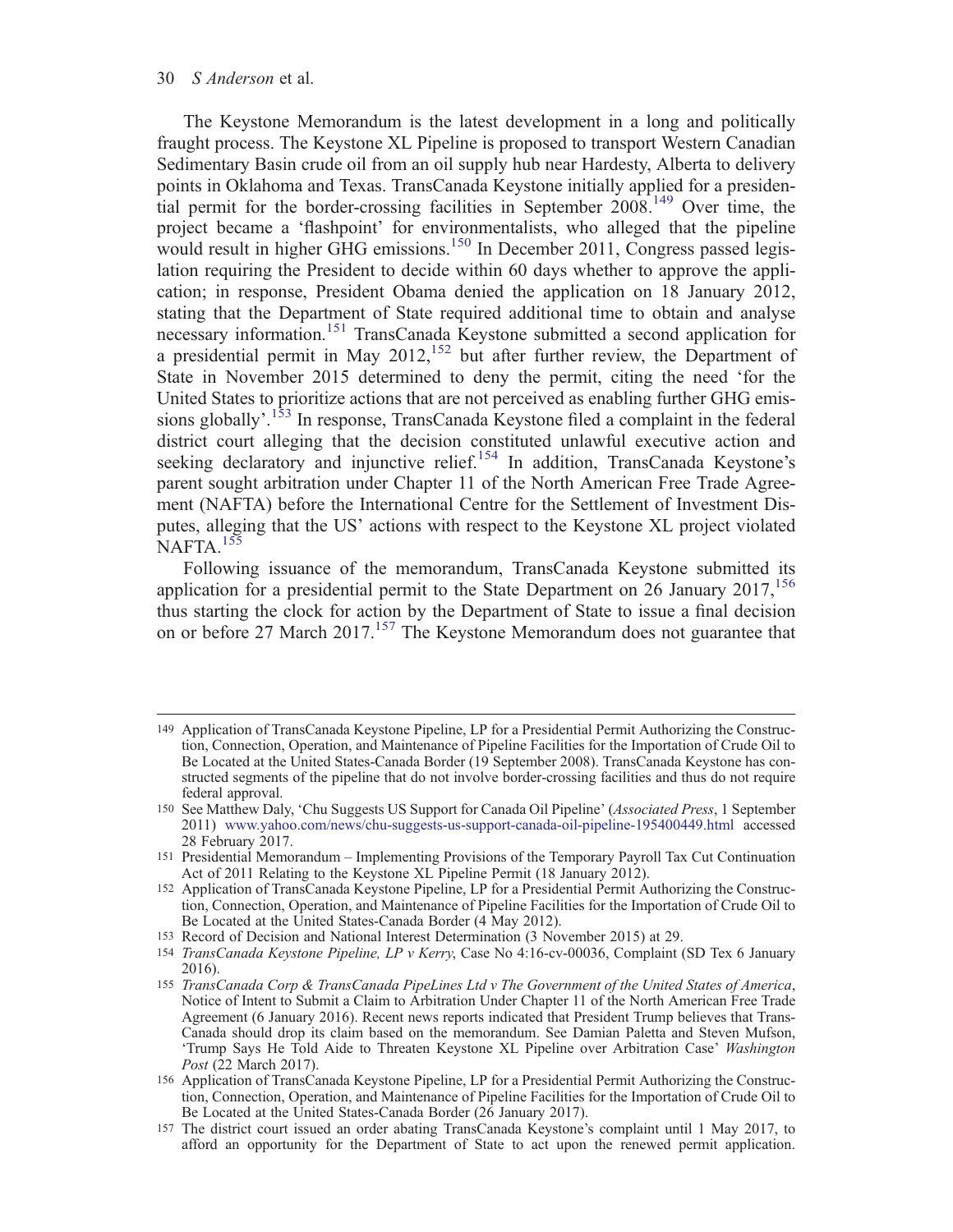the Keystone XL Pipeline will be permitted and completed, but it provides an opportunity for revival of the project and, in conjunction with changing agency leadership as a result of the change in administrations, provides a more favourable political environment. The project still requires some state permits, and there remains the possibility of litigation, potentially fuelled by allegations that agency decisions have been influenced by political considerations rather than record evidence.

#### 5.2.2. DAKOTA ACCESS PIPELINE

On 24 January 2017, President Trump issued a presidential memorandum directing the Secretary of the Army to instruct the Assistant Secretary of the Army for Civil Works and the Corps to take actions necessary to 'review and approve in an expedited manner, to the extent permitted by law and as warranted, and with such conditions as are necessary or appropriate', requests for approvals to construct and operate the DAPL.<sup>158</sup> The memorandum also called for consideration of whether to rescind or modify, as appropriate, a 4 December 2016 memorandum by the Assistant Secretary of the Army for Civil Works concerning a proposed crossing of Lake Oahe in North Dakota, as well as a 18 January 2017 notice of intent to prepare an environmental impact statement concerning an easement to cross the lake.<sup>159</sup>

The DAPL is a 30-inch diameter pipeline that will extend approximately 1,172 miles, and connect the Bakken and Three Forks oil production areas in North Dakota to an existing crude-oil market near Patoka, Illinois, and is projected to transport approximately 570,000 barrels of crude oil per day.<sup>160</sup> Ninety-nine per cent of the pipeline's route traverses private land,<sup>161</sup> and DAPL has received applicable regulatory approvals in North Dakota,<sup>162</sup> South Dakota,<sup>163</sup> Iowa<sup>164</sup> and Illinois<sup>165</sup> for construction of the pipeline. However, the proposed pipeline route also crosses federal water at Lake Oahe on the Missouri River in North Dakota, and thus requires authorisation from the Corps. The proposed crossing is located approximately one-half mile upstream of the boundary of the Standing Rock Sioux Tribe ('Standing Rock Sioux') reservation.<sup>166</sup>

TransCanada Keystone Pipeline, LP v Kerry, Case No 4:16-cv-00036, Order (SD Tex 30 January 2017). In addition, TransCanada has suspended the arbitration proceeding for one month. Reuters, 'TransCanada's U.S. Keystone XL Lawsuit Suspended – Arbitration Court' www.reuters.com/article/ canada-pipeline-lawsuit-idUSL2N1GD0QQ accessed 1 March 2017.

<sup>158</sup> Presidential Memorandum Regarding Construction of the Dakota Access Pipeline (24 January 2017), s 2(a)(i) (Dakota Access Memorandum).

<sup>159</sup> Ibid, s 2(a)(ii).

<sup>160</sup> Notice of Intent to Prepare an Environmental Impact Statement in Connection with Dakota Access, LLC's Request for an Easement to Cross Lake Oahe, North Dakota, 82 FR 5543, 5544 (18 January 2017) (NOI).

<sup>161</sup> Standing Rock Sioux Tribe v US Army Corps of Engineers, Memorandum Opinion at 2, Case No 1:16 cv-00534-JEB (DDC 9 September 2016) (Standing Rock).

<sup>162</sup> Dakota Access, LLC, Case No PU-14-82, Findings of Fact, Conclusions of Law and Order (N Dak PSC 20 January 2016).

<sup>163</sup> In the Matter of the Application of Dakota Access, LLC for an Energy Facility Permit to Construct the Dakota Access Pipeline, Case No HP14-002, Final Decision and Order (S Dak PUC 14 December 2015).

<sup>164</sup> In re: Dakota Access, LLC, Docket No HLP-2014-0001, Hazardous Liquid Pipeline Permit (Iowa Utils Bd 8 April 2016).

<sup>165</sup> Dakota Access, LLC, Case No 14-0754, Order (Ill Commerce Comm'n 16 December 2015).

<sup>166</sup> NOI (n 160) at 5544.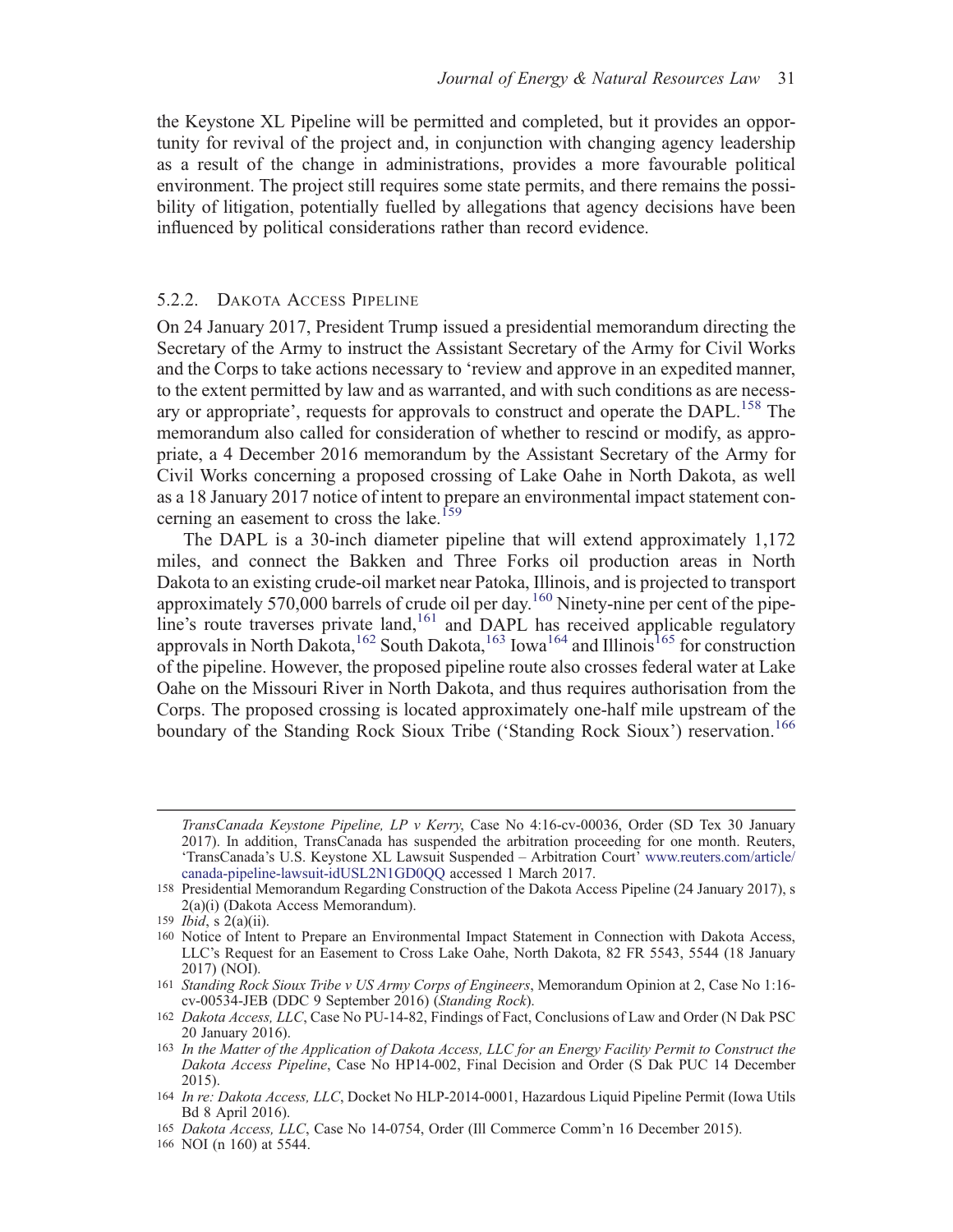On 25 July 2016, the Corps issued an environmental assessment finding that the proposed construction would cause 'no significant impact' and granted DAPL pre-construction notice and verification determinations.<sup>167</sup>

The Standing Rock Sioux filed a complaint in the federal district court, seeking to halt the pipeline's construction and alleging that the Corps had failed to fulfil its obligation to consult with the tribe in conducting its review.168 The district judge denied injunctive relief on 9 September 2016.169 Litigation continued before the district court, and on 18 January 2017, two days before the end of President Obama's term in office, the Corps issued a Notice of Intent to Prepare an Environmental Impact Statement in Connection with DAPL (NOI), stating that it had determined that the decision to permit the crossing at Lake Oahe 'merits additional analysis, more rigorous exploration and evaluation of reasonable siting alternatives, and greater public and tribal participation and comments…'. 170

The Dakota Access Memorandum effectively removed the last obstacle to completion of the pipeline. On 8 February 2017, Dakota Access announced that it had received an easement from the Corps enabling it to complete construction.<sup>171</sup> The federal district court litigation continues, and individual Standing Rock Sioux recently filed a motion to intervene in the case, alleging that as a result of the Dakota Access Memorandum, the Corps improperly expedited and abandoned its review without appropriate consideration of alternative locations.<sup>172</sup> Given that injunctive relief previously has been denied, it appears unlikely that efforts to halt completion of the pipeline will succeed at this point. However, as with the Keystone XL Pipeline, the DAPL approval process has been significantly affected by political considerations from both opponents and supporters of the projects, and any decision would necessarily have led to litigation.

#### 5.2.3. AMERICAN STEEL

As mentioned above, President Donald Trump's Memorandum Regarding Construction of American Pipelines ('Pipeline Memorandum') requires the Secretary of Commerce, in consultation with all relevant executive departments and agencies, to develop a plan ('Plan') under which all new pipelines, including retrofitted, repaired or expanded pipelines, shall use materials and equipment produced in the US to the maximum extent possible and to the extent permitted by law. The memorandum provides the Secretary 180 days to submit the Plan to the President. This memorandum, and the resulting Plan submitted by the Secretary of Commerce will have far-reaching implications for the US pipeline industry.

<sup>167</sup> Standing Rock (n 161) at 33.

<sup>168</sup> Standing Rock Sioux Tribe v US Army Corps of Engineers, Complaint for Declaratory and Injunctive Relief, Case No 1:16-cv-00534-JEB (DDC 27 July 2016).

<sup>169</sup> Standing Rock (n 161) at 58.

<sup>170</sup> NOI (n 160) at 5544.

<sup>171</sup> 'Energy Transfer Announces Receipt of Easement from Army Corps of Engineers on Land Adjacent to Lake Oahe' https://daplpipelinefacts.com/energy-transfer-announces-receipt-easement-army-corpsengineers-land-adjacent-lake-oahe/ accessed 1 March 2017.

<sup>172</sup> Standing Rock Sioux Tribe v US Army Corps of Engineers, Motion of Proposed Intervenors, Case No 1:16-cv-00534-JEB (DDC 27 February 2017).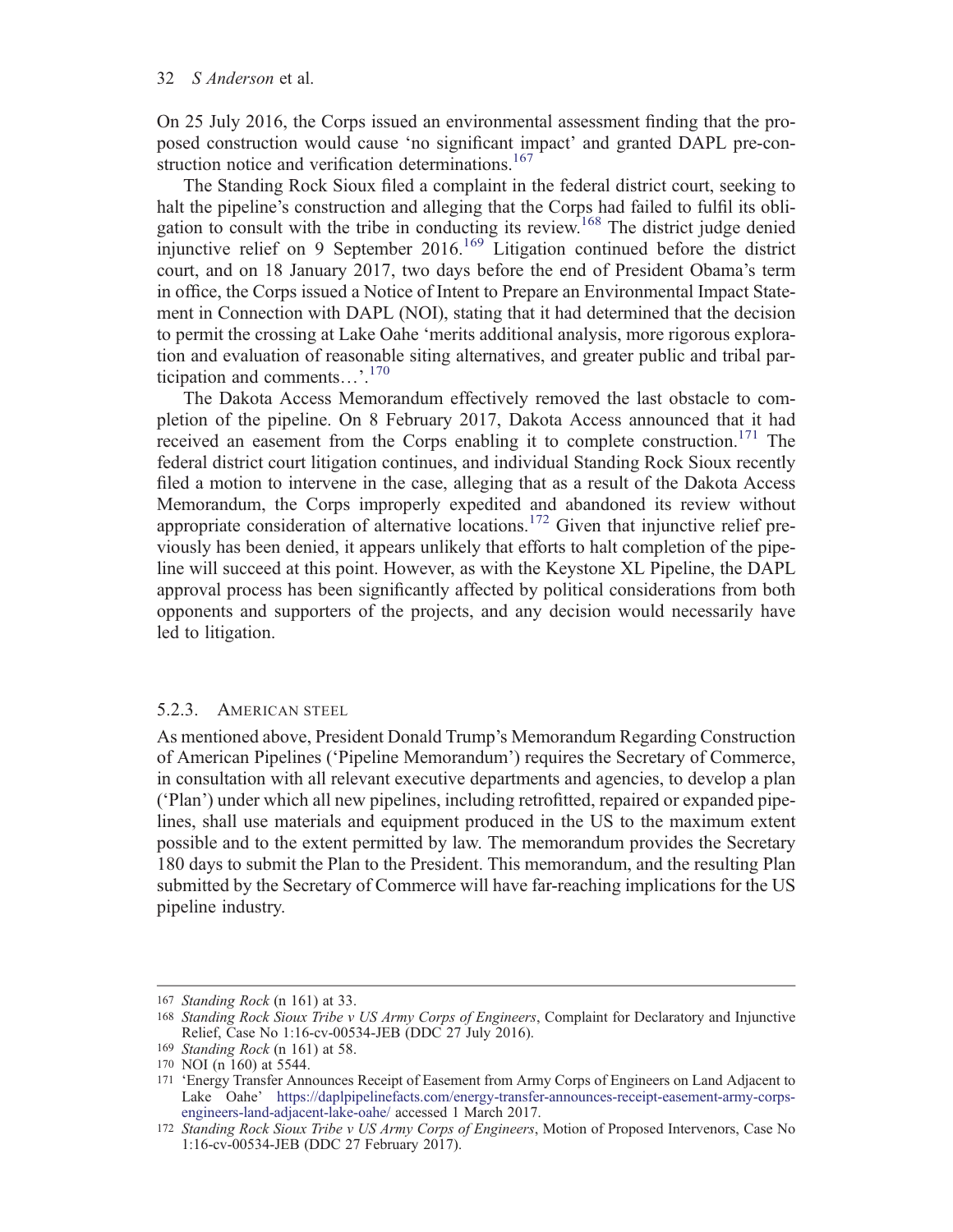As an initial matter, it is important to note that the scope of the Pipeline Memorandum extends beyond simply ensuring that the physical pipeline itself uses materials produced in the US. In fact, the text of the Pipeline Memorandum arguably requires that all 'equipment' used to construct new, retrofitted, repaired or expanded pipelines be produced in the US. Already many pipeline pumps and valves assembled in the US typically contain both US and foreign parts. If interpreted broadly, this provision could mean that pipeline companies must use only American-produced building equipment, such as backhoes and drills, when constructing, expanding or repairing a pipeline within the US. Should the Secretary of Commerce take such an expansive reading of the Pipeline Memorandum, the potential consequences for the pipeline industry could be substantially significant. In fact, it is unclear whether pipeline companies could keep pace with current construction should the ultimate Plan require American-produced equipment to be utilised in any pipeline construction activity.

Just how far the Plan could go in requiring American-produced equipment to be used in the pipeline construction process remains a hotly contested issue. However, a key phrase in the Pipeline Memorandum requiring that pipeline builders use US products 'to the maximum extent possible and to the extent permitted by law' may render the ultimate Plan relatively toothless. In the meantime, the language provides cover for the Secretary of Commerce to investigate further whether it would be legal for the government to require that private pipeline companies use American-made steel and equipment in the construction process.

Notwithstanding this issue, President Trump indicated in initial comments regarding the Pipeline Memorandum that he not only wants pipeline companies to purchase pipelines fabricated in the US, but also expects pipeline suppliers to use raw US steel.<sup>173</sup> It is unclear whether US manufacturers, already struggling under the rising cost of raw steel due to trade policies designed to prevent foreign countries from dumping cheap supplies into the US, would have the capacity to meet the increased demand the Plan may create. In addition, few American steelmakers produce the type of steel required for pipelines transporting natural gas and petroleum-based liquids. The type of steel required for these types of pipelines is very high strength steel that few US manufacturers produce. To increase US production of this kind of steel would require current steel manufactures to retool their plants and it is unclear whether, in the face of low steel margins, manufactures would agree to do so.

In addition to the potential construction-related ramifications the Pipeline Memorandum could have for pipeline companies and the US steel industry, it is certain to also have far-reaching regulatory ramifications as well. In discussing potential compliance with the Pipeline Memorandum, the President indicated that the government's power of eminent domain could be harnessed to ensure pipeline companies comply with the ultimate Plan. President Trump indicated that if pipeline companies exercised the right to eminent domain following pipeline certification by the FERC, then he wants the pipeline to be manufactured with US steel. Should the FERC be required to withhold eminent domain power, or prohibit certification of new, expanded or replaced

<sup>173</sup> Tom DiChristopher, 'Donald Trump Increases Pressure on Pipeline Makers, His Latest Industry Target' (CNBC, 20 January 2017) www.cnbc.com/2017/01/26/trumps-plan-to-force-pipeline-makers-to-useus-steel-is-dictatorial-and-a-bad-idea.html.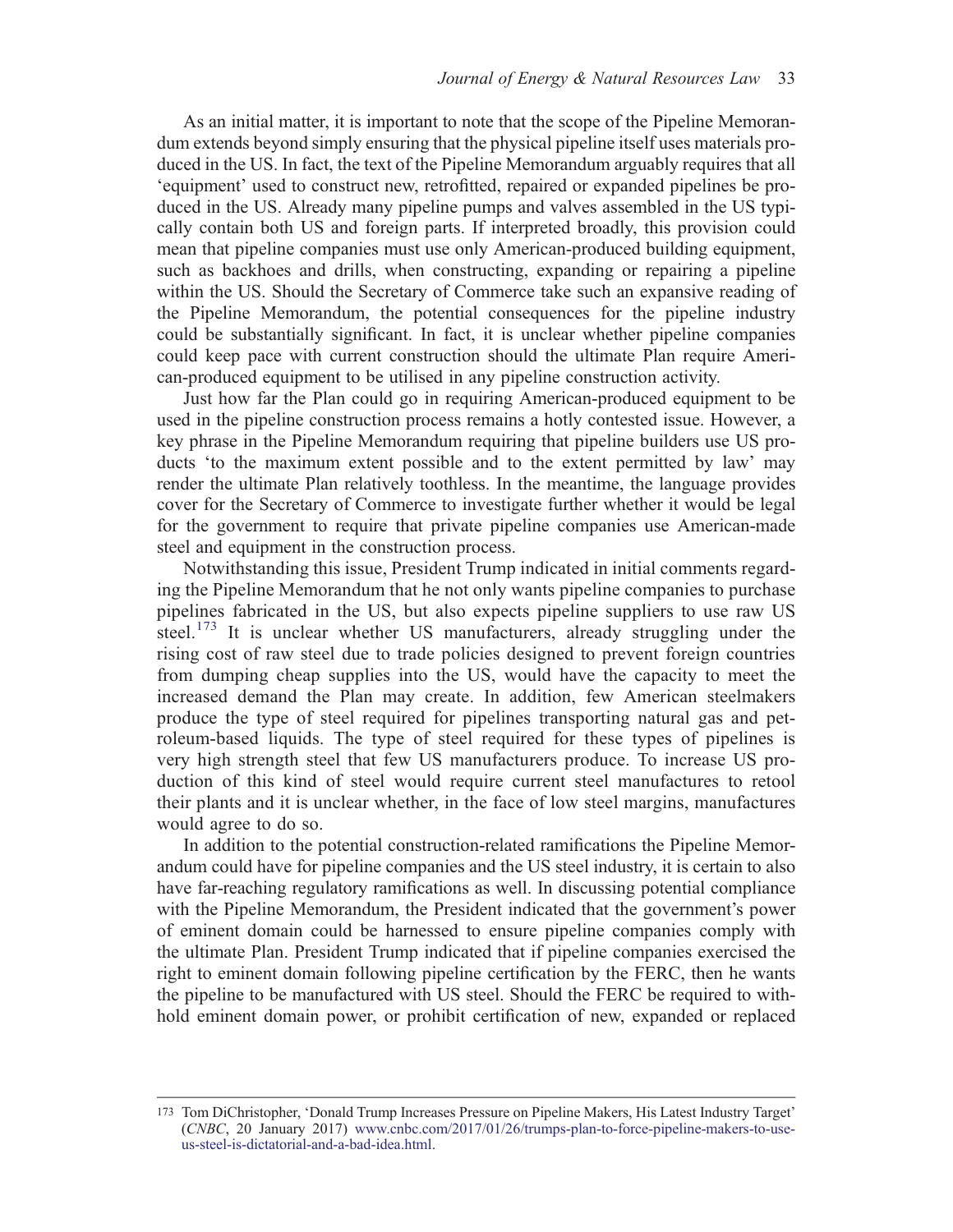pipelines that do not use US steel or equipment produced in the US, the potential ramifications for the pipeline industry could be severe.

Additionally, while the President has indicated his desire to increase natural gas and oil development, including pipeline construction, the Pipeline Memorandum may have inadvertently given pipeline opponents another tool to fight additional pipeline construction. Landowners have already seized on the President's Pipeline Memorandum to attempt to halt construction of pipelines that have already obtained their federal permits and are in the construction phase of development. On 6 February 2017, Georgia landowners filed a complaint with the FERC urging it to immediately halt construction of Williams Partners LP's \$472m Transcontinental Pipeline Dalton expansion claiming that the company is violating the Pipeline Memorandum by using pipeline in the expansion produced in Greece.<sup>174</sup> Even though the pipeline was granted its the FERC certificate in August of 2016, landowners argued that the Pipeline Memorandum was nevertheless applicable to the Dalton expansion and that construction should cease immediately to ensure compliance with the Pipeline Memorandum. Landowners argued that if FERC fails to act, pipeline developers will be encouraged to speed up construction to deplete their non-US pipeline inventory pending further guidance from the Commerce Department and President Trump. At the time of this writing the FERC has yet to respond to the complaint.

Without the Plan in place, it is still unknown whether or not the Pipeline Memorandum will extend to projects already certificated or will simply be prospective in nature aimed at future pipeline projects. However, early indications are that the Plan will not apply to pipelines already under construction. On 2 March, a White House spokesperson indicated that the Keystone XL pipeline (discussed above) would be exempt from the Plan's buy-American requirement noting that since it is already under construction it does not qualify as a new, retrofitted, repaired or expanded pipeline subject to the buy-American requirement. Whether or not other pipelines currently under construction will receive similar treatment remains to be seen. Notwithstanding this clarification, in whatever form the Plan is finalised, it is certain to have major implications for the pipeline industry, not only for greenfield expansions, but for existing projects looking to expand or modify facilities. In addition, pipeline opponents will surely use it as another means to attempt to slow or even halt pipeline development.

No matter the various downstream effects of the President's American-steel proclamation, the edict itself is indicative of numerous of the new administration's decisions. They tend to be focused on achieving a goal without accounting for the details and reality that govern whether such an outcome would cause more problems than it supposedly solves.

#### 5.2.4. HIGH-PRIORITY INFRASTRUCTURE

On 24 January 2017, President Trump signed the Executive Order Expediting Environmental Reviews and Approvals for High Priority Infrastructure Projects ('Infrastructure

<sup>174</sup> Transcontinental Gas Pipe Line Company, LLC, Emergency Motion to Stay, Docket No CP15-117 (filed 6 February 2017).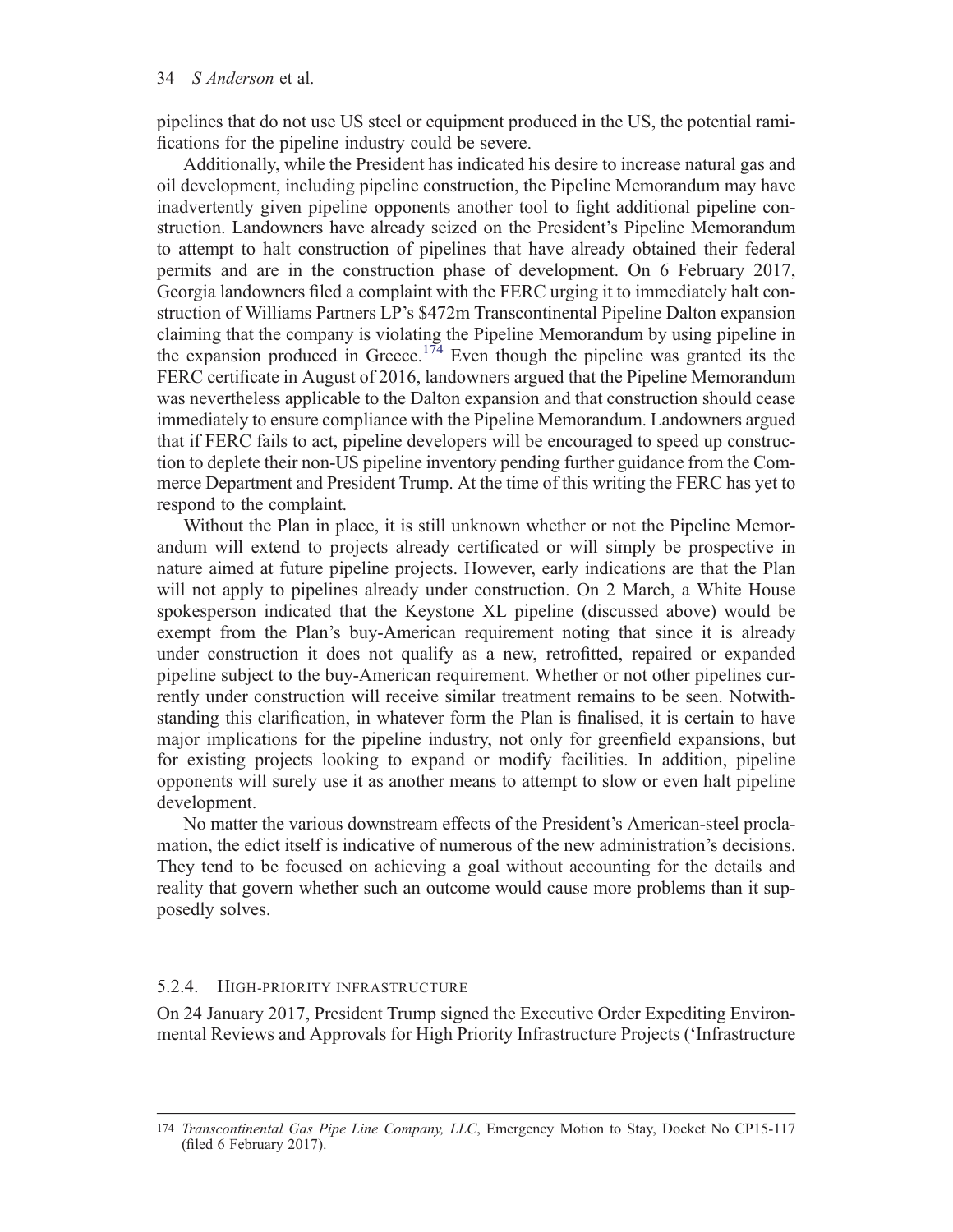Executive Order'). The Infrastructure Executive Order is intended to streamline federal environmental review and approvals for infrastructure projects, including natural gas pipeline projects. According to the administration, it is emphasising projects that are vital to the nation. This order demonstrates the Trump Administration's desire to reduce regulatory burdens in order to encourage the building of such infrastructure projects across a variety of sectors.

The Infrastructure Executive Order establishes a procedure to identify and expedite federal environmental review for high-priority projects. The procedure laid out in the Infrastructure Executive Order consists of two general steps: (1) identification of high-priority projects; and (2) establishment of expedited procedures and deadlines for environmental reviews and approvals for high-priority projects. Under the first step, any governor of a state or the head of any executive department or agency can request that the Chairman of the CEQ determine whether an infrastructure project qualifies as a 'high-priority' project. Once such a request is made, the CEQ Chairman must make a determination within 30 days whether the project qualifies as 'high priority' based on the 'project's importance to the general welfare, value to the Nation, environmental benefits, and such other factors as the Chairman deems relevant'.

Once a project has been designated as a 'high-priority' project, the second step requires the CEQ Chairman to coordinate with the head of the relevant agency (for pipeline projects, this would be the FERC) to establish expedited procedures and deadlines for completion of environmental reviews and approvals. In the event that deadlines are established under this order and not met, the head of the relevant agency must provide a written explanation to the Chairman explaining the causes for delay and providing an accounting of the actions taken by the agency to complete the review as quickly as possible. While the Infrastructure Executive Order is relatively short and has the stated goal of streamlining the federal environmental review process to allow infrastructure projects to be built quickly, there are many factors at play that will have an impact on how and when this order will affect the natural gas pipeline industry.

First, the Infrastructure Executive Order requires action to be taken by the CEQ Chairman. The CEQ is an entity within the Executive Office of the President that Congress established as part of the National Environmental Policy Act of 1969 (NEPA). The Chairman position requires an appointment by the President with the advice and consent of the Senate.175 Thus, once a nominee has been named by the President, he or she must be confirmed by the Senate. As of 28 February 2017, President Trump has not nominated any individual to fill the position. There are 549 key positions requiring Senate confirmation; thus  $far<sub>1</sub><sup>176</sup> 15$  nominees have been confirmed by the Senate, 18 are awaiting confirmation and 516 are awaiting nomination.177 The nomination and confirmation process during presidential transitions usually suffers delays,  $178$  in part

<sup>175</sup> See PL 114-113, 129 Stat 2569.

<sup>176</sup> As of 28 February 2017.

<sup>177</sup> The Washington Post, 'Tracking How Many Key Positions Trump has Filled So Far' The Washington Post www.washingtonpost.com/graphics/politics/trump-administration-appointee-tracker/database/ accessed 28 February 2017.

<sup>178</sup> Congressional Research Service, 'Presidential Appointments, the Senate's Confirmation Process, and Changes Made in the 112th Congress' (R41872, 9 October 2012) at 8 https://fas.org/sgp/crs/misc/ R41872.pdf.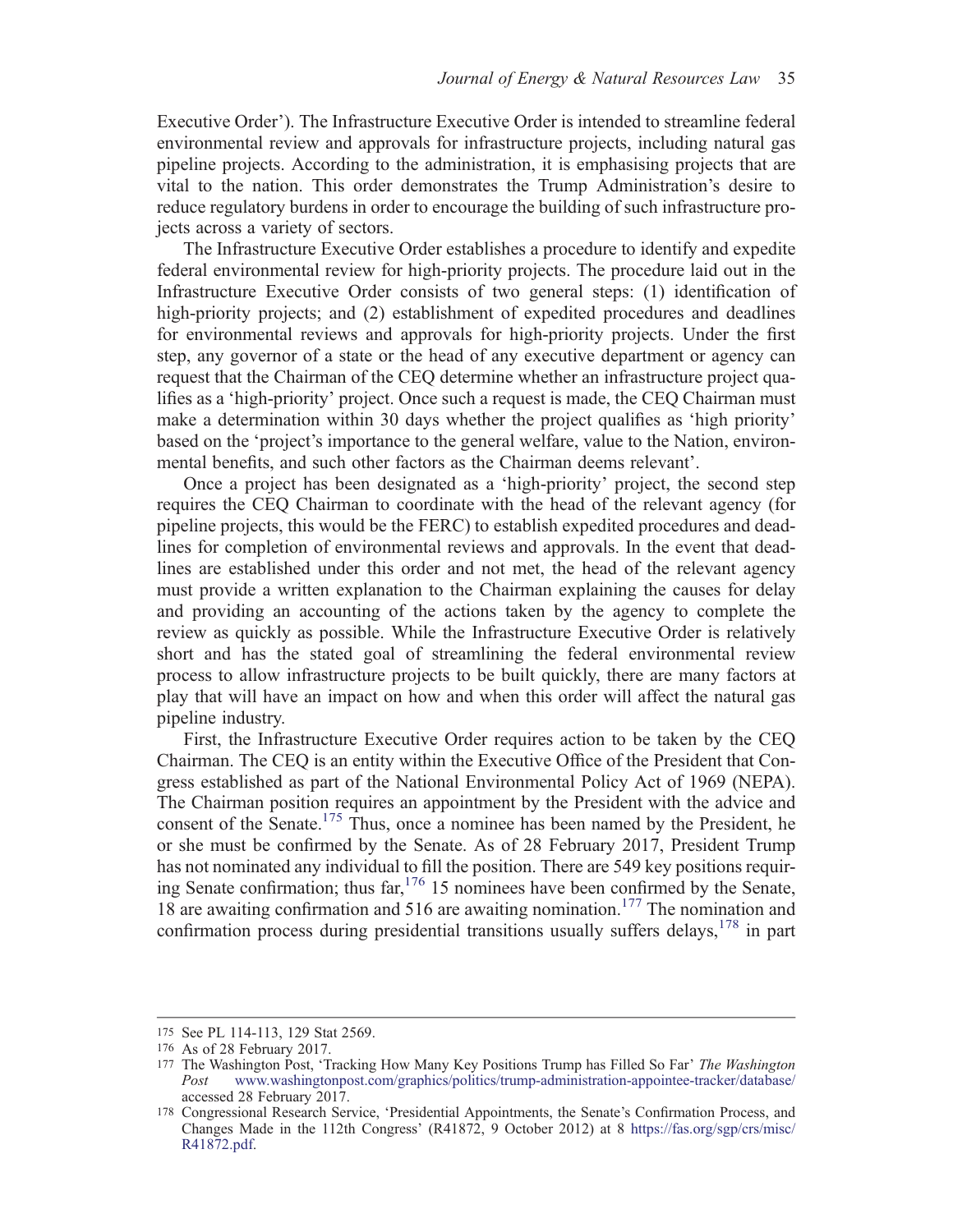due to the sheer number of vacancies that must be filled, as well as due to the process itself and the opportunity for delay tactics by Senators who oppose certain nominees.

The Trump Administration has faced opposition from Senate Democrats to its Cabinet nominees, which are among the first positions to be filled. There are also a large number of positions that the Trump Administration has not yet nominated anyone for – the CEQ Chairman position is just one of 516 positions that do not yet have a nominee. It is unclear when a nominee will be named, and how long the confirmation process will take; however, the Infrastructure Executive Order cannot be implemented without a CEQ Chairman, as the order specifically requires the CEQ Chairman to make determinations as to whether a project qualifies as 'high priority'.

Second, the Infrastructure Executive Order is not limited to the energy industry; rather, it applies to many different industries and types of infrastructure, including highways, bridges, ports and airports. The wide variety of infrastructure projects eligible for designation as high-priority projects under the order means that there will most likely be a large number of projects put forward for consideration by the CEQ Chairman. Although the order states that the CEQ Chairman must make a determination as to whether a project is 'high priority' within 30 days, the expected multitude of proposed projects will likely result in a delay in determinations. Coupled with the fact that there is currently no CEQ Chairman nominee and that any nominee will have to undergo the Senate confirmation process, it is likely that there will not be any projects designated as 'high priority' under the Infrastructure Executive Order for quite some time.

Evidence of a glut of infrastructure projects can be found in the National Governors Association list of 428 'shovel-ready', priority projects from each of 43 states and US territories.<sup>179</sup> While this list was a separate initiative undertaken by the National Governors Association based on guidance from the Trump Administration's transition team, it demonstrates that the states have many infrastructure projects across various industries that they would like to prioritise.

Third, the order itself is constrained by existing law. The Infrastructure Executive Order states that '[t]his order shall be implemented consistent with applicable law'. Currently applicable laws related to environmental review and permitting of natural gas pipelines include NEPA, which requires an environmental assessment and in some cases, a more comprehensive environmental impact statement. Any procedures that the CEQ Chairman and the FERC devise under the Infrastructure Executive Order must continue to comply with the NEPA, which may act to limit the order's ability to expedite environmental reviews for pipeline projects. Coordination with federal energy project permitting agencies, such as the FERC, will be essential if the CEQ prioritisation process is to have any meaningful impact.

Although the stated goals of the Infrastructure Executive Order are to streamline and expedite the federal environmental review and approvals process, the administration faces many obstacles to achieving those goals. The lack of a current CEQ nominee, the length of the Senate confirmation process in a highly charged political environment, the sheer number of infrastructure projects that will likely see priority designation, and the environmental regulatory and legislative schemes currently applicable to energy-

<sup>179</sup> Reuters, 'US Governors Send 428-Project List for Trump's Infrastructure Plan' (Reuters, 8 February 2017) www.reuters.com/article/us-usa-trump-infrastructure-idUSKBN15N2VU.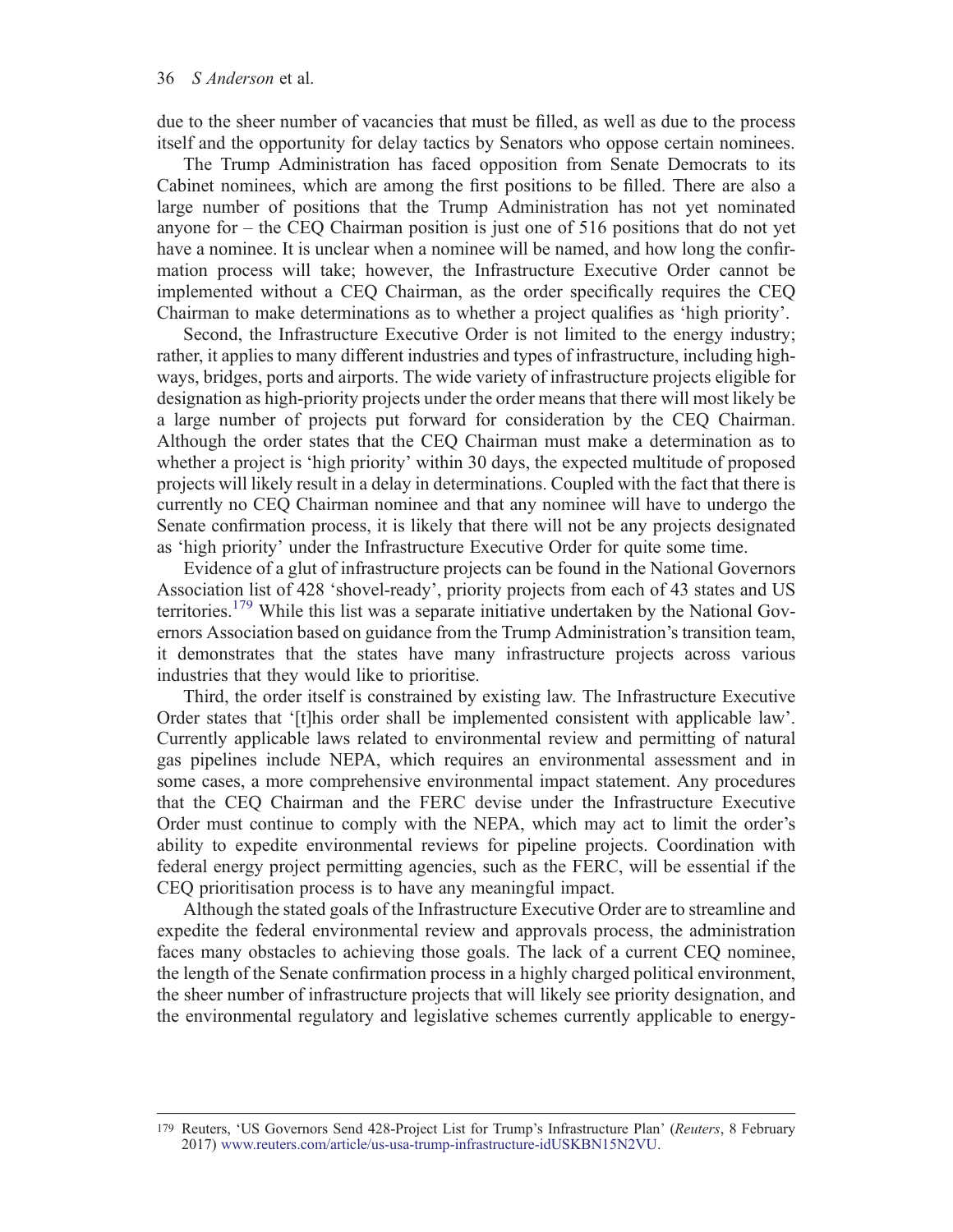related projects, all create challenges to expediting environmental review for natural gas pipeline projects. These obstacles will likely delay the timing to seeing positive impacts from this order on the natural gas pipeline industry.

## 5.3. Nuclear

## 5.3.1. REFORMING THE NRC

The nuclear energy business, which has been under economic pressure due to low prices for electricity in many regions, would stand to benefit from significant regulatory reform at the NRC. As an independent agency, particularly one whose mandate is to ensure public safety, the NRC may be less swift than other agencies to make reforms, but change should be coming nonetheless.

The President's designation of Commissioner Kristine Svinicki as Chairman may prove to be a critical move to effect this change. She is reform-minded and has worked persistently during her eight-year tenure with the NRC to ensure that the NRC's actions have been appropriately measured, often advocating that the NRC apply sound cost-benefit principles to justify new regulatory initiatives.

The President also has the chance to nominate two other Republican commissioners to fill existing vacancies, which could help transform the agency's mission and policy agenda. The NRC's last major regulatory reform push dates back to the 1990s, and was focused on revamping the NRC's oversight process for operating reactors to make it more objective and less enforcement-oriented.<sup>180</sup> Thus, a relook at the agency's regulations and practices is long overdue. To that end, the NRC has been undertaking an evaluation of the 'cumulative effects of regulation' since 2012, during which time it has examined ways in which the agency may be able to enhance the efficiency with which it carries out regulatory actions, while mitigating the cumulative effect of regulatory activities on both the NRC and licensees.<sup>181</sup>

Regulatory reform will also be focused on streamlining the NRC's licensing processes, especially for next-generation small modular and advanced reactors. Developers of next-generation reactors have been consistently critical of the  $NRC's$  licensing process, $182$  which can take decades (plural) between initial discussions with the agency and issuance of design certifications and licences. Indeed, the NRC's current vision and strategy statement for advanced reactor licensing envisions a regulatory pathway with advanced reactors starting construction only by the 2030s.<sup>183</sup> The Trump Administration has frequently criticised long review

<sup>180</sup> See Regulatory Information Conference Presentation, 'NRC Reactor Oversight Process' (10 March 2010) www.nrc.gov/public-involve/conference-symposia/ric/past/2010/slides/th38dapasmpv.pdf (discussing the evolution of the agency's Reactor Oversight Process).

<sup>181</sup> SRM-SECY-12-0137, Implementation of the Cumulative Effects of Regulation Process Changes (5 October 2012) www.nrc.gov/docs/ML1307/ML13071A635.pdf.

<sup>182</sup> See, eg, 'Group Calls for Revamp of Reactor Licensing Process' (World Nuclear News, 13 April 2016) www.world-nuclear-news.org/RS-Group-calls-for-revamp-of-reactor-licensing-process-1304165.html.

<sup>183</sup> US Nuclear Regulatory Commission, 'NRC Vision and Strategy: Safely Achieving Effective and Efficient Non-Light Water Reactor Mission Readiness' (December 2016) at 20 www.nrc.gov/docs/ ML1635/ML16356A670.pdf.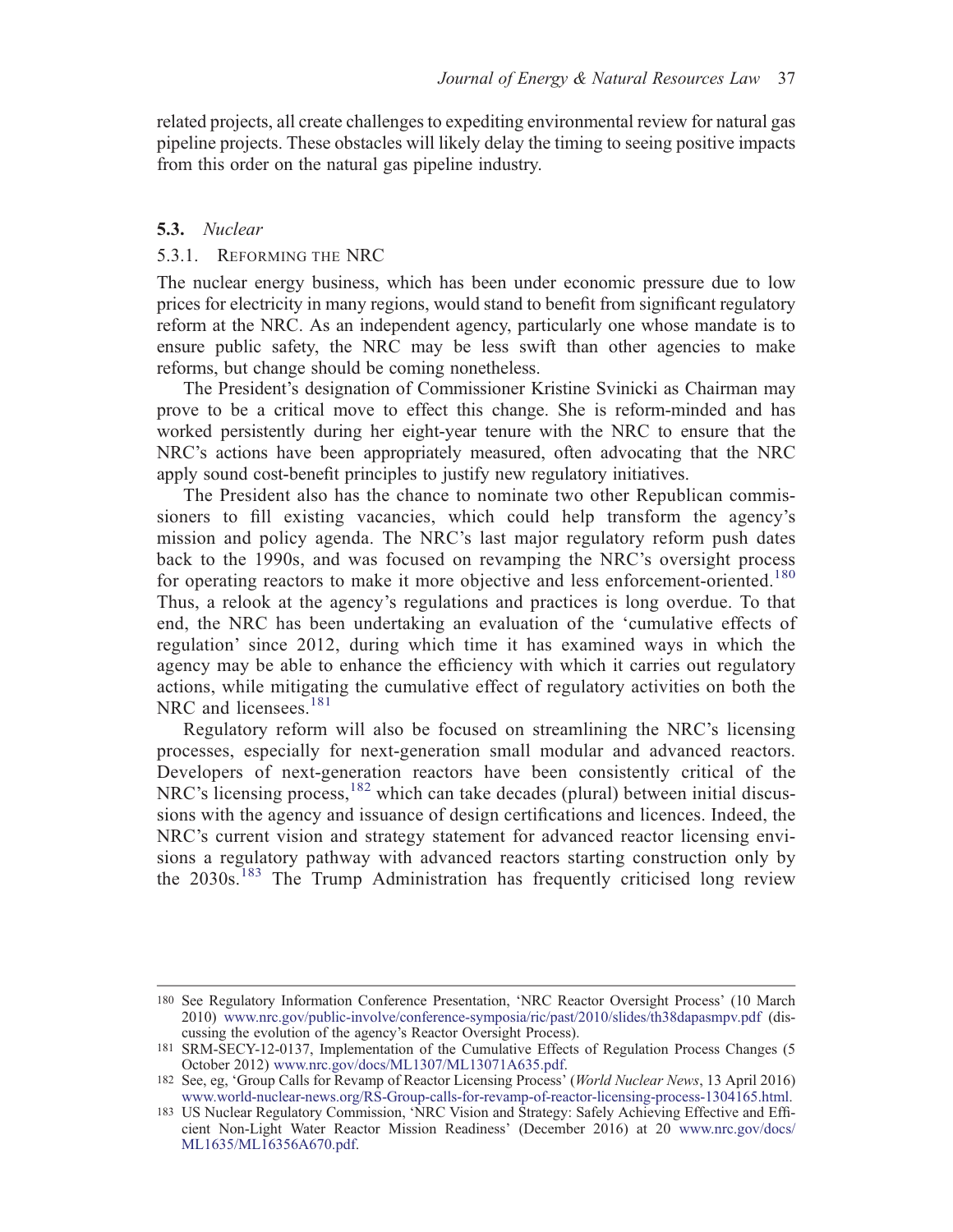periods for permitting by federal agencies, which creates uncertainty and adds cost for investors and developers. The President has said that he plans to reduce agency permitting timelines.<sup>184</sup>

Many ideas are currently being circulated to reform the NRC's licensing process to reduce timelines and regulatory burden. These include:

- . Phased licensing path: Advanced reactor licensees could benefit from a phased review process, taking pages from multi-phased review approaches of the Food and Drug Administration (FDA) and Federal Aviation Administration.<sup>185</sup> As opposed to a single large design certification or licence application, the licensing of advanced reactors could be broken down into smaller phases, with earlier phases requiring significantly less capital to complete before proceeding to the next phase.
- . Enhanced pre-application process: Advanced reactor companies have asked the NRC to mimic Canada's nuclear regulator, which has an initial 'pre-licensing' review process that can help applicants establish credibility and identify and resolve issues early on.186 In addition, the FDA and the FERC have a formal and well-established pre-application review process, $187$  which could serve as a template for replacing the NRC's ad hoc and largely informal pre-application process.188
- . Affirmative use of licensing boards: The NRC's Atomic Safety and Licensing Board Panel (ASLBP) has generally served as an avenue for environmental groups to challenge proposed new reactor projects before the NRC. However, licence applicants have a right to seek review by the ASLBP of adverse determinations by the NRC staff, to obtain an on-the-record adjudication of whether the application meets the requirements of NRC regulations and the Atomic Energy Act (subject to Commission review). In fact, new reactor applicants have used this forum in the past to overrule an NRC staff determination.<sup>189</sup>

Small procedural reforms could allow the ASLBP to better serve as a vehicle to adjudicate licensing disputes between the NRC staff and the applicant early on in the licensing process, allowing applicants the ability to achieve resolution of issues where they think the NRC staff is not adhering to licensing standards or is straying from the requirements of the Atomic Energy Act. Greater use of formal or informal hearings could also increase the pace of licensing, by forcing the NRC to make decisions on key issues rather than have applications languish.

<sup>184</sup> See, eg, 'Trump Looks to Mend Fences with Detroit Car Makers' Wall Street Journal (24 January 2017) www.wsj.com/articles/trump-criticizes-environmental-regulations-1485272407.

<sup>185</sup> 'Unleashing Innovation: A Comparison of Regulatory Approval Processes' (Third Way, 13 April 2016) www.thirdway.org/report/unleashing-innovation-a-comparison-of-regulatory-approval-processes.

<sup>186</sup> 'Comments Received on the NRC's Vision Statement for Advanced Reactors' (HL New Nuclear, 6 October 2016) www.hlnewnuclear.com/2016/10/comments-received-on-the-nrcs-vision-statement-foradvanced-reactors.

<sup>187</sup> 18 CFR s 157.21.

<sup>188</sup> A list of ad hoc pre-application activities for advanced reactors can be found here: www.nrc.gov/ reactors/new-reactors/advanced/non-lwr-activities.html.

<sup>189</sup> Nuclear Innovation N Am (S Tex Proj Units 3 & 4), LBP-14-3, 79 NRC 267 (2014).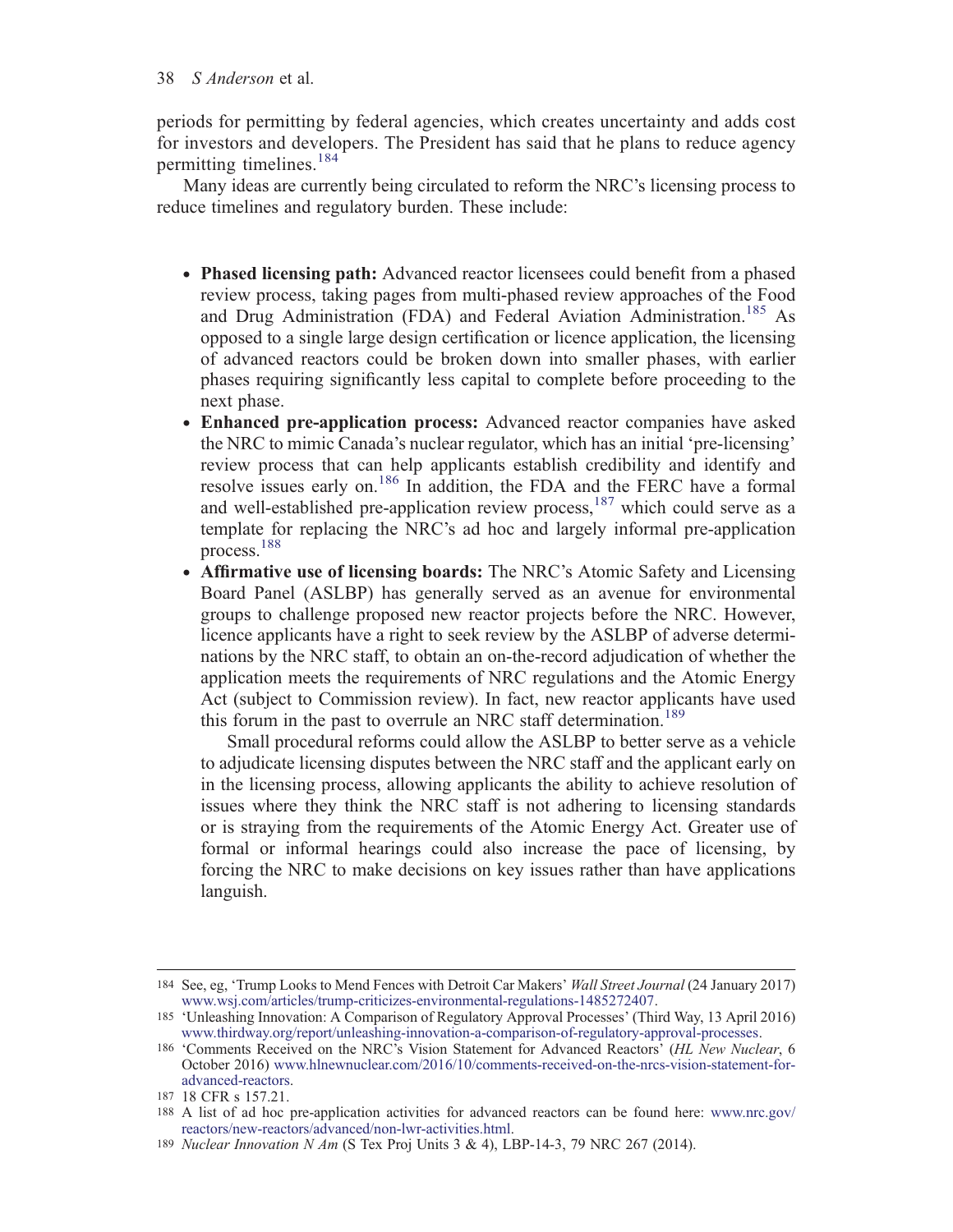#### 5.3.2. RECOGNISING ENVIRONMENTAL BENEFITS OF NUCLEAR POWER

As the Trump Administration is unlikely to champion efforts based on climate change concerns, the Republican-controlled Congress and states may instead take the lead. Recently, a group of senior leaders of the Republican Party have called for the introduction of a carbon tax as a conservative-principles approach to addressing climate change.<sup>190</sup> It is uncertain where this effort may end up, but is a sign that recognising the low-carbon environmental benefits of nuclear power will continue to be recognised.

In the past year, two states have made significant efforts to champion nuclear power as a means to reduce greenhouse gas emissions and combat climate change. New York and Illinois both have adopted zero-emissions credit (ZEC) programmes that compensate nuclear power generation for its environmental benefits, based on the Social Cost of Carbon – a US government metric developed to estimate the dollar impacts of climate change.191 Other states, including Ohio and Pennsylvania, are being asked to consider similar programmes.

#### 5.3.3. PROMOTING NUCLEAR EXPORTS

Export of nuclear components for use abroad can be part of a boon in domestic manufacturing, and there is a push to make sure nuclear exports are given serious credit as part of any strategy to boost exports. It is expected that as part of this initiative nuclear suppliers will have an opportunity to actively participate in the Trump Administration's strategic planning efforts, such as the Secretary of Commerce's upcoming comment opportunity outlined in the Presidential Memorandum Streamlining Permitting and Reducing Regulatory Burdens for Domestic Manufacturing.

Improving the efficiency of the regulatory pathway is critical to promoting nuclear exports. Currently three agencies control the export of nuclear materials, the NRC (radioactive materials and equipment), the DOE (technology and assistance) and Department of Commerce (dual use technologies or equipment). The result is a complex, timely and costly process for approval of exports of sometimes basic and internationally well-known technologies, particularly to emerging nuclear markets like China and India. There has been some improvement as of late – for example, as part of its process improvement programme the DOE has developed an online application page for technology exports under its 10 CFR Part 810 regulations.<sup>192</sup> But more can be done to streamline the nuclear export licensing process.

#### 5.3.4. EXPLORING NEW (AND REVISITING OLD) OPTIONS FOR SPENT FUEL

Spent nuclear fuel is stored on site at nuclear power plants across the country. Since the cancellation of the Yucca Mountain nuclear waste repository effort under the Obama Administration, consent-based consolidated interim storage has emerged as the likely

<sup>190</sup> 'Republican Elders Float Carbon Tax, Plan White House Lobbying Campaign' (CNN, 7 February 2017) www.cnn.com/2017/02/07/politics/republicans-climate-change.

<sup>191</sup> 'State Action in Support of Nuclear Generation' (National Conference of State Legislatures' (26 January 2017) www.ncsl.org/research/energy/state-action-in-support-of-nuclear-generation.aspx.

<sup>192</sup> Online Part 810 Application Portal, Dept of Energy https://e810.energy.gov.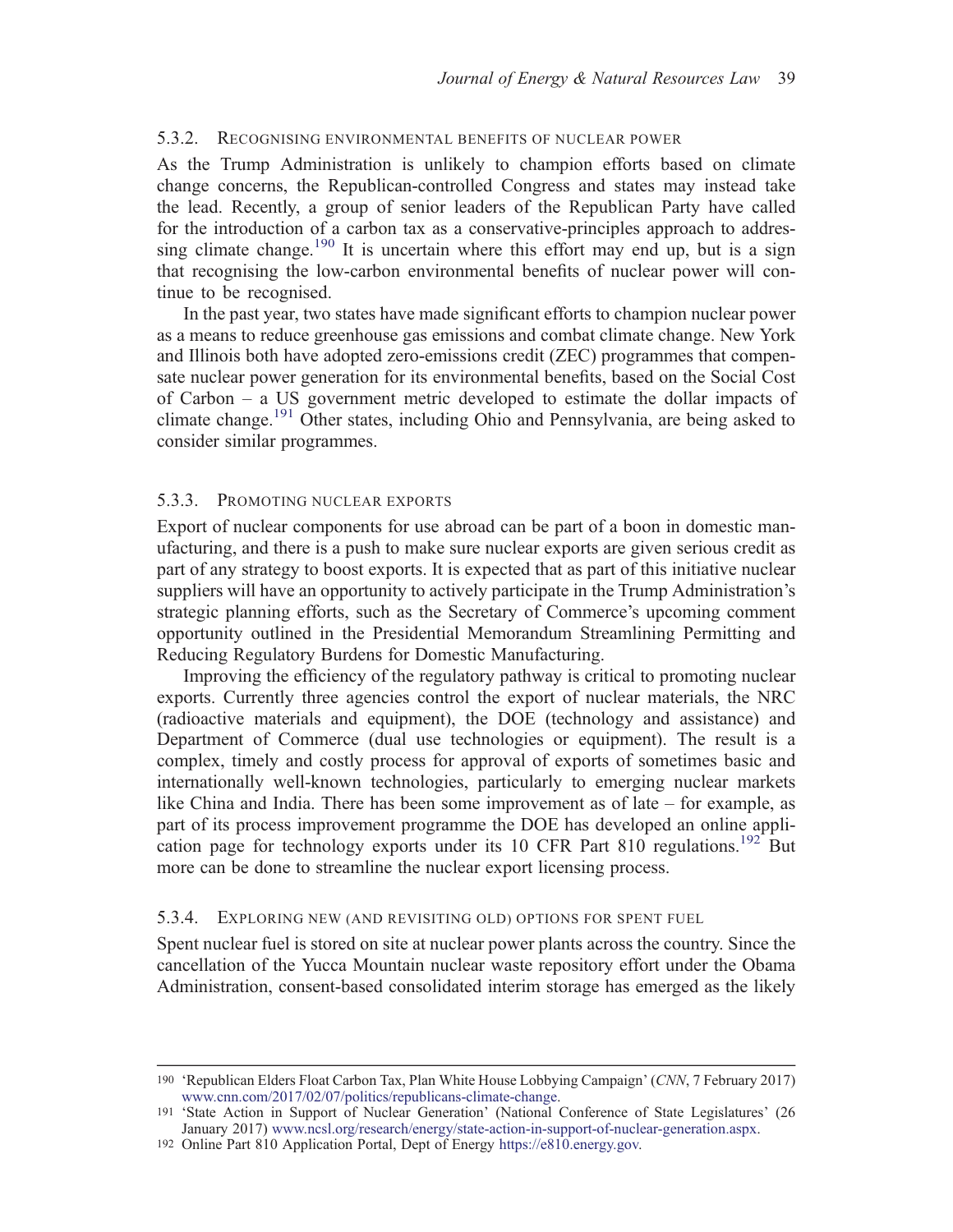next step for spent nuclear fuel management. Under this option, spent nuclear fuel would be transported to consolidated sites and stored temporarily, until it is disposed of in a permanent repository or, if feasible, recycled for future use. Waste Control Specialists in Texas already has an application before the NRC to develop an interim storage site, $193$  and another site in New Mexico has expressed interest.<sup>194</sup>

Action from Congress and the DOE will be necessary to move forward with interim storage. DOE has the obligation to accept spent fuel for disposal, but current law may not give DOE the authority to undertake interim storage. On the other hand, the choice of Secretary Perry to lead the DOE is promising. As Governor of Texas, he supported Waste Control Specialists' interest in serving as an interim storage provider.

The administration has expressed interest in restarting the Yucca Mountain spent nuclear fuel repository programme.<sup>195</sup> DOE needs a licence from the NRC before construction can begin. At his confirmation hearing, Secretary Perry remained open to the idea of completing the repository.196 The NRC has recently re-established the Licensing Support Network, which serves as the document database for the Yucca Mountain licensing proceeding and which holds 3.7 million documents from the NRC's adjudicatory hearing on the Yucca Mountain licence application.<sup>197</sup> Under Secretary Perry, The DOE is likely to be a willing participant as the applicant in the hearing process with the NRC. One of the last essential elements to restarting the licensing proceeding will be appropriations from Congress.

It should be noted though that, if the DOE restarts the Yucca Mountain programme in earnest, that will likely result in the resumption of collection of fees for disposal from nuclear facilities, which the courts put on hold when the Obama Administration halted the development of Yucca. Likewise, even if the Yucca Mountain programme were resumed immediately, the need for interim storage would continue because the DOE is so far behind schedule and spent nuclear fuel is accumulating at shut-down reactor sites around the country.

## 5.4. Power and renewables

During the campaign, the presidential transition and the early days of his administration, President Trump addressed electric sector issues only occasionally and in very general terms. The primary message in this area was to promote the 'return' of coal-fired electric generation and to disfavour renewable resources. In his 2015 book, Great Again: How to Fix Our Crippled America, Trump wrote that

<sup>193</sup> Docket 72-1050, Application by Waste Control Specialists for a License for a Consolidated Interim Spent Fuel Storage Facility www.nrc.gov/docs/ML1613/ML16133A100.pdf.

<sup>194</sup> 'Holtec Partners with ELEA, LLC in New Mexico to Build Consolidated Interim Storage Facility (Press Release, 30 April 2015) https://holtecinternational.com/2015/04/30/holtec-partners-with-elea-llc-innew-mexico-to-build-consolidated-interim-storage-facility.

<sup>195</sup> 'Trump Advisers Eye Reviving Nevada Yucca Nuclear Waste Dump' (Bloomberg Politics, 14 November 2016) www.bloomberg.com/politics/articles/2016-11-14/trump-advisers-eye-reviving-nevada-syucca-nuclear-waste-dump.

<sup>196</sup> Secretary of Energy Rick Perry Confirmation Hearing (19 January 2017) www.c-span.org/video/? 421782-1/energy-secretary-nominee-rick-perry-testifies-confirmation-hearing.

<sup>197</sup> 'NRC Makes Yucca Mountain Hearing Documents Publicly Available' (Press Release, 19 August 2016) www.nrc.gov/docs/ML1623/ML16232A429.pdf.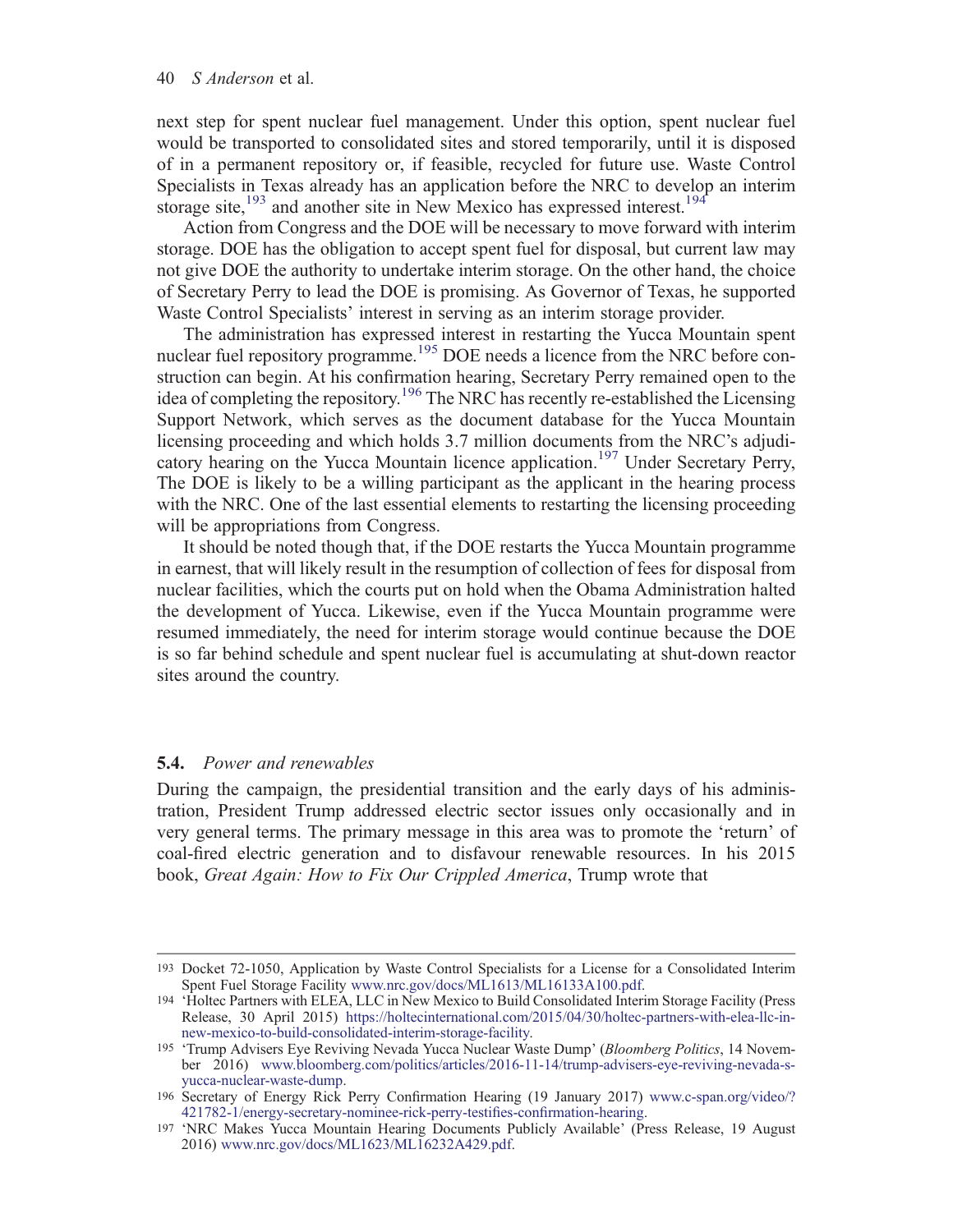the whole push for renewable energy is being driven by the wrong motivation, the mistaken belief that global climate change is being caused by carbon emissions. If you don't buy that – and I don't – then what we have is really just an expensive way of making the tree-huggers feel good about themselves.<sup>198</sup>

In his Senate confirmation hearing, President Trump's nominee for Secretary of Energy, Rick Perry, expressed support for an 'all-of-the-above' energy supply and touted the significant expansion of wind resource development in Texas during his time as governor.<sup>199</sup> However, he also suggested that policies and funding for development of renewable energy should be a matter for the states and the former head of the administration's transition team for the DOE has suggested that he expects the administration to reduce, if not eliminate, federal funding for clean energy research.<sup>200</sup>

The role of the federal government in making it easier for coal-fired generation to continue to operate and contribute to the nation's overall electricity supply falls primarily in the environmental sector and is discussed in detail above in section 2. However, it is important to recognise that, given the role of state regulators in actively directing utility generation sources through integrated resource plan and renewable portfolio requirements, the continuing price competitiveness of gas-fired generation and the rapidly decreasing costs of renewable generation, it is unlikely that many utilities or generation companies are prepared to invest significant amounts of money in new coal-fired generation. Any such investment during the next four years will largely be subject to potential changes back to more stringent environmental regulation under future administrations.

The relaxation of environmental regulation could, however, forestall planned retirements of coal-fired generation. The Annual Energy Outlook 2017 by the US Energy Information Administration (EIA), published on 5 January 2017, concludes that '[f]uel prices drive near-term natural gas and coal shares [for electric generation]. As natural gas prices rebound from their 20-year lows which occurred in 2016, coal regains a larger generation share over natural gas through 2020.<sup>201</sup> The report further explains that '[i]n the longer term, policy (Clean Power Plan, renewable tax credits, and California's [renewable generation mandate]) and unfavorable economic conditions compared with natural gas and renewables result in declining coal generation and growing natural gas and renewables generation'. In the EIA reference case (with no change in the Clean Power Plan), they project that natural gas-fired generation will overtake coal in 2025 and renewables will overtake coal in 2029. If the Clean Power Plan is eliminated, the EIA expects coal-fired generation levels to remain relatively constant through 2040. Natural gas and renewables would continue to grow, but at a slower rate, with natural gas-fired generation not

<sup>198</sup> Donald J Trump, Great Again: How to Fix Our Crippled America (Simon & Schuster 2015) at 65 https://books.google.com/books?id=K7eUCgAAQBAJ&printsec=frontcover#v=onepage&q&f=false.

<sup>199</sup> See hearing archived video at www.energy.senate.gov/public/index.cfm/2017/1/nomination-hearingof-the-honorable-rick-perry-for-secretary-of-energy.

<sup>200</sup> 'Former Trump Aide Says Wind and Solar Research Will Be Cut' Time (24 February 2017) http://time. com/4681719/donald-trump-renewable-energy-research-funding.

<sup>201</sup> EIA, Annual Energy Outlook 2017 (5 January 2017) at 70 www.eia.gov/outlooks/aeo/ ('EIA 2017 Outlook').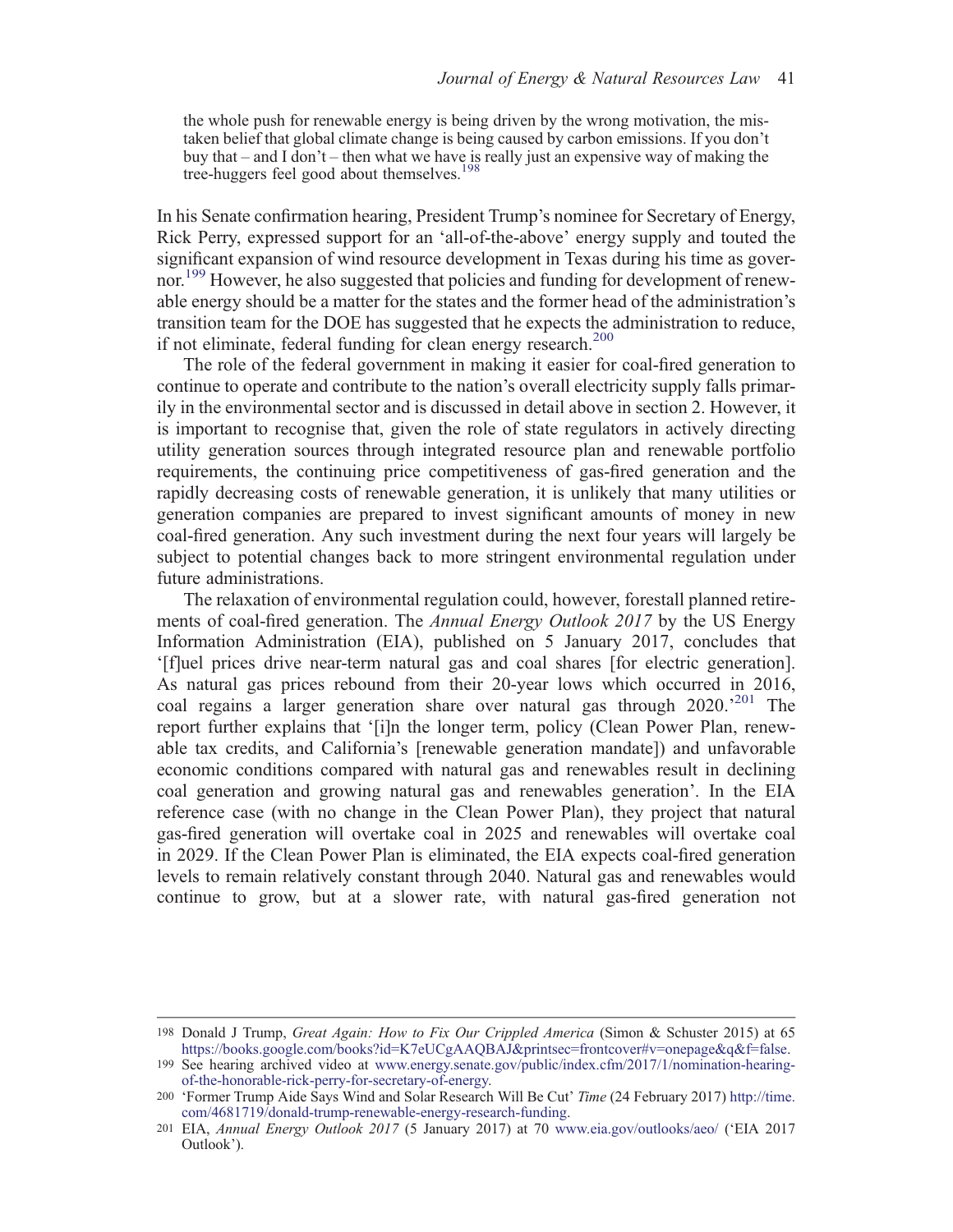overtaking coal until approximately 2032.<sup>202</sup> Again, this assumes that the Clean Power Plan is eliminated and nothing comparable is reinstated by any future administration.

The federal agency with the primary responsibility for regulating the electric utility industry, the FERC, has only two sitting commissioners as of the date of this writing and lacks a quorum to conduct commission business. It is unlikely that the FERC will have a functioning quorum until April or May at the earliest. That said, the FERC has a very limited role in promoting the types of policies highlighted to date by the administration. The FERC regulation of the utility and generation industries is largely fuel-agnostic. They have, in recent years, promoted more flexibility in electric transmission system access and scheduling, and those policies have made it easier to integrated renewable generation resources. However, given the significant numbers of renewable resources already connected to the grid, it is unlikely that the FERC would have any interest in (or that the industry would promote) reversing those policies to make it more difficult for renewable resources to operate. Due, in large part, to state mandates, utilities in the majority of states remain committed to expanding the amount of power supplied from renewable resources.

Tax credits provide the most significant federal support for renewable generation and, given that the Republican Congress voted in December 2015 to extend the investment tax credit for solar to 2021 and the production tax credit for wind to  $2019$ <sup>203</sup> it would be surprising if those credits were reduced or repealed under Trump. Moreover, a Trump transition official has been quoted as stating that the President intends to leave the current renewable tax credits in place. $204$ 

In addition, the President's proposed cyber security executive order, which has been leaked in draft form, but not yet formally released (as of the date of writing), calls for an examination of 'the potential scope and duration of a significant cyber incident against the United States electric subsector'. But this latest draft reportedly reflects a significant change from initial drafts, which included specific statements that the US electric grid is 'vulnerable' to cyber attack. The more recent draft moderates the tone and suggests that the government will work with industry to improve cyber security.<sup>205</sup>

#### 6. Energy innovation and the DOE in the Trump Administration

The Trump Administration faces a steep learning curve to fully understand the resources at its disposal at the DOE. The new Secretary of Energy, Rick Perry, has a mixed record for his new assignment. He is remembered for his announced desire to abolish the DOE when he was running for President in 2012 despite the fact – during a presidential debate – he could not remember what department it was that he

<sup>202</sup> Ibid. https://energy.gov/sites/prod/files/2016/12/f34/Leveraging\_Federal\_Renewable\_Energy\_Tax\_ Credits\_Final.pdf.

<sup>204</sup> 'Trump Insider: New Administration Won't Attack Renewable Energy' (UtilityDive, 11 November 2016) www.utilitydive.com/news/trump-energy-policy/430205.

<sup>205</sup> 'Latest Draft of Trump Cyber Order Emphasizes "Risk"' (Energywire, 10 February 2017) www.eenews. net/energywire/2017/02/10/stories/1060049859.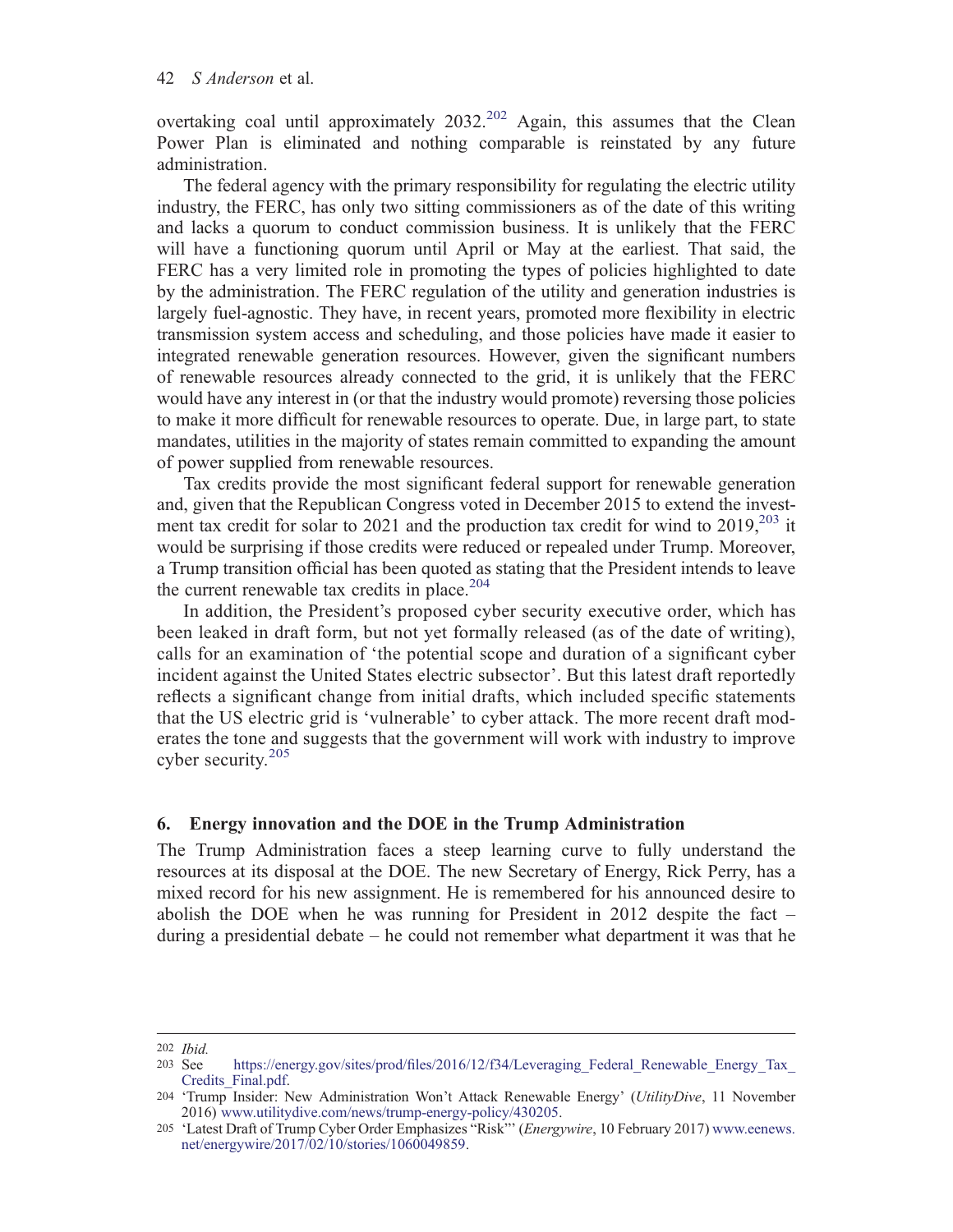wanted to abolish.<sup>206</sup> Then, when asked to serve as Secretary, he was enthusiastic about the prospect of being a diplomat for the US oil and gas industry, not recognising the very limited role the DOE has in oil and gas. $207$ 

On the other hand, Secretary Perry learned quickly that he will have under his purview 17 national laboratories that collectively account for more Nobel prizes and R&D 100 awards than any other organisation in the world. He has promised to do what he can to help them continue to perform the vital role they play for the nation. And, when asked about rumours of a ten per cent budget cut for the DOE, he also said he would fight to make sure the DOE has the resources it needs to carry out its mission. His experience as Governor of Texas suggests that he should have the executive abilities to manage the complex organisation that is the DOE, and his Senate confirmation process has proceeded without the controversy that accompanied many Cabinet nominees.

### **6.1.** The DOE as driver of energy innovation

Outside the nuclear weapons and nuclear clean-up missions, which account for about two-thirds of the DOE's budget, the DOE's key role has been to serve as a driver of energy innovation. While the focus has shifted through the years, the DOE has helped to support the development of a broad array of energy technologies, including many of the world's deployed nuclear reactor designs, as well as a leading small modular reactor design; geophysical advancements and fracking technologies that have helped spur the modern resurgence of the oil and gas industry; solar industry innovations, including new solar cell chemistries, plant designs and business models; and nascent efforts at carbon capture and wave power. The DOE Offices of Fossil Energy, Nuclear Energy and Energy Efficiency and Renewable Energy – along with the national laboratories – have carried out these missions with distinction. They have successfully nudged many of the most innovative energy technologies from the drawing board to the marketplace.

The Advanced Research Projects Agency-Energy (ARPA-E), which supports very early stage energy technologies but which nevertheless in its short life has had a remarkable record of seeing a significant portion of the projects it funded move rapidly to commercialisation, likewise is a fundamental part of the DOE's energy innovation mission. The same is true for the DOE's more recently conceived Innovation Institutes, which are designed to develop highly efficient, smart 21st-century manufacturing capabilities.

Finally, the DOE's loan guarantee programme, the brainchild of the last Republican administration, became the target of sharp criticism when one of the programme's borrowers failed and became the poster-child for misplaced government subsidies for renewable energy. However, it has a portfolio of innovative energy technology projects that has a 98 per cent success rate. DOE loan guarantees have, for example, supported the first deployments of large, utility scale solar projects and the first new nuclear power plant built in the US since the 1970s, and they provide a net gain to the Treasury.

<sup>206</sup> 'Rick Perry Famously Forgot about the Department of Energy. Now He Might Lead It.' See time.com/ 4598910/rick-perry-department-energy-oops-gaffe/.

<sup>207</sup> 'Learning Curve as Rick Perry Pursues a Job He Initially Misunderstood' New York Times (18 January 2017).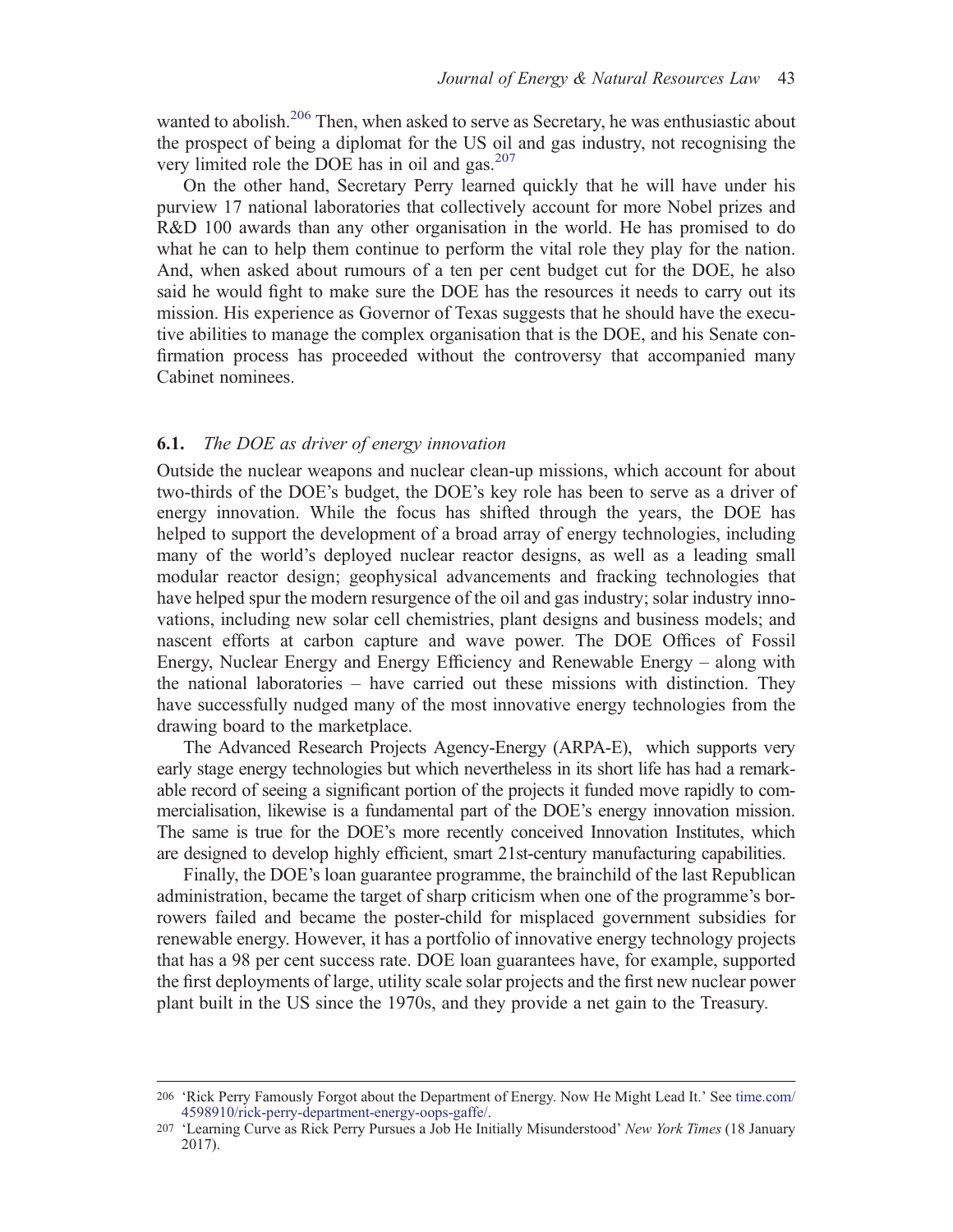Nevertheless, some think tanks criticise these programmes as corporate welfare and complain that they 'pick winners and losers', something the critics assert only the market should do. Thus, it is widely expected that these engines of innovation will see significant budget cuts under President Trump – to help fund his proposed military build-up. Indeed, given its recent laser-like focus on climate change – not a priority of this administration – a significant budget cut at the DOE seems inevitable.

However, DOE's energy programmes are designed to take risks the market is not prepared to take. If the US does not lend a hand to risky, emerging technologies, the energy jobs of the future, including the manufacturing base that President Trump campaigned to rebuild, are likely to end up disproportionately on other shores. The President may want to rebalance the portfolio to focus less on solar and wind technologies, which have taken giant leaps forward in recent years, and more on energy storage, on how the fossil fuel industry can be retooled to reduce its carbon impacts, or on how advanced nuclear reactor designs can be furthered to ensure a full range of energy options is available. But abandonment of the DOE's innovation mission would be short-sighted and counter to the President's goal to 'make America first again'. It is also significant that the DOE's laboratories, which play a key role in the energy innovation mission, are widely dispersed around the country and have many strong supporters of both parties. Many members of Congress can be expected to fight for the spending that happens in their home states.

## **6.2.** The the DOE's modest regulatory portfolio

Easing regulation is a key objective of the Trump Administration, but the DOE has a very modest regulatory role, which should make it less of a target than, for example, the Environmental Protection Agency. The DOE issues permits for cross-border electricity facilities and liquefied natural gas (LNG) exports. There is no reason to think the Trump Administration will want to interfere in those roles. Rather, he may ask Secretary Perry to find ways to accelerate those activities.

The DOE's most prominent regulatory function is to set and enforce energy conservation standards for consumer and industrial products. The federal government has been in this business for almost four decades in one way or another, but under Presidents Bush and Obama, the standard setting rapidly accelerated, largely with bipartisan support. Product innovation has also emerged from efficiency regulation. The widespread deployment of LED lights may be among the most prominent results of this regulatory programme. However, as standards have tightened and been imposed on ever more products, and as the focus of the programme has increasingly shifted to reducing carbon emissions, the programme has drawn adverse attention from some, including some who are now inside the Trump Administration. It is hard to imagine Congress jettisoning this programme, but it is not hard to envision a sharply reduced staff devoted to establishing and enforcing ever-higher efficiency standards.

#### 7. International resource development under the Trump Administration

#### 7.1. US energy independence

With the advent of the shale revolution, the US stands on the cusp of energy independence. In his Bismarck speech, candidate Trump emphasised American energy independence as a key goal of his administration: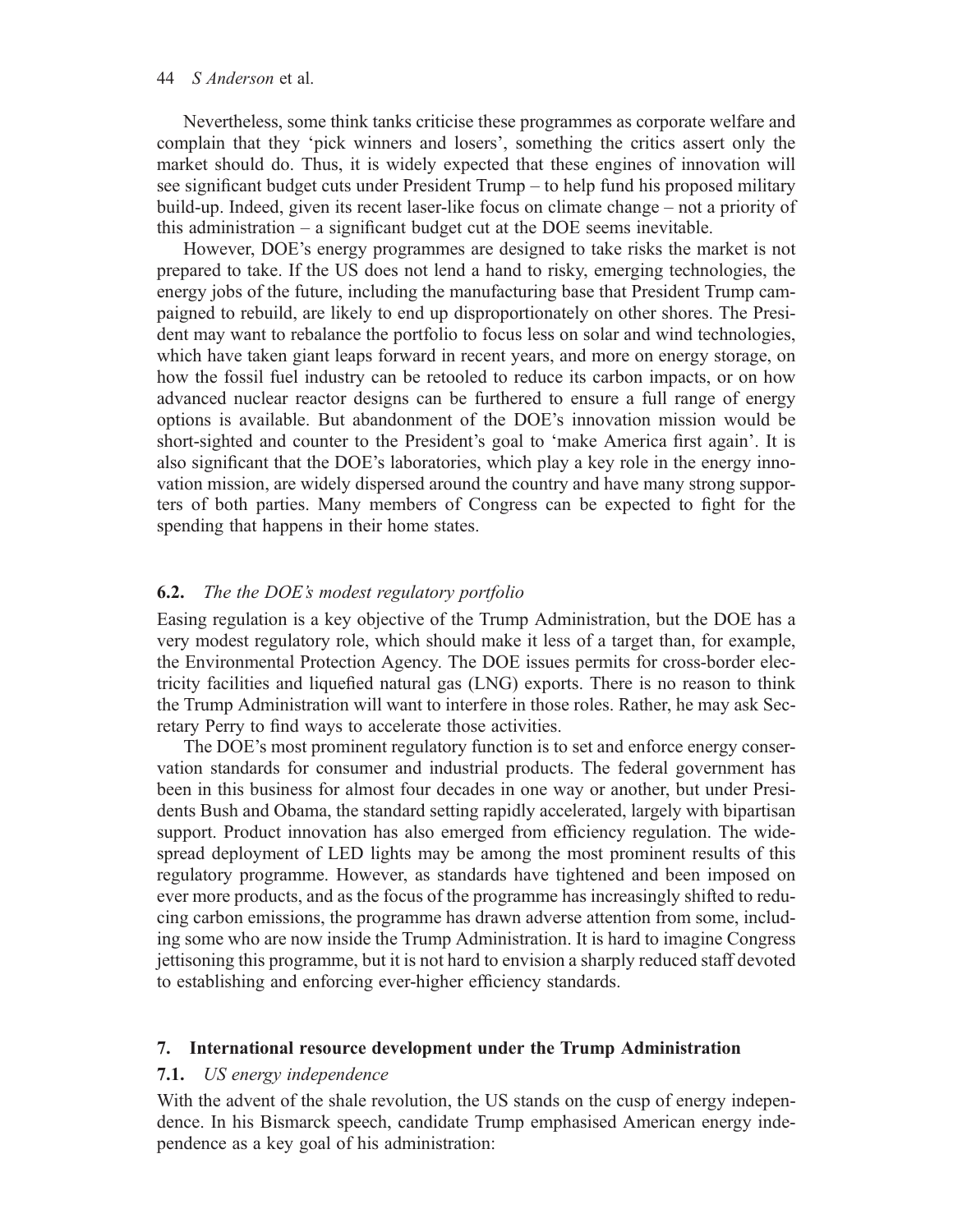American energy dominance will be declared a strategic economic and foreign policy goal....We will become, and stay, totally independent of any need to import energy form the OPEC cartel or any nations hostile to our interests.<sup>2</sup>

While the Trump Administration will work to reduce the regulatory impediments to energy production, an increase in energy production in the US will be influenced more by oil prices than by the regulatory regime.<sup>209</sup> US producers cut back production, and reduced jobs, in response to the collapse of the oil price in later 2014. If the oil price remains stable at \$50 or \$60 per barrel, US oil production is likely to ramp up in the near term.<sup>210</sup> In the long term (looking to 2040), the US will almost certainly become a net energy exporter.<sup>211</sup>

But exporting energy – perhaps in the form of  $LNG -$  does not accomplish the policy goals articulated in the Trump energy policy. The US continues to import crude oil, in large part because US refineries are designed to handle heavy crude rather than the light crude produced in the US.<sup>212</sup> As Jack Luellen notes, 'In order to be less dependent on foreign oil, the nation's refining capabilities will have to change.<sup>213</sup> Market forces will conspire against complete independence from foreign oil.

For natural gas, there is likely to be a robust domestic and international market. The EIA forecasts a significant increase in domestic gas production over both the near term and long term.214 Some of that natural gas will be used to replace coal for electrical generation.<sup>215</sup> The EIA also predicts additional LNG exports for US natural gas production.<sup>216</sup>

#### 7.2. Transparency

In 2016, the US Securities and Exchange Commission (SEC) issued a final rule requiring resource extraction companies subject to SEC regulation to disclose payments made to a foreign government or the US government for the purpose of the commercial development of oil, natural gas or minerals.<sup>217</sup> This rule was required by an amendment to the Securities Exchange Act under section 1504 of the Dodd-Frank Wall Street Reform and Consumer Protection Act.<sup>218</sup> The Dodd-Frank amendment and the final rule were designed to harmonise US law with initiatives within the global community to promote transparency as a way to combat corruption. $219$ 

<sup>208</sup> Bismarck speech (n 2).

<sup>209</sup> Tsvetana Paraskova, 'Trump's Oil Price Dilemma' (OilPrice.com, 16 December 2016). http://oilprice. com/Energy/Crude-Oil/Trumps-Oil-Price-Dilemma.html accessed 7 May 2017.

<sup>210</sup> Ibid.

<sup>211</sup> See EIA 2017 Outlook (n 201) at 14–15.

<sup>212</sup> Jack R Luellen, 'Oil and Natural Gas: Opportunities, Challenges, and Political Quandaries' (2016) 30 Nat Resources & Env't 15.

<sup>213</sup> Ibid.

<sup>214</sup> EIA 2017 Outlook (n 201) at 13.

<sup>215</sup> Ibid at 9.

<sup>216</sup> Ibid at 18.

<sup>217</sup> See Securities and Exchange Commission, Final Rule: Disclosure of Payments by Resource Extraction Issuers, 81 Fed Reg 49360 (27 July 2016).

<sup>218</sup> See Securities Exchange Act, 15 USC s 13(q).

<sup>219</sup> See 81 Fed Reg at 49362 n 28.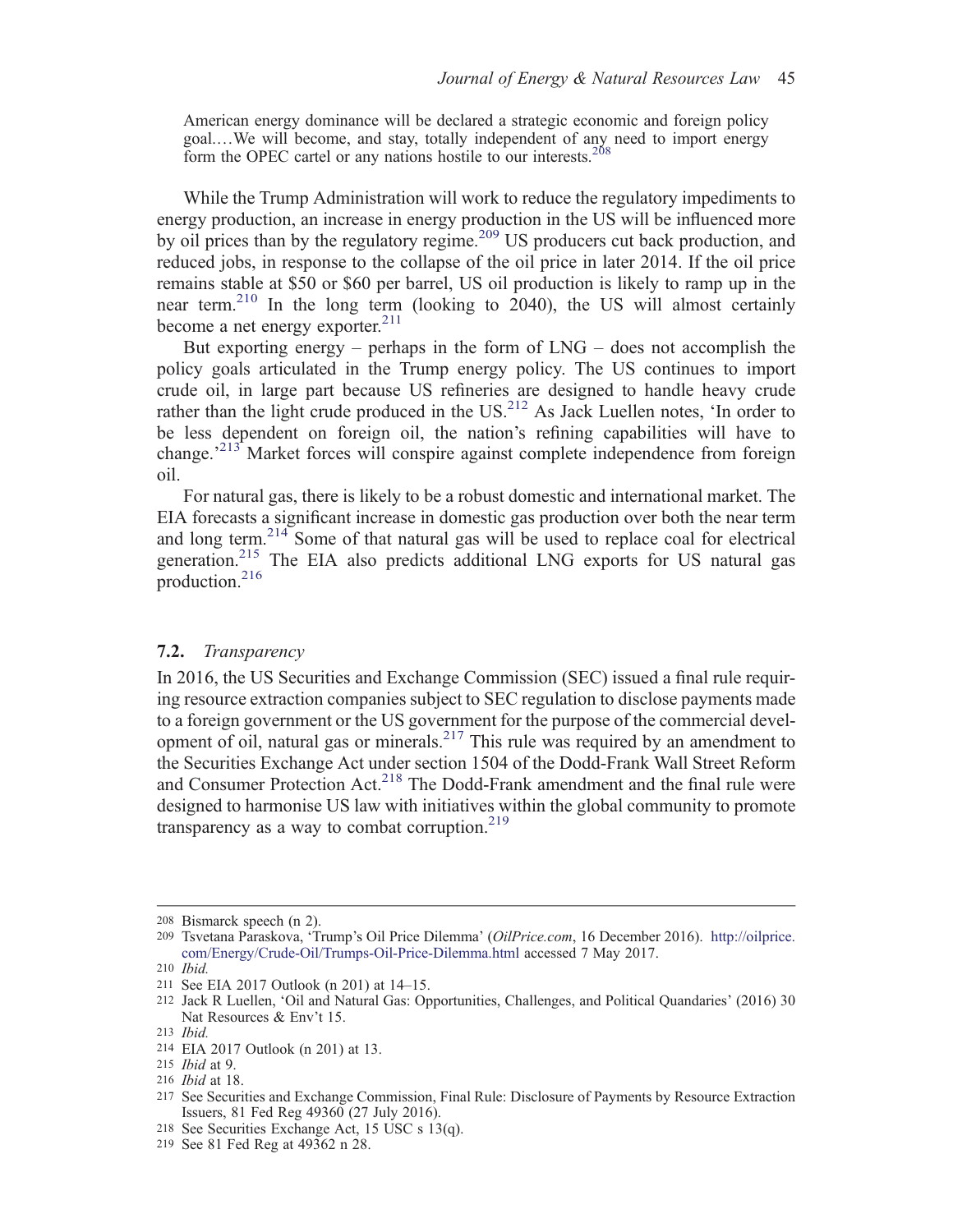#### 46 S Anderson et al.

President Trump, shortly after his inauguration, described Dodd-Frank as 'a disaster'.<sup>220</sup> He went on to say, 'We are going to be doing a big number on Dodd-Franks.'<sup>221</sup> Responding to this policy direction, Congress reviewed the final rule under the Congressional Review Act. On 1 February 2017, the House voted to repeal the final rule, and the Senate followed suit on 3 February  $2017.<sup>222</sup>$ 

#### 7.3. Tax reform

#### 7.3.1. TAX REFORM

President Trump and Republican congressional leaders have promised a major reform to the US tax code in 2017. This reform, if anything close to these promises, will have significant implications for the energy industry in the US and worldwide. Little of what will ultimately be included in this reform bill is clear at this point. In general, though, the goal of the White House and congressional Republicans is to make investment and production in the US more attractive by reducing the associated US tax burden.

This bill will likely affect any individual or company – US or foreign-based – with business in the US, and will likely completely revamp the nation's current tax code as it applies to multinational corporations. The road to enactment of this legislation will be far from smooth – there will be turf battles and disagreements, not only between the parties, but also between industries and different interests – and it will take time. Given the hurdles the bill will face, moving a bill through the legislative process to enactment will almost certainly take most of 2017, if not more time. Much of this reform will be positive for businesses and individuals alike, but there will be trade-offs as well that may divide industries or even different companies in the same industries.

The debate in Washington so far this year has centred around the Tax Reform Blueprint proposal issued by Speaker of the House Paul Ryan and House Ways and Means Chairman Kevin Brady in early 2016. The Blueprint was the product of extensive work by a Republican congressional task force and represents a major rewrite of the tax code, far beyond changes in rates. The Trump tax reform plan issued during the President's political campaign is similar in many basic respects to the Blueprint, but is lacking in detail. It is as yet unclear whether Trump will support the most controversial element of the Ryan/Brady Blueprint: the border adjustment mechanism. Trump has recently promised to release a more detailed tax plan in the coming weeks, which is reportedly being developed chiefly by Director of Trump's National Economic Council, Gary Cohn, and newly installed Secretary of the Treasury Steven Mnuchin. At the same time, Senate Finance Committee Chairman Hatch has announced the development of his own tax reform plan, and that he will seek the support of Senate Democrats for this bill.

If, as many expect, US tax reform becomes a Republican-only effort, the bill could still move through Congress via the reconciliation process under the Budget Act of 1974, which would allow Republicans to pass a bill with only 51 votes in the Senate, avoiding risk of a Democrat filibuster in the Senate, which would otherwise

<sup>220</sup> Glen Thrush, 'Trump Vows to Dismantle Dodd-Frank "Disaster"' New York Times (30 January 2017). 221 Ibid.

<sup>222</sup> See Timothy Cama, 'Senate Votes to Repeal Transparency Rule for Oil Companies' (The Hill, 3 February 2017) http://thehill.com/policy/energy-environment/317700-senate-votes-to-repeal-transparencyrule-for-oil-companies accessed 7 May 2017.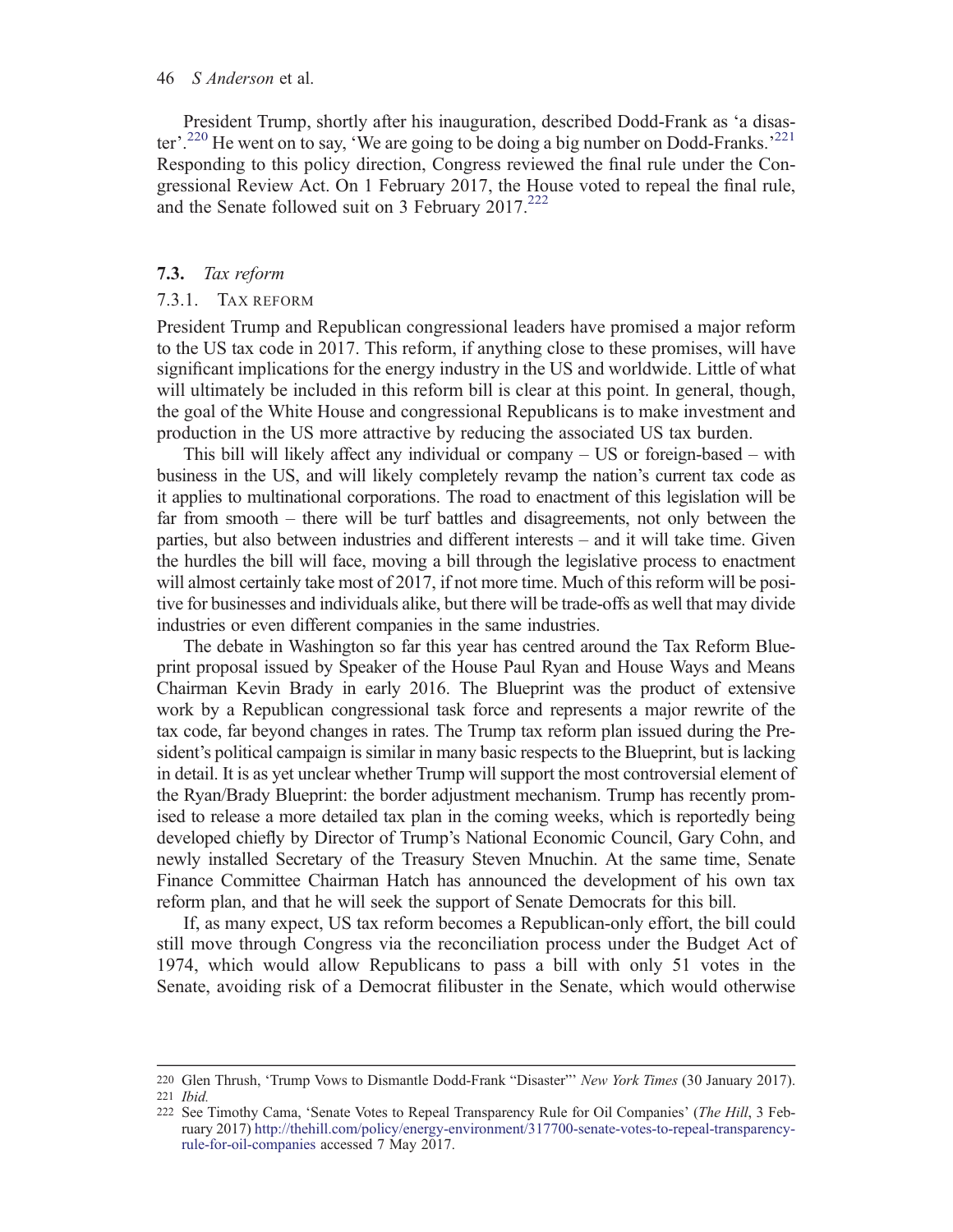require 60 votes to overcome. Moving a bill through reconciliation, though, will make the process much more complicated. This would require that the House and Senate pass a budget resolution, and that the Senate comply with the Byrd rule, requiring 60 votes to overcome a point of order if the bill results in any revenue loss after the years included in the budget resolution. In addition, Republicans may have trouble getting sufficient support even within their own caucus, over issues such as concern over the rising US national debt and the potential for tax reform to increase this debt. Although Trump, during his campaign, did not express much concern about the US debt, the issue remains a concern among many Republican deficit hawks.

The following are some of the primary elements of the Trump and Ryan/Brady Blueprint tax reform proposals. Neither Trump nor Ryan/Brady have as yet released legislative language for their proposals, though the Ryan/Brady Blueprint is far more detailed than the current Trump proposal.

## Ryan/Brady Blueprint:

- . 20 per cent corporate tax rate
- . 25 per cent rate for pass-through business income
- . A cash-flow 'destination-based' consumption tax structure for business: – Full expensing for capital investments
	- No deductibility of interest expense beyond interest income
	- Territorial tax system with one-time tax on accumulated foreign earnings and profits (E&P) (8.75 per cent cash/3.75 per cent non-cash rates)
	- Border adjustment mechanism: tax imports and deduct exports
- . Industry-specific tax preferences and other unspecified tax preferences (presumably including energy-related tax incentives) would be repealed
- . Transition rules Blueprint: 'The Committee on Ways and Means will craft clear rules to serve as an appropriate bridge from the current tax system to the new system, with particular attention given to comments received from stakeholders on this important matter<sup>,223</sup>
- . Individual income tax rates lowered to 12 per cent, 25 per cent, 33 per cent
- . Individual investment income (taxed at half of earned income rates).

## Trump tax reform plan:

- . 15 per cent corporate tax rate
- . 15 per cent rate for pass-through business income
	- Manufacturers have option to fully expense capital investments if they opt to waive deduction of interest expense
	- Campaign expressed support for a one-time tax on accumulated foreign E&P, but the plan appears to retain the US extraterritorial system
	- Repeal most corporate tax expenditures, except R&D credit
- . Individual tax rates lowered to 12 per cent, 25 per cent, 33 per cent
- . Caps itemised deductions at US\$100k, US\$200k.

<sup>223</sup> A Better Way: Our Vision for a Confident America at 31 (24 June 2016) Tax Reform Task Force Blueprint https://abetterway.speaker.gov/\_assets/pdf/ABetterWay-Tax-PolicyPaper.pdf accessed 7 May 2017.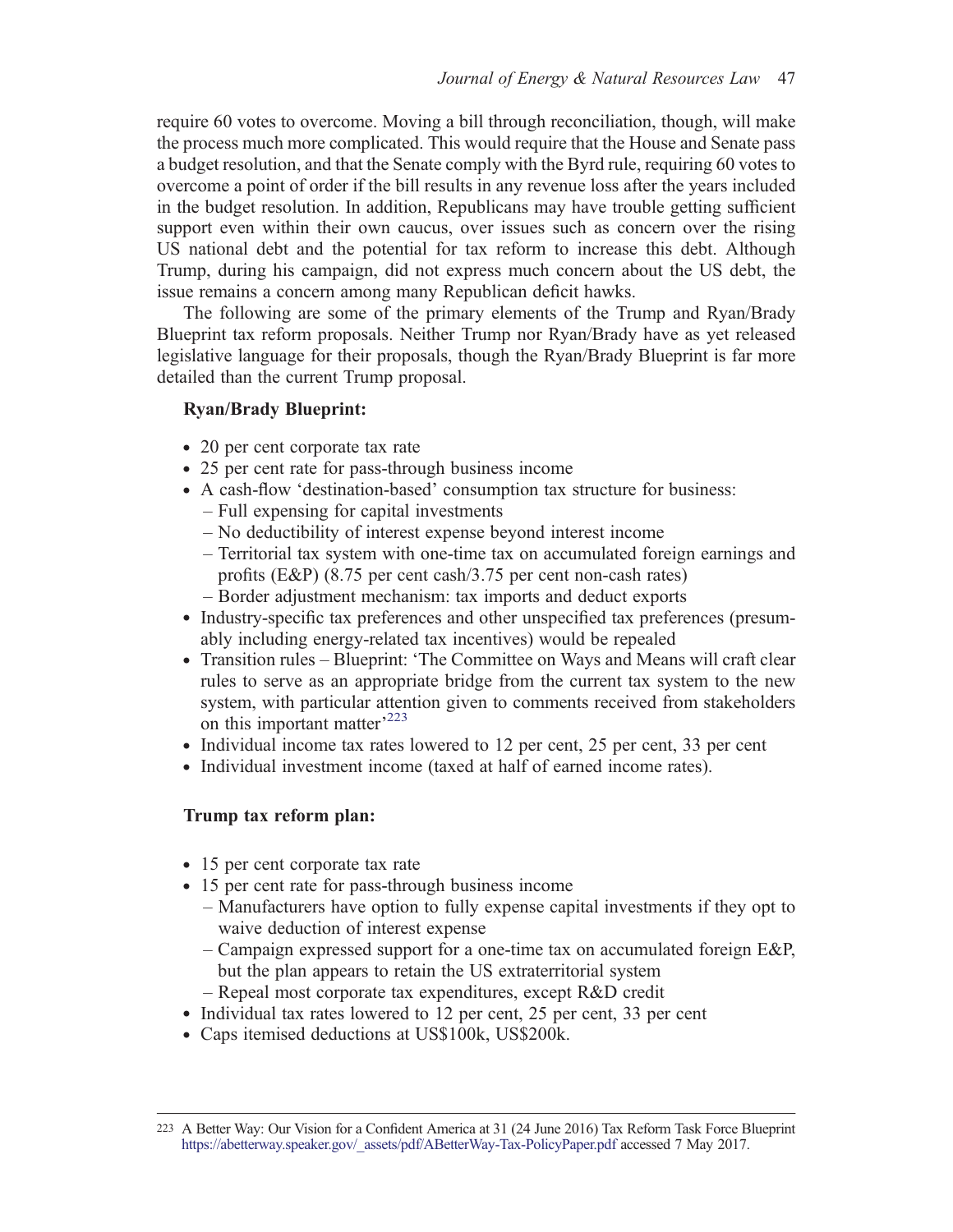## 7.3.2. SIGNIFICANCE FOR THE ENERGY INDUSTRY

Full expensing of capital expenditures and a reduction in the US corporate tax rate from the current 35 per cent to 20 per cent or 15 per cent will on balance significantly reduce the tax cost of doing business in the US. On the other hand, the loss of the deduction for net interest expense – proposed in the Blueprint – will raise the cost of debt in the US.

The ability for US-based corporations to repatriate profits from foreign subsidiaries on a tax free basis (after paying a one-time tax on all accumulated E&P of foreign subsidiaries) should significantly increase the incentive for these companies to repatriate cash and use it to make US investments (or perhaps to pay down debt or pay dividends).

The Blueprint's border adjustment mechanism (also known as a border adjustment tax, or BAT) would have significant implications for the energy industry. Under this proposal, businesses with US income would not be able to deduct imports (including any property, services or intangibles) as part of their cost of goods sold. Conversely, all export income for US business taxpayers would be untaxed. This would mean, for example, that US oil refiners using imported crude oil would lose their deduction for the cost of the imported crude; and US exporters of LNG would deduct the cost of domestic-sourced natural gas, but would not have to pay tax on export income. Businesses with US sales that rely heavily on imports would have significantly higher US tax liability; the opposite would be true for US businesses with significant net export income. US-based multinationals that have established foreign subsidiaries and tax structures in low-tax jurisdictions to sell goods or services abroad might find greater tax savings by locating in the US, since export income would be free from US tax. Any tax advantage of locating operations or assets abroad and importing goods or services into the US could also disappear, since imports would not be deductible to US business taxpayers. Many economists predict that the enactment of a US border adjustment tax would result in a fairly immediate increase (by as much as 25 per cent) in the value of the US dollar against non-US currencies to offset the increased cost of US imports. This, if true, should result in a corresponding reduction in the USdenominated price of commodities like oil and gas. It would also, of course, mean a significant reduction in the US dollar value of assets held in non-US currencies.

## 7.3.3. PROSPECTS FOR US TAX REFORM

Most US political prognosticators believe it is likely that a major tax reform bill will be enacted in late 2017 or early 2018. The ultimately enacted legislation, however, is likely to look very different from the current Blueprint or Trump plans. Prospects for the House Blueprint's border adjustment proposal are uncertain at best, and dimming recently. There is growing scepticism of the proposal, including some outright opposition, among Republicans and Democrats alike in the US Senate. Also, in recent weeks, there has been an intensifying lobbying effort in opposition to the BAT in particular by retail business interests that sell mostly imported goods, as well as among oil refiners and other US businesses that rely on imported goods, services and intangibles. If President Trump does not ultimately come out in full support of the BAT proposal, it will almost certainly be dead.

Although full details on the BAT proposal have not yet been released by its authors, reports suggest a structure that may not withstand World Trade Organization (WTO) scrutiny, since the BAT would adjust a direct, rather than indirect, tax, and the resulting structure could not be said to be economically equivalent to European-style value added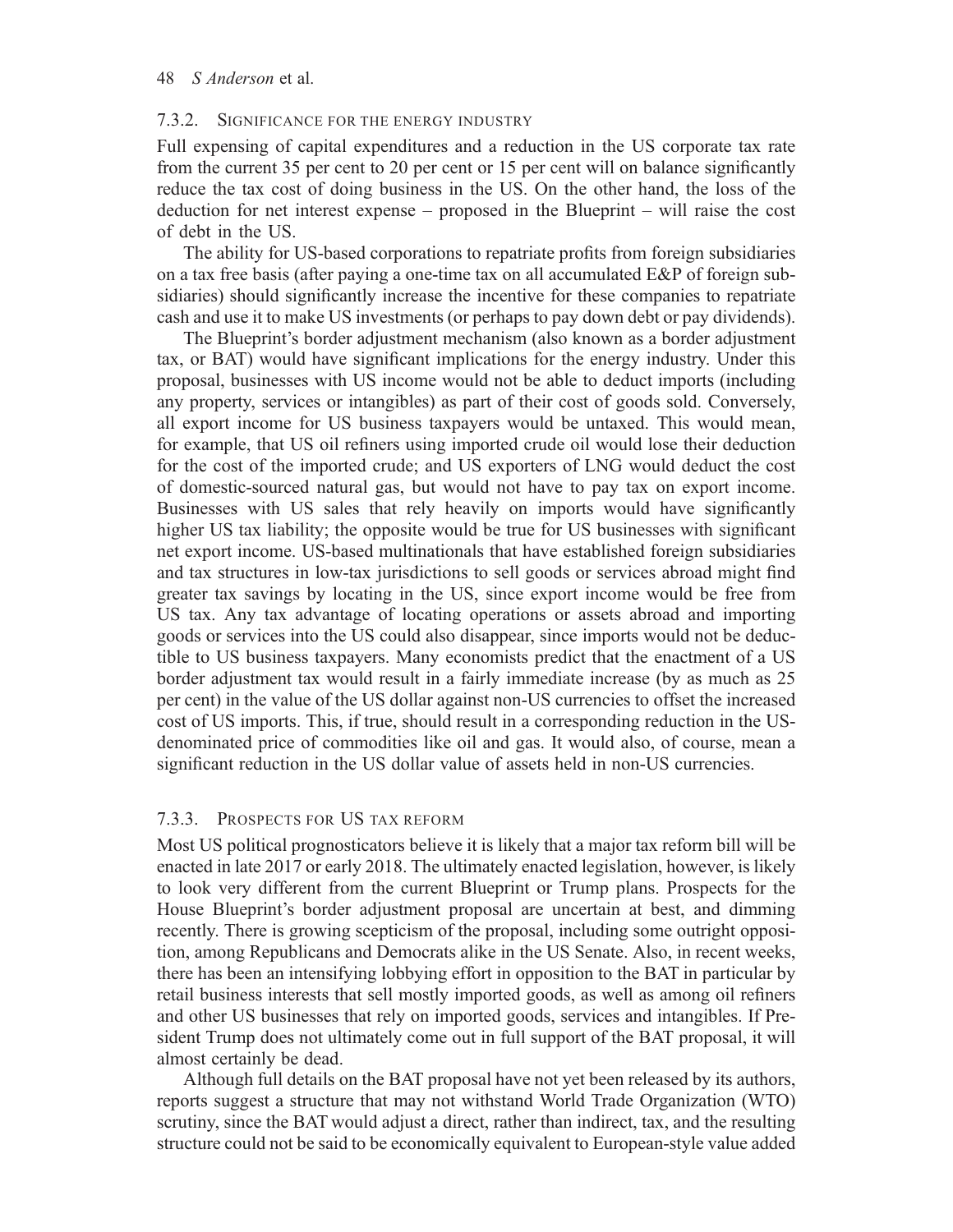taxes that are allowed by the WTO. If the BAT is included in the US tax reform bill that is ultimately enacted, it is a near certainty that it would be challenged before the WTO, which could very likely result in retaliatory tariffs and, possibly, a full trade war among many WTO members and the US. Whether or not Trump proposes a BAT in similar form, however, it is very possible that he will propose some kind of structure that would impose taxes on at least some imported goods, which itself would be likely to face intense WTO scrutiny.

In any case, the global energy industry has much at stake as US tax reform continues to develop, and undoubtedly will be watching this process very closely.

#### 7.4. Foreign direct investment by the US

The 'America First' energy policy adopted by the Trump Administration presents an interesting set of issues for global energy development. The US, both through governmental agencies and through US-based companies, invests heavily in energy development outside the US. Rex Tillerson, the former CEO of Exxon, and now the Secretary of State, recognises the role that energy development can play in improving the quality of life in the developing world.<sup>224</sup> It appears, however, that the Trump Administration will seek cuts in the budget for the State Department and the US Agency for International Development (USAID), with the most dramatic cuts in foreign development assistance.<sup>225</sup> With the emphasis in the America First energy policy on US energy independence, foreign energy investment may take a back seat.

Given the robust investment by US companies outside the US, however, the federal government can provide investment support outside the US in a manner that benefits the US. The Power Africa programme is a useful example. The Power Africa programme is designed to bring electrification to Africa. It is not a programme where US money is used to construct power plants for African nations. Rather, it is an integrated programme to promote investment in generation and distribution: 'Interagency teams focused on transactions that serve as catalysts to bring power and transmission projects to fruition by leveraging financing, insurance, technical assistance, and grant tools from across the U.S. government and our private sector partners.<sup>226</sup> Through this process, Power Africa provides financial benefits for the US:

In a narrow sense, Power Africa boosts American jobs by creating opportunities for US companies. Both ExIm and OPIC are explicitly barred from activities that harm American jobs. Power Africa has not shied away from large-scale natural gas plants, where US firms have the best technology.…But even more importantly than the immediate power projects, new electricity in sub-Saharan Africa helps to generate economic growth and millions of new consumers in fast-growing markets, which are all potential customers for American exporters and targets for American investors.<sup>227</sup>

<sup>224</sup> Laurie Garrett, 'All Rex Tillerson Cares About Is Energy' (Foreign Policy, 16 December 2016) http:// foreignpolicy.com/2016/12/16/all-rex-tillerson-cares-about-is-energy-state-department-foreign-aid/ accessed 7 May 2017.

<sup>225</sup> Matthew Lee, 'Trump's Budget Entails Steep Cuts for Diplomacy, Foreign Aid' (Associated Press, 28 February 2017). https://apnews.com/fb7a5f0a55154ae69891936ce24979d8 accessed 7 May 2017. 226 www.usaid.gov/powerafrica/howwework.

<sup>227</sup> Baker Institute, 'What Does the Trump Administration Mean for Power Africa?' (Forbes, 5 January 2017). https://www.forbes.com/sites/thebakersinstitute/2017/01/05/what-does-the-trumpadministration-mean-for-power-africa/#729e89ec3cae accessed 7 May 2017.